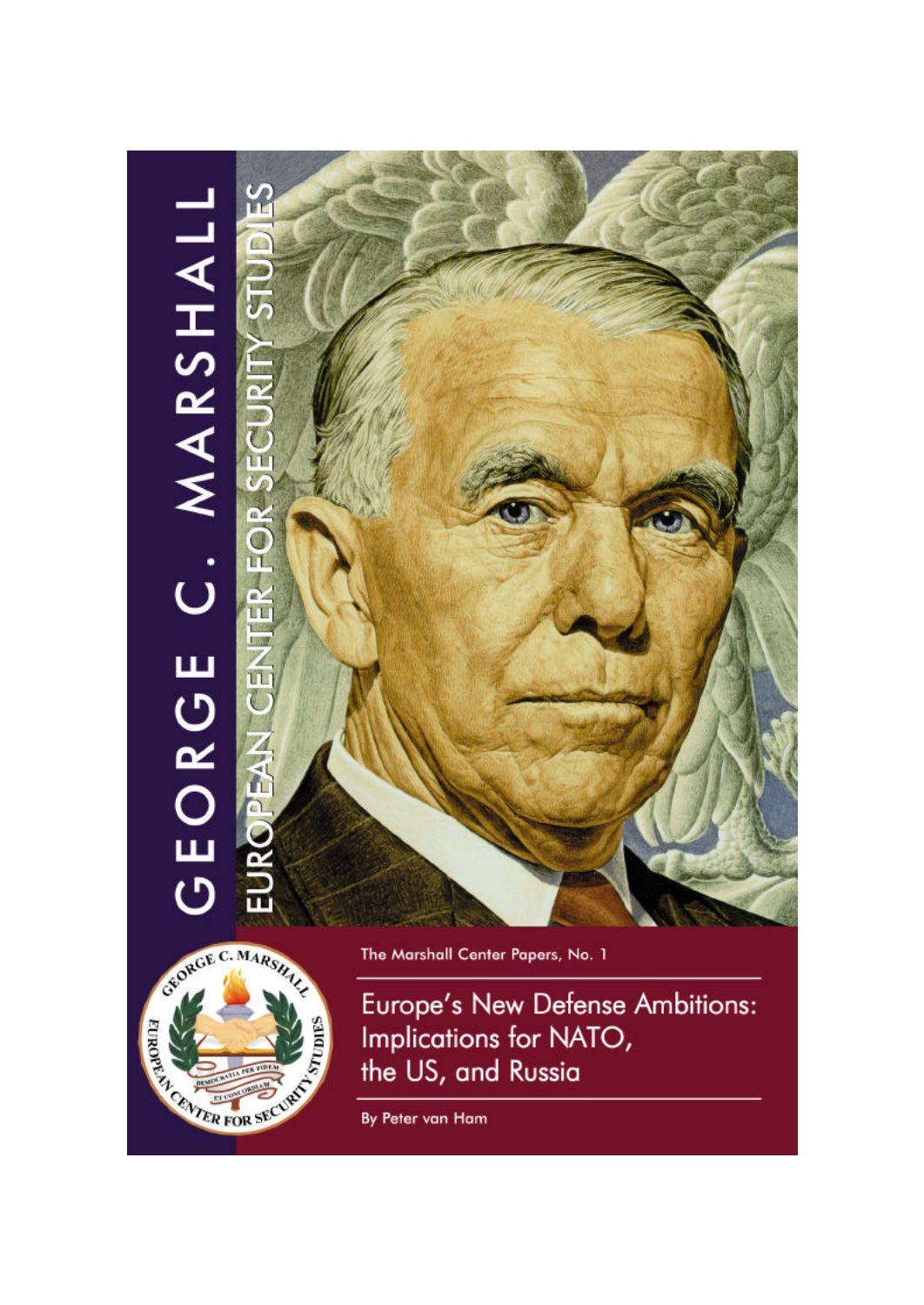### *The George C. Marshall European Center for Security Studies*

The George C. Marshall Center, a leading transatlantic defense educational institution, bilaterally supported by the U.S. and German governments, is dedicated to the creation of a more stable security environment by advancing democratic defense institutions and relationships; promoting active, peaceful engagement; and enhancing enduring partnerships among the nations of North America, Europe, and Eurasia.

### *The Marshall Center Papers*

The *Marshall Center Papers* seek to further the legacy of the Center's namesake, General George C. Marshall, by disseminating scholarly monographs that contribute to his ideal of ensuring that Europe and Eurasia are democratic, free, undivided, and at peace in the 21st Century. Papers selected for this series are meant to identify, discuss, and influence significant defense–related security issues. The *Marshall Center Papers*' focus is on comparative and interdisciplinary topics to include international security and democratic defense management, civil military relations, strategy formulation, defense planning, arms control, peacekeeping, crisis management, and cooperative security. The *Marshall Center Papers* are authored by Marshall Center faculty and staff, Marshall Center alumni, or by individual, invited contributors.

The views expressed in this paper are those of the author and do not necessarily reflect the official policy or position of the George C. Marshall European Center for Security Studies, the United States Department of Defense, the German Ministry of Defense, or the United States and German Governments. This report is approved for public release; distribution is unlimited.

### *We invite comments and ask that you address them to:*

*International Address: U.S. Address:* Director Director George C. Marshall Center George C. Marshall Center ECMC-CL-O-MCP ECMC-CL-O-MCP Gernackerstrasse 2 Unit 24502 82467 Garmisch-Partenkirchen APO AE 09053 Deutschland

*Address Changes and Requests for Copies of Marshall Center Papers:* Please write to the above address, or TEL 49-(0)8821-750310, FAX 49-(0)8821-750688, or via the internet at mcpapers@marshallcenter.org.

ISBN 1-930831-00-5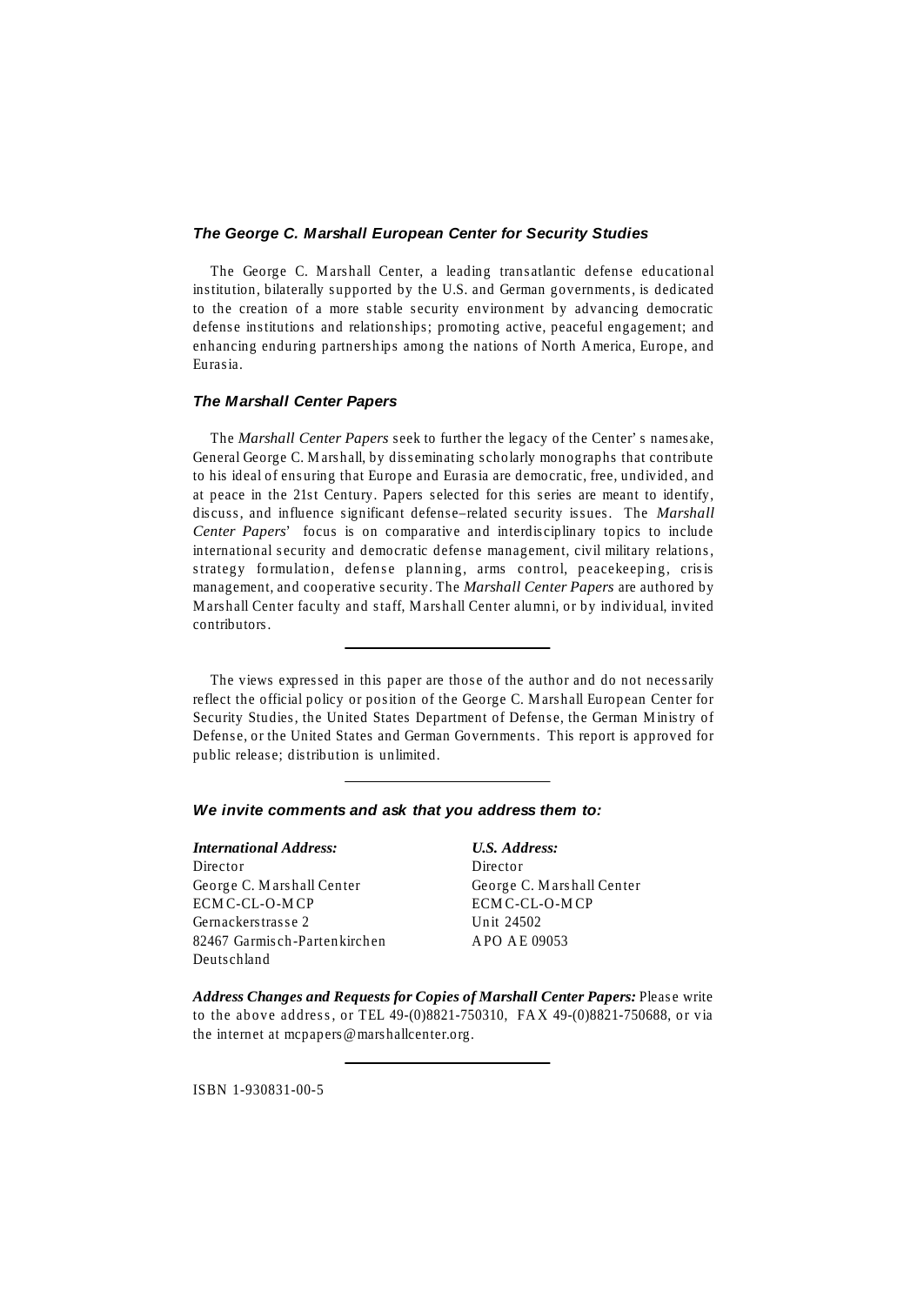# *Europe's New Defense Ambitions: Implications for NATO, the US, and Russia*

*By Peter van Ham*

Dr. Peter van Ham is a professor of West European Politics at the George C. Marshall European Center for Security Studies, Garmisch–Partenkirchen, Germany. He recently published *A Critical Approach to European Security* (London: Pinter, 1999). A new book on European integration theory (*European Integration and the Postmodern Condition*) is forthcoming from Routledge (2001).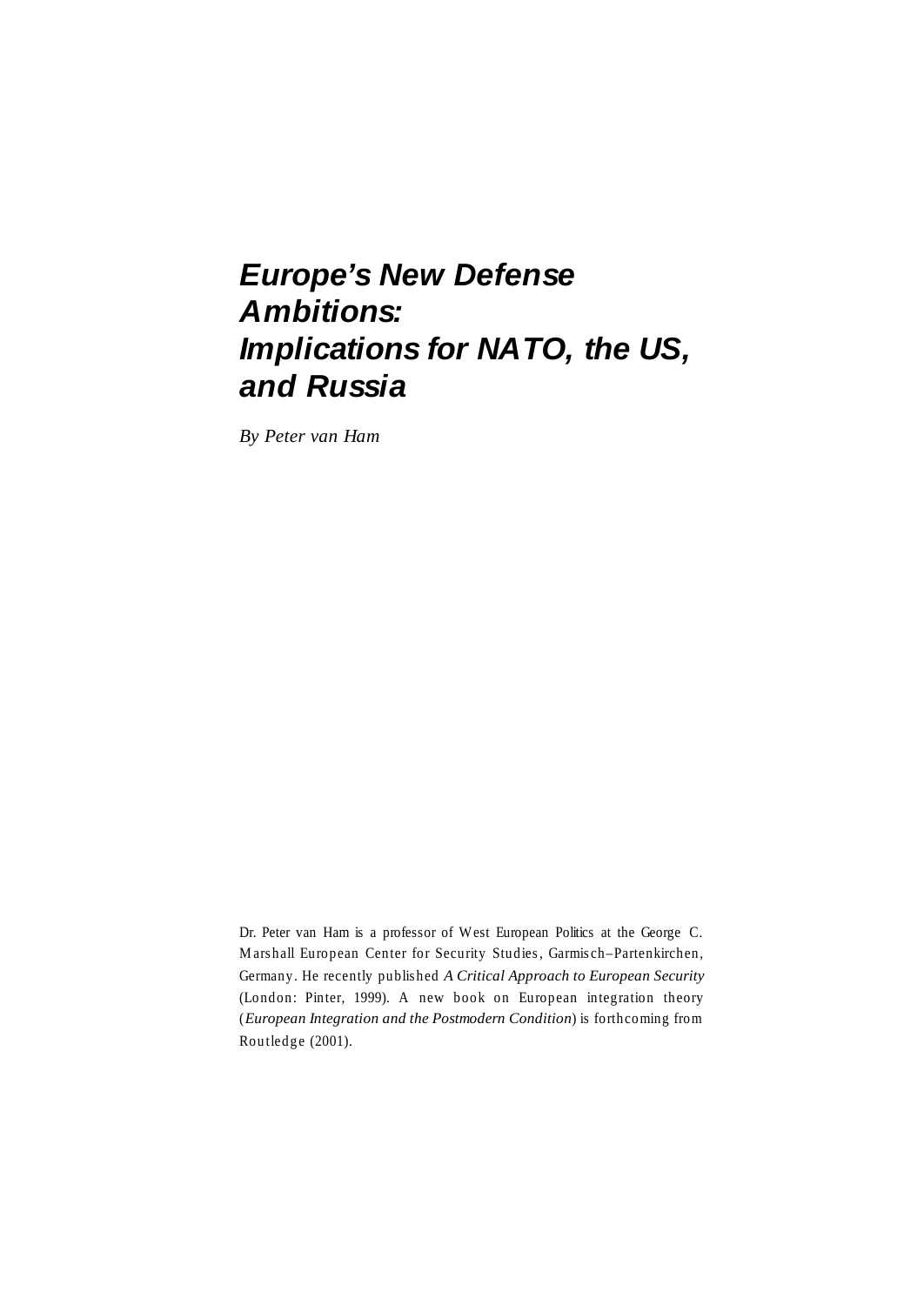### *Foreword*

The George C. Marshall European Center for Security Studies is proud to issue this inaugural edition of the *Marshall Center Papers*. Dr. Peter van Ham's paper, "Europe's New Defense Ambitions: Implications for NATO, the US, and Russia," sets the tone for our new monograph series. The *Marshall Center Papers* are specifically created to disseminate scholarly monographs that explore and influence the resolution of Atlantic-European-Eurasian security issues. Dr. van Ham's paper provides an articulate analysis of the most vital of current international defense issues: the future of cooperative security in Europe.

The search for a European security identity periodically opens major debates that push policy makers in new, sometimes revolutionary directions. The war in Kosovo and the American-dominated air campaign have rekindled an old debate on the future of European defense capabilities. At issue is how to resolve the potential contradictions between a "Common European Security and Defense Policy" and the maintenance of a strong transatlantic alliance.

At the same time, the European Union has set itself the remarkable task of rapidly absorbing the Western European Union and creating a European rapid reaction corps. Both the speed and the scope of these reforms are impressive. They may alter the strategic landscape quite fundamentally. The United States has officially endorsed the European goals, although warning against the three "D"s— Duplication, Decoupling, and Discrimination.

Peter van Ham has devoted this study to exploring the impact of the Common European Security and Defense Policy upon NATO, the United States, and Russia. He laments the lack of frankness in recent debates and poses a number of sensitive questions. Will Russia turn hostile to European ambitions, as the European Union acquires military muscle? Will the United States have to accept the duplication of some NATO assets? Will the Central Europeans first suffer from discrimination (because few of them will soon join the European Union) and then worry about the decoupling of the Atlantic Alliance? His answers are provocative but scholarly, and his prediction of growing tensions in the Atlantic Alliance deserves a wide readership.

the West Robert Kennedy, PhD

Director

George C. Marshall European Center for Security Studies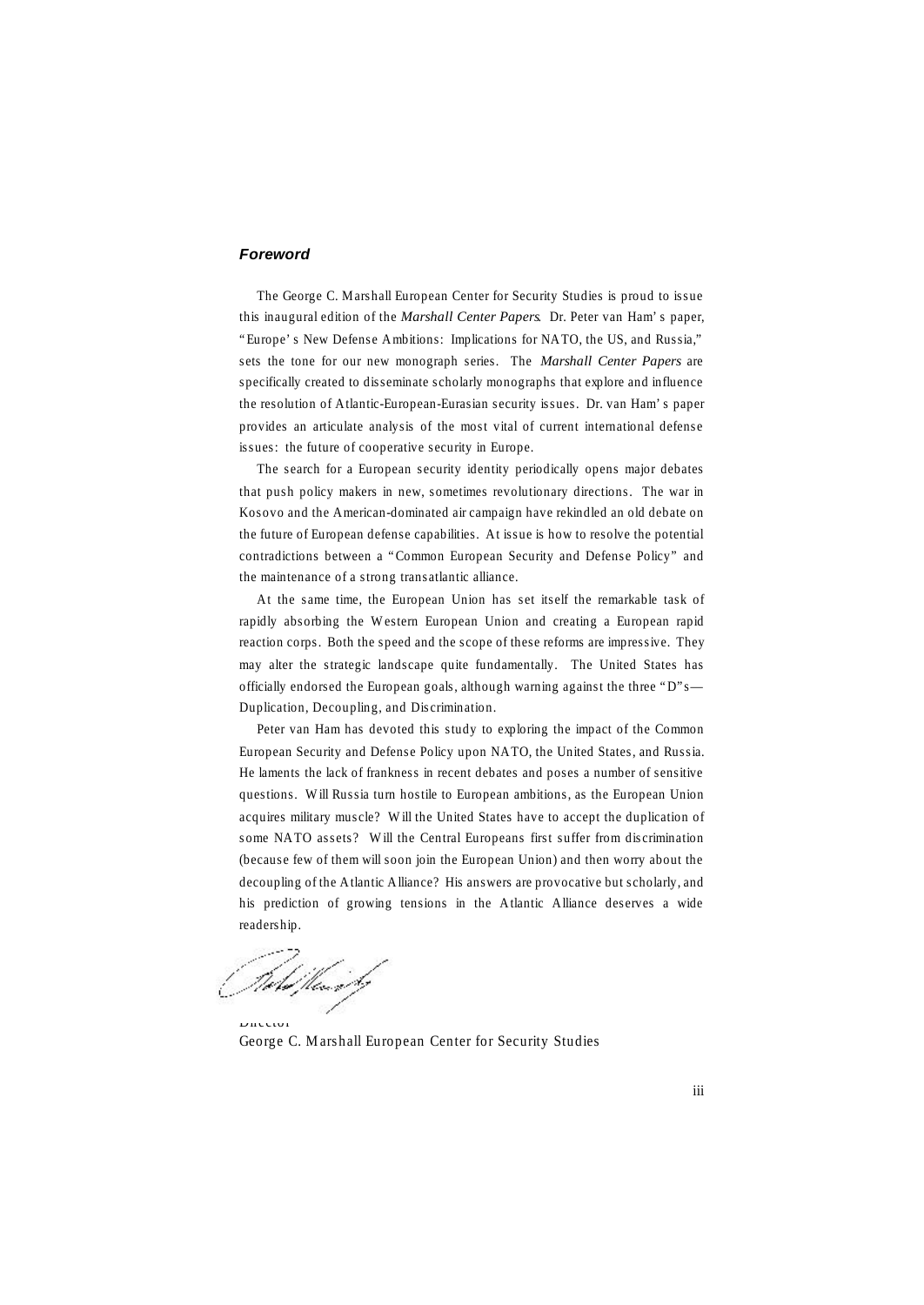### *Executive Summary*

At the European Union's Helsinki summit of December 1999, European leaders took a decisive step toward the development of a new Common European Security and Defense Policy (CESDP) aimed at giving the European Union (EU) a stronger role in international affairs backed by a credible military force. At Helsinki, EU Member States committed themselves to a number of military "headline goals": by the year 2003, the EU should be able to deploy up to 60,000 troops for so–called "Petersberg" (i.e., humanitarian, rescue, and peacekeeping) missions. This new EU–led rapid reaction force should be deployable within 60 days and be able to sustain deployment for at least one year.

This *Marshall Center Paper* analyzes the processes leading to Helsinki by examining why and how this new European consensus on defense issues came about. It takes the pulse of the EU's emerging defense policy and touches upon the main controversies and challenges that still lie ahead. What are the national interests and driving forces behind it, and what steps still need to be taken to realize Europe's ambitions to achieve a workable European crisis management capability? Particular attention is paid to the implications of an emerging European defense capability for the future of the North Atlantic Treaty Organization (NATO), the transatlantic relationship, and the role of Russia in Europe.

The paper argues that the political and strategic consequences of injecting defense issues into the structures of the EU remain unclear. Although Europe's defense ambitions are not designed to undermine NATO, they do place into question NATO's future role in the management of European security. Transatlantic tensions over the relationship between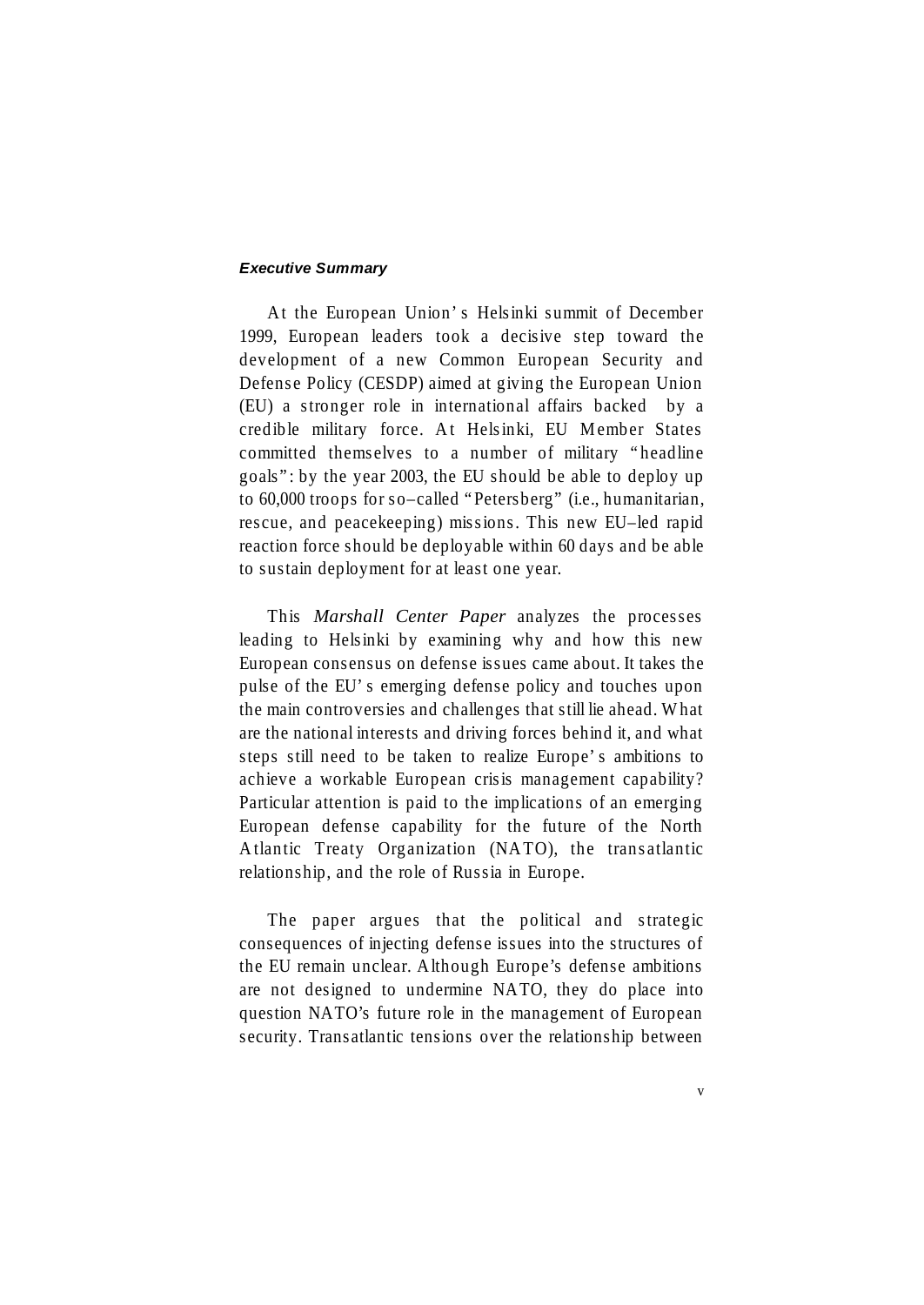the "New EU" (i.e., an EU with its own military capabilities) and NATO are already evident. The Kosovo air war of Spring 1999 was a turning point for Europeans, in that the war highlighted the superiority of American military resources and infrastructures. The war demonstrated that, despite years of talk and paperwork, Europeans were still unable to back up their economic and diplomatic prowess with military means. "Kosovo" made it painfully clear that Europe depends upon American military capabilities. It also accentuated the fact that US leadership in Europe is problematic and that Washington is unwilling to incur casualties in European conflicts where US national interests are not clearly at stake.

The paper looks at three policy issues that remain unresolved and that are bound to cause transatlantic problems over the next few years. The first is how closely should the EU's CESDP duplicate NATO's existing capabilities and institutional structures? The second concerns how to "sequence" the decision making processes in case of wars or crises and in the real military challenges the EU is likely to face in the decade ahead. The third involves the impact of a new strategic balance within the Atlantic Alliance on Europe's defense industrial base, and *vice versa*.

However, the EU's recent foray into things military has wider implications. For example, how will Moscow come to see the prospective enlargement of the EU in the direction of Central Europe— possibly including the Baltic states— when such an expansion would extend Europe's "sphere of influence" toward the territory of the former Soviet Union? Will Russia alter its now rather positive attitude toward EU enlargement and adopt a more hostile approach when the EU takes on a more military guise? The general trend in governmental circles in Moscow is to welcome the EU's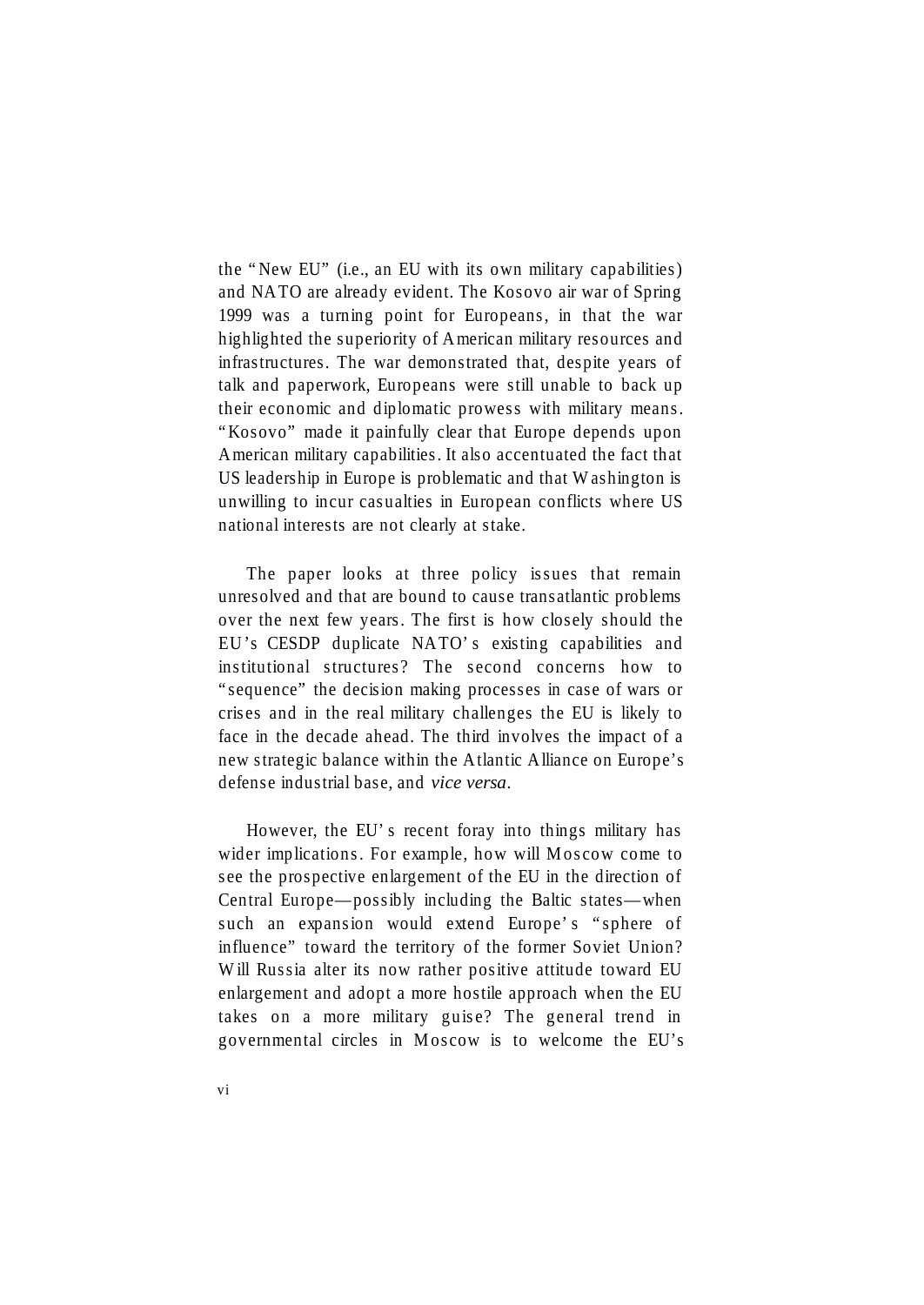military plans as a step to rid Europe of American hegemony and NATO–centrism. From this perspective, a European CESDP is looked upon as a means to preclude a unipolar world led by the United States.

Not very surprisingly, this may also be one of the main reasons why many Central European countries are cautious about dealing with defense issues outside the well–known and tested NATO framework. Countries like the Czech Republic, Hungary, and Poland fear that Europe's defense plans may undermine the relevance of NATO. The EU's new defense ambitions are also of concern to western allies outside the EU who are anxious to keep NATO as the ultimate center for the organization of European security. Although neither Russia nor Central Europe is part of the EU, their worries and concerns are going to have an impact on how Europe's defense plans develop. Although Russia's reactions to the EU's new defense ambitions remain ambivalent, it is unlikely that its position will pose serious difficulties for the EU's overall strategy to integrate Russia into Europe.

The paper concludes that the EU's new defense moves illustrate that EU Member States now consider the risk that a new European military force might undermine NATO is less significant than the threat posed by the *status quo*. Without a rebalanced transatlantic relationship, NATO would certainly fall into decay. However, if Europe's CESDP is injudiciously managed, Europe may end up with the worst of both worlds: a weak EU and a weakened NATO. n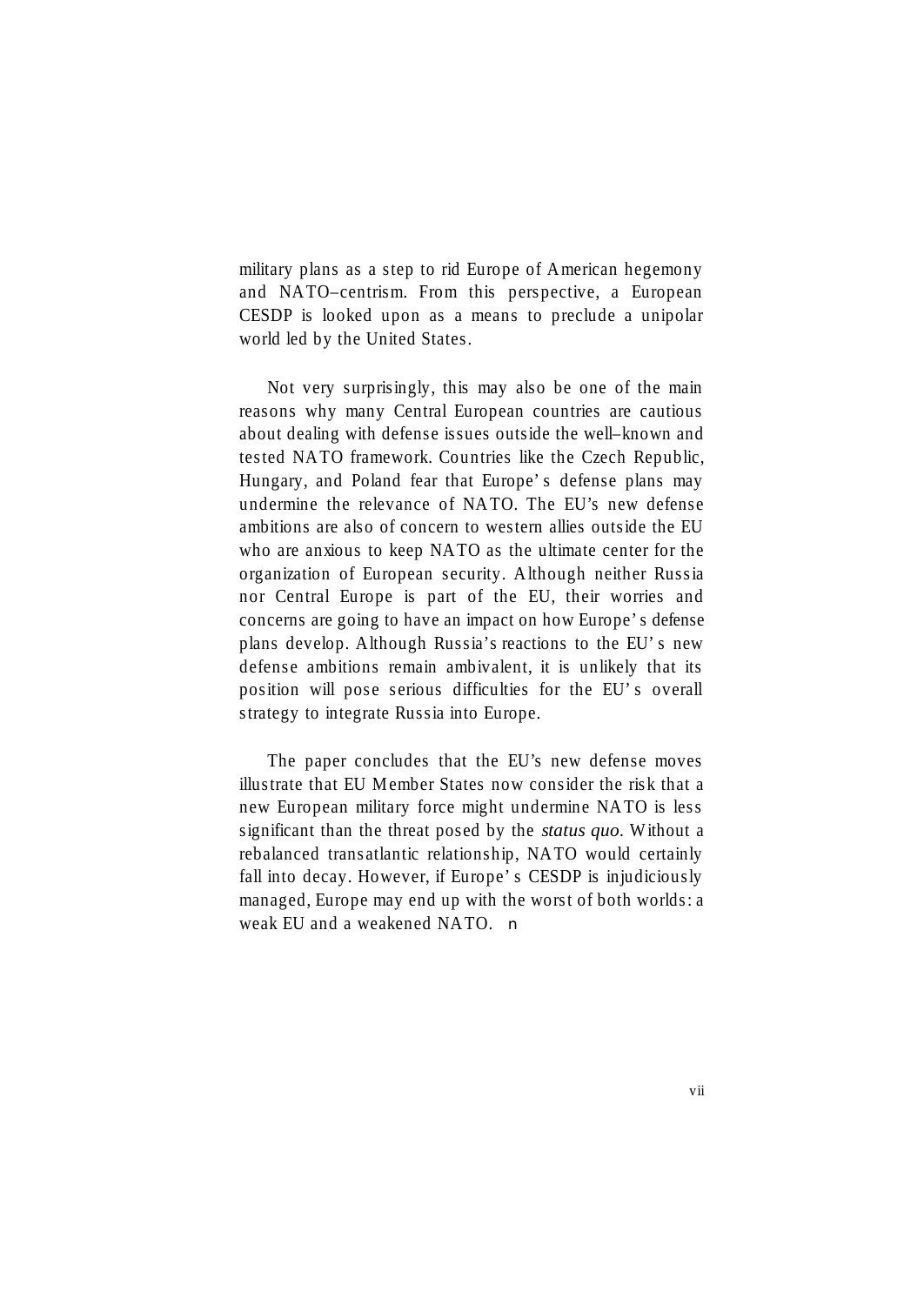# *Europe's New Defense Ambitions: Implications for NATO, the US, and Russia*

### *Introduction*<sup>1</sup>

At the European Union's Helsinki summit on December 10–11, 1999, European leaders took a decisive step toward the development of a new Common European Security and Defense Policy (CESDP) aimed at giving the European Union (EU) a stronger role in international affairs backed by credible military force. After many years of talking about a possible European Common Defense Policy (CDP), European governments finally defined the military dimension of their economic and political union. This remarkable expression of collective political will to build a European defense capability is a defining moment in the process of European integration, giving the EU for the first time since 1954— when the attempt to set up a European Defense Community (EDC) failed— a distinct military component.

This paper analyzes the processes that led to Helsinki by examining why and how this new European consensus on defense issues came about. What are the national interests and driving forces behind it, and what steps still need to be taken to realize Europe's ambitions to achieve a workable European crisis management capability? Obviously a lot needs to be done to provide the EU with a powerful military force capable of acting autonomously in and around Europe. Particular attention will be paid to the implications of an emerging European defense capability for the futures of both the North Atlantic Treaty Organization (NATO) and the transatlantic relationship, as well as its impact on the role of Russia in Europe.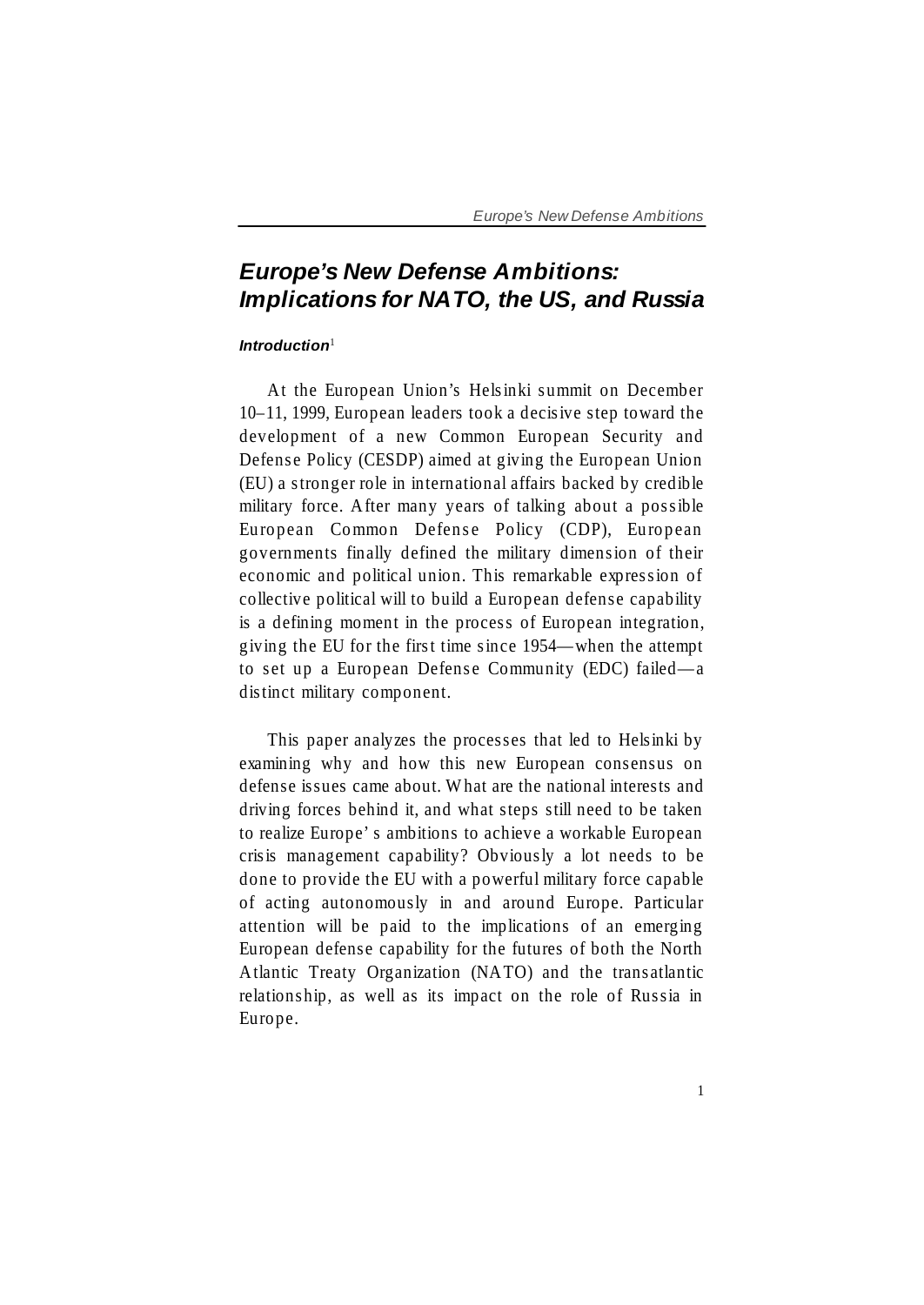Although Europe's defense ambitions are not designed to undermine NATO, the EU's new plans do raise questions about the role NATO is to play in the management of European security in the decade to come. Transatlantic tensions over the relationship between the "New EU" (i.e., an EU with its own military capabilities) and NATO are already evident. NATO's Secretary General Lord Robertson captured this unease well, by arguing that "[t]here has always been a bit of schizophrenia about America, on the one hand saying 'You Europeans have got to carry more of the burden,' and then when the Europeans say 'OK, we'll carry more of the burden,' they say 'Well, wait a minute, are you trying to tell us to go home?'"<sup>2</sup> The transatlantic strain over the organization of European defense also testifies to significant differences in strategic vision, as well as in the practicalities of force planning and military capabilities. Whereas the United States has a global vision, the EU's emerging defense strategy and military planning will focus almost entirely on the European region. This global/regional dichotomy is bound to increase US–EU tensions over security strategy. This, in turn, may exacerbate American concern over Europe's latest defense ambitions.

What is more, given the process of European integration, a distinct military character will alter the EU's relationship with Russia. The EU has now initiated accession negotiations with the majority of Central European countries who want to join the European integration process primarily for economic and political reasons, and who still look to NATO as the principal source of their "hard" (i.e., military) security. But, how will Moscow come to see the prospective enlargement of the EU in the direction of Central Europe, possibly including the Baltic states, when such an expansion would extend Europe's "sphere of influence" toward the territory of the former Soviet Union? Perhaps Russia will alter its now rather positive attitude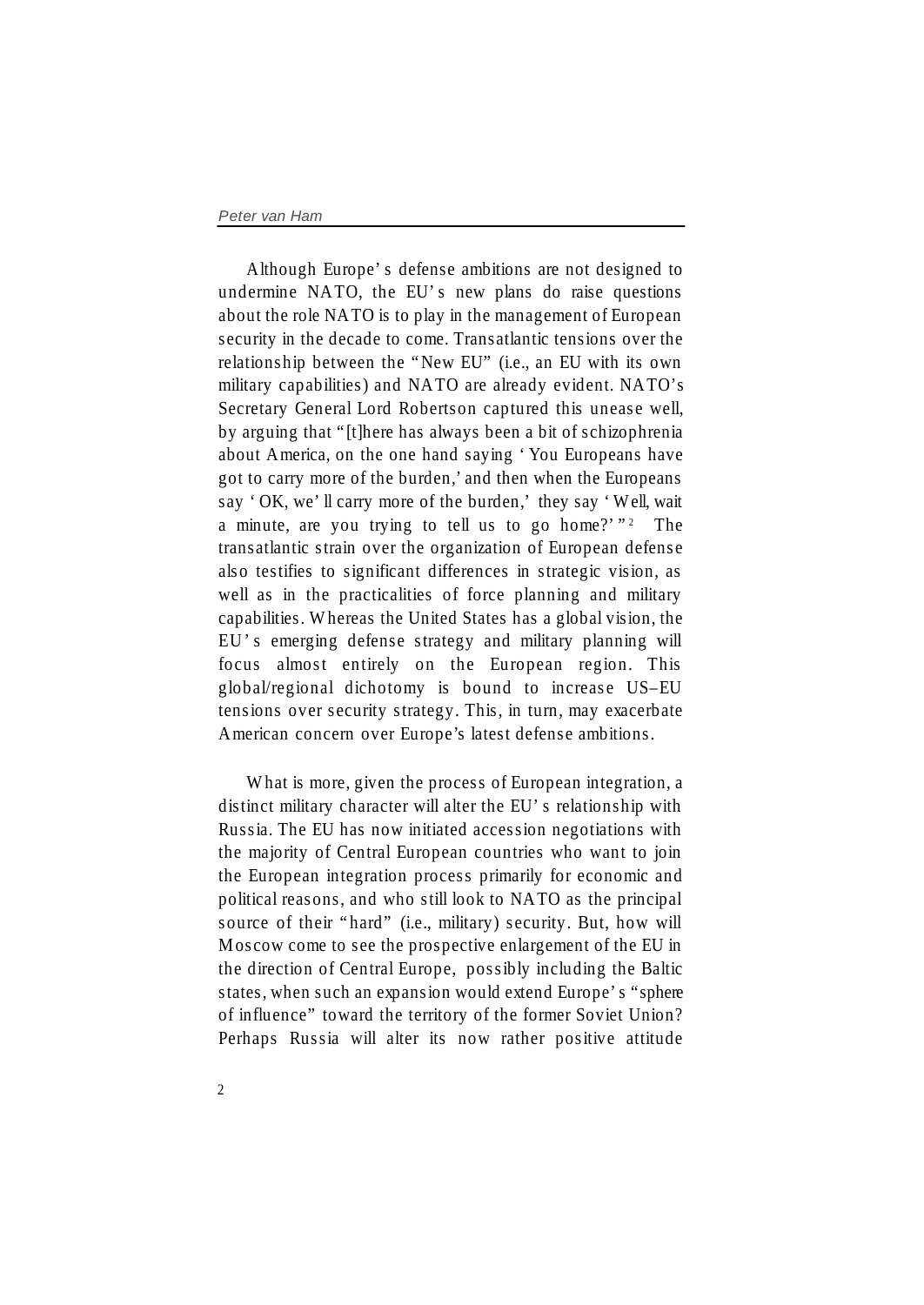toward EU enlargement and adopt a more hostile approach when the EU takes on a more military guise? Europe's recent foray into things military is also of concern to western allies outside the EU who are anxious to keep NATO as the ultimate center for the organization of European security. Although neither Russia nor Central Europe is part of the EU, their worries and concerns are going to have an impact on the further development of Europe's new defense plans.

This *Marshall Center Paper* takes the pulse of the EU's emerging defense policy and touches upon the main controversies and challenges that still exist between good intentions and the creation of rapidly deployable expeditionary forces that would give Europe's diplomacy a military backbone. The paper will argue that the implications of injecting defense issues into the structures of the EU remain unclear and that the practical organization of the CESDP will pose a serious challenge to both Europe and the United States to maintain NATO's leading role in European security. Although Russia's reactions remain ambivalent to the EU's new defense ambitions, it is unlikely that its position will pose serious difficulties in the EU's overall strategy to integrate Russia into Europe.

### *The Road Toward a Common European Defense Policy*

Two events have stimulated European governments to rethink their commitment to define a common European defense policy and capability. The first took place in 1997 when the Labour government of Prime Minister Tony Blair, determined to demonstrate the United Kingdom's central role in Europe, took the initiative on the restructuring of European defense cooperation. This was done in part to compensate for the United Kingdom's self–chosen exclusion from other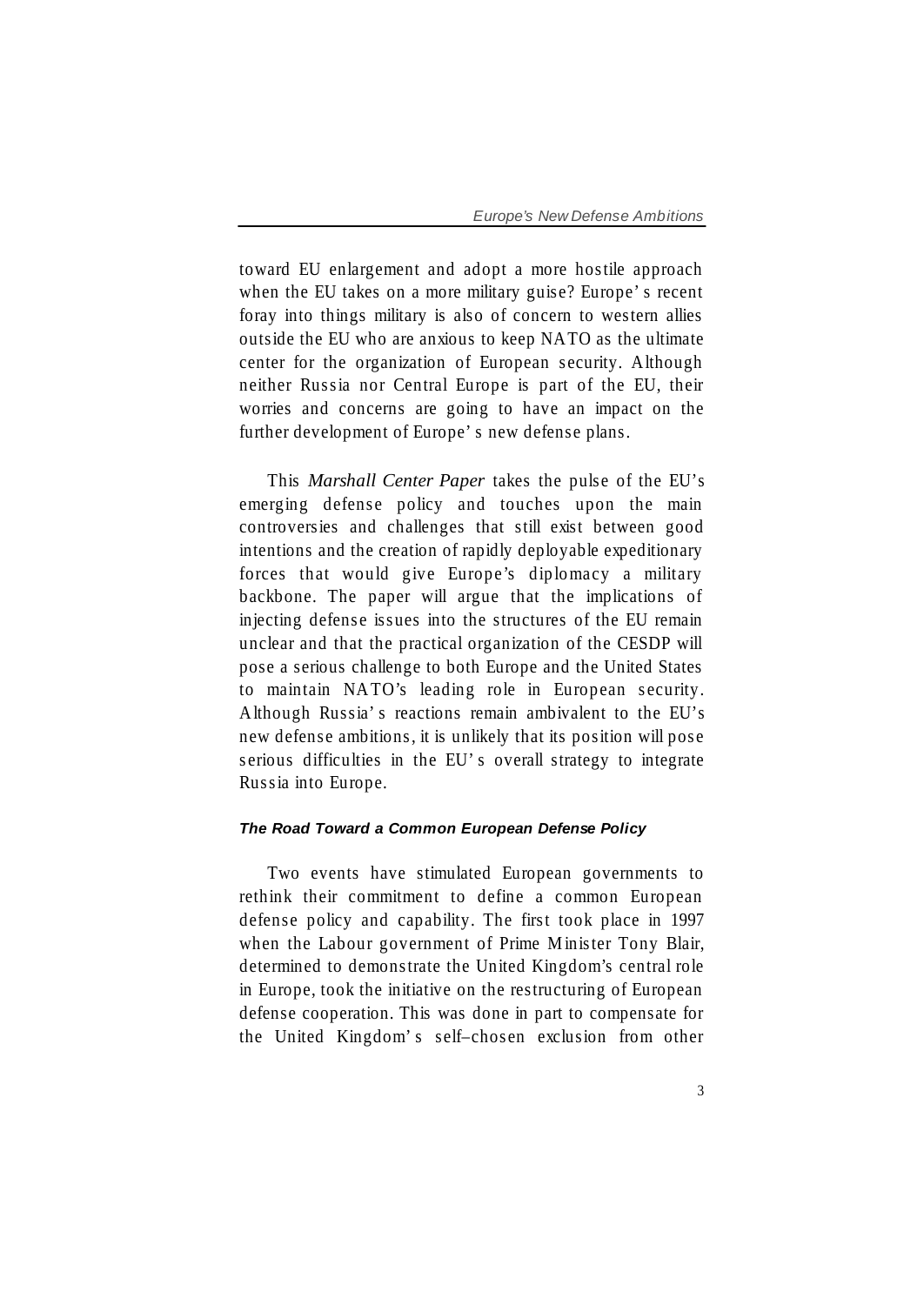*Peter van Ham*



**<sup>\*</sup>WEU**:

*Associate Members*: the Czech Republic, Hungary, Iceland, Norway, Poland, Turkey *Associate Partners:* Bulgaria, Estonia, Latvia, Lithuania, Romania, Slovakia, and Slovenia *Observers:* Denmark, Austria, Finland, Ireland, and Sweden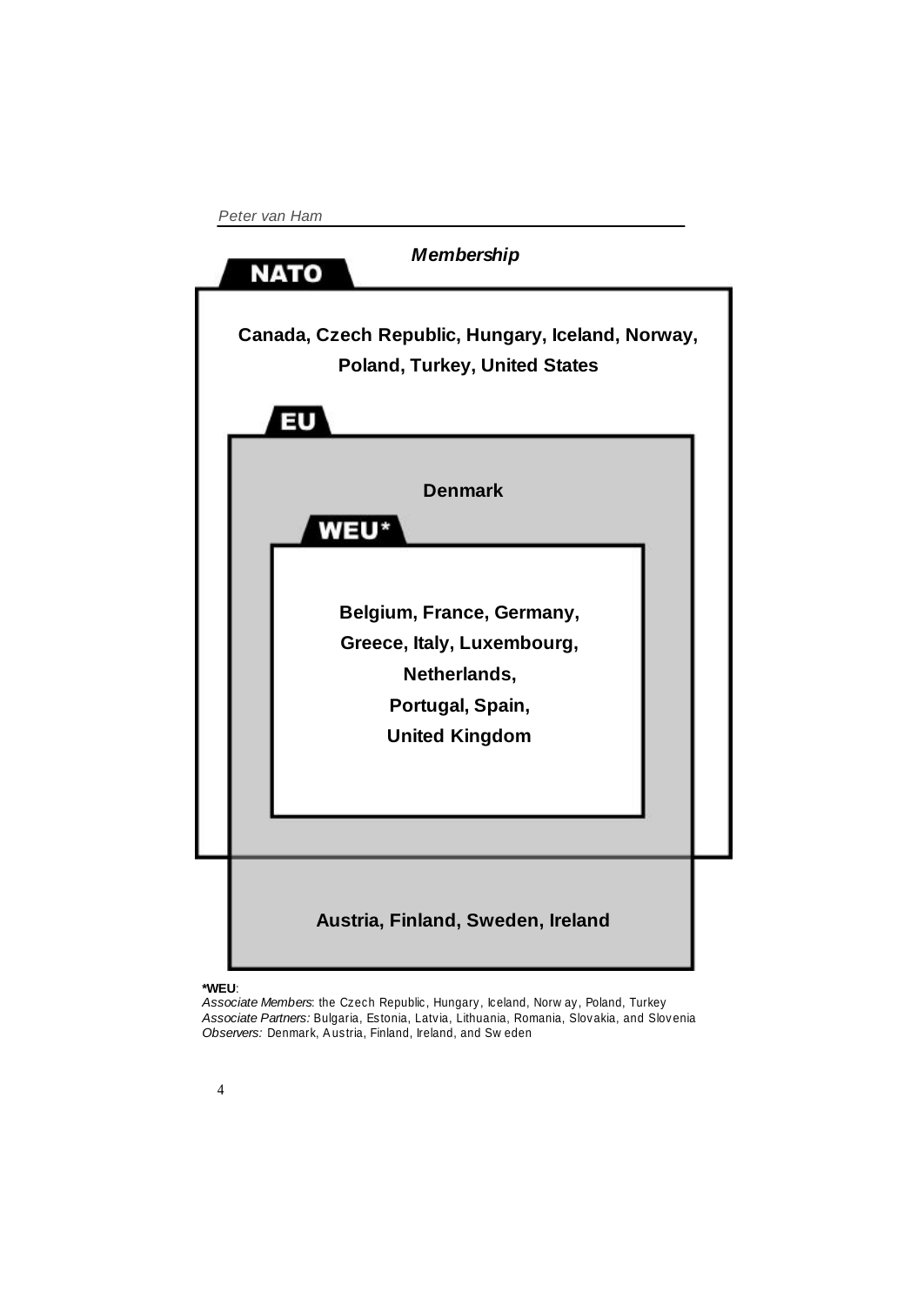European projects— most notably the European Monetary Union (EMU).

The other turning point for the Europeans was the Kosovo air war. The war made it clear that the United States had better resources for intelligence, surveillance, and reconnaissance; more accurate precision–guided munitions; as well as superior air and sealift resources, logistics, and communications. The Kosovo experience highlighted, in dramatic relief, NATO's internal capability gap. It demonstrated that, despite years of talk and paperwork, Europeans could still not back up their economic and diplomatic prowess with military means. Most EU Member States— particularly France and the United Kingdom— were also deeply concerned about the complex and inept EU/Western European Union (WEU) and NATO decision making processes for European military crisis management. The Kosovo crisis has, therefore, done more for the development of Europe's defense identity than the decade of post–Maastricht deliberations on the EU's Common Foreign and Security Policy (CFSP) and its ensuing CDP.

At the informal European Council meeting in the Austrian town of Pörtschach, October 24–25, 1998, Britain for the first time publicly referred to its altered position on European defense cooperation, stating that Europe's Bosnia and Kosovo policies were "unacceptable" and marked by "weakness and confusion." Pörtschach, therefore, symbolizes the first, explicit step by EU Member States toward establishing a European crisis management capability backed by a more effective military infrastructure.

The European defense debate received additional momentum with the "Joint Declaration on European Defence," the joint *communiqué* generated by the Franco–British summit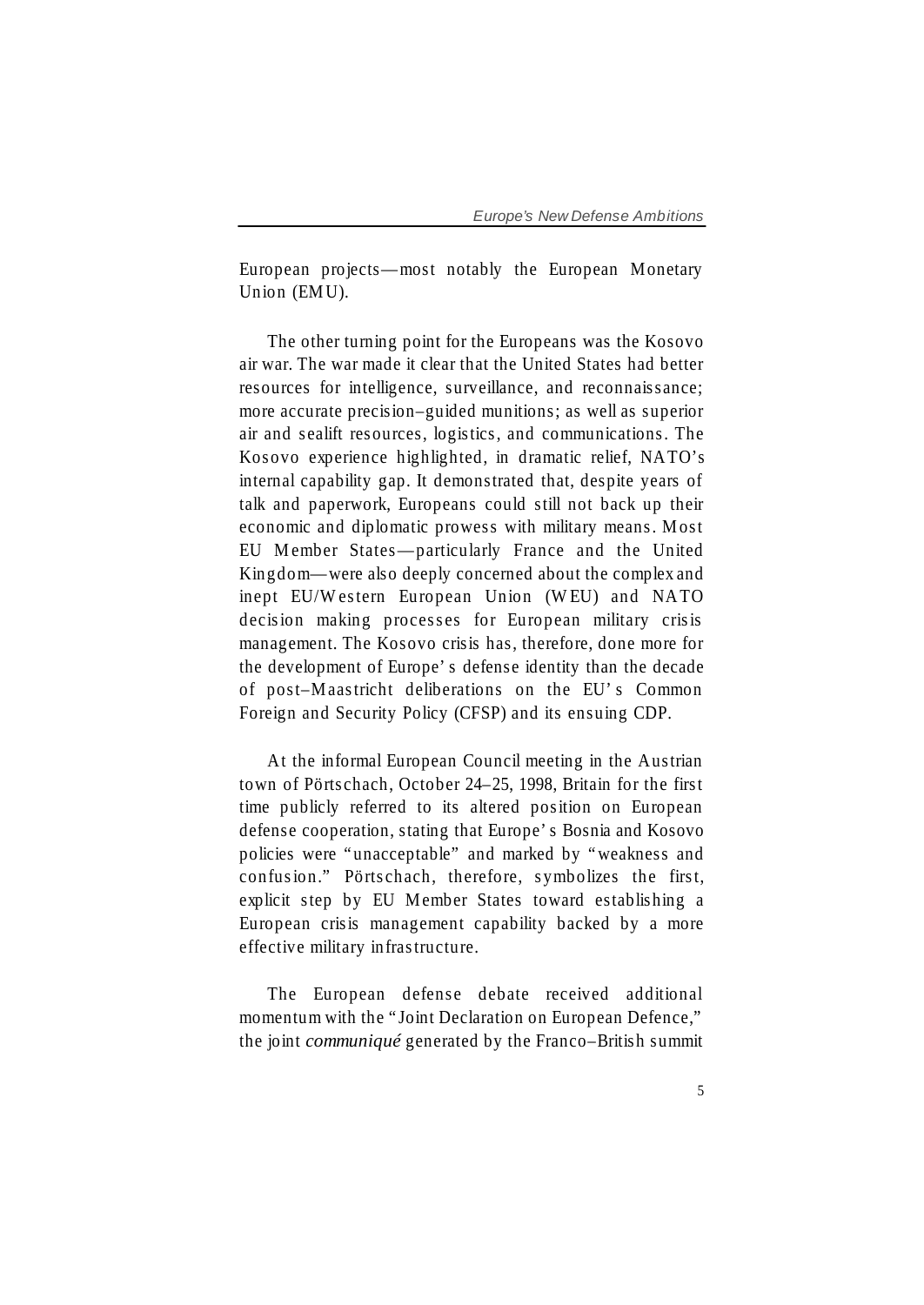in St. Malo, France, on December 3–4, 1998. St. Malo was hailed by officials and the media alike as a true "watershed" in the EU's security approach. St. Malo was seen as opening the door to the possibility of a genuine Europeanization of defense in the decade to come. For the first time, Europe's defense ambitions dealt with military substance rather than with institutional niceties. St. Malo accepted the French position that the "Union must have the capability for autonomous action" on defense matters; whereas Britain was keen to stress the organic link between the EU and NATO. Both countries declared that "the Union must be given appropriate structures and a capacity for analysis of situation, sources of intelligence and a capability for relevant strategic planning, without unnecessary duplication" of what already exists within NATO.

Although much remained undefined at St. Malo (the EU's ties with WEU, for example), it is difficult to overstate the historic significance of the intensification of Franco–British security cooperation that took place. Without the combined political and military weight of both countries it would be impossible to envision a credible common European defense policy. Under Tony Blair, Downing Street adopted the French view that a more robust European defense capability would

*Britain opened a new chapter in European integration by crossing the European Rubicon on defense issues* 

not undermine the transatlantic relationship, but would, quite to the contrary, be an essential element that would keep the Atlantic Alliance relevant and the United States involved in the management of European security. By crossing the European Rubicon on defense issues, Britain opened a new chapter in European integration, permitting a new security and defense dialogue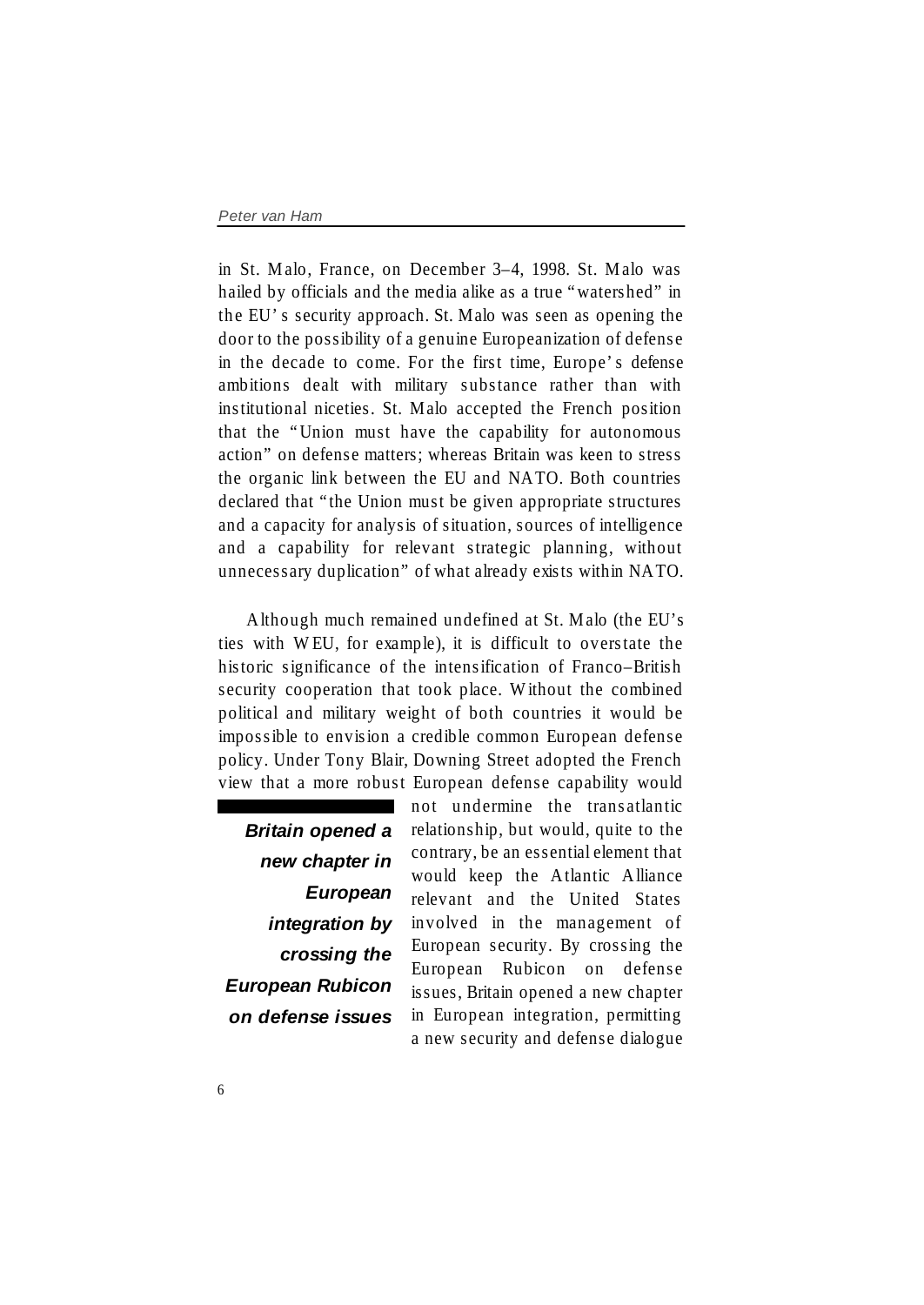between "Brussels" and Washington. Initially, Paris seemed to be both puzzled and irritated by the sudden change in Britain's position on European defense. French officials, therefore, accentuated the continued relevance of WEU and the necessity to keep European resources and decision making structures independent of NATO and the United States. France further argued for a strong EU–based military committee; for the EU to have the capacity for autonomous action without recourse to NATO assets; for the urgent development of European strategic transport and intelligence capabilities; and, as well, for the preservation of an Article V (collective defense) commitment among the full members of WEU.

**Kosovo: A Watershed in European Defense.** The combined German presidencies of the EU and WEU during the first half of 1999 gave Berlin an opportunity to develop the new impetus to give the CFSP credible operational capabilities and to prepare the ground for the required institutional changes in the EU's infrastructure. At the same time as the debate ensued concerning a new EU defense role, developments in Kosovo confronted European governments with the fact that they were militarily impotent to support regional crisis management, even in a situation that was in immediate geographic proximity.

The war over Kosovo quickly became a turning point. It was because of Kosovo that Europe was forced to reconsider what the EU/WEU and NATO could, and should, be able to do in the complex fields of crisis prevention, crisis management, peacekeeping, and warfare.<sup>3</sup> From the onset of the war, Washington determined the tone and policies of the "international community." During the war the United States quite literally called most of the shots, while the European allies played a more modest and low–key role. Although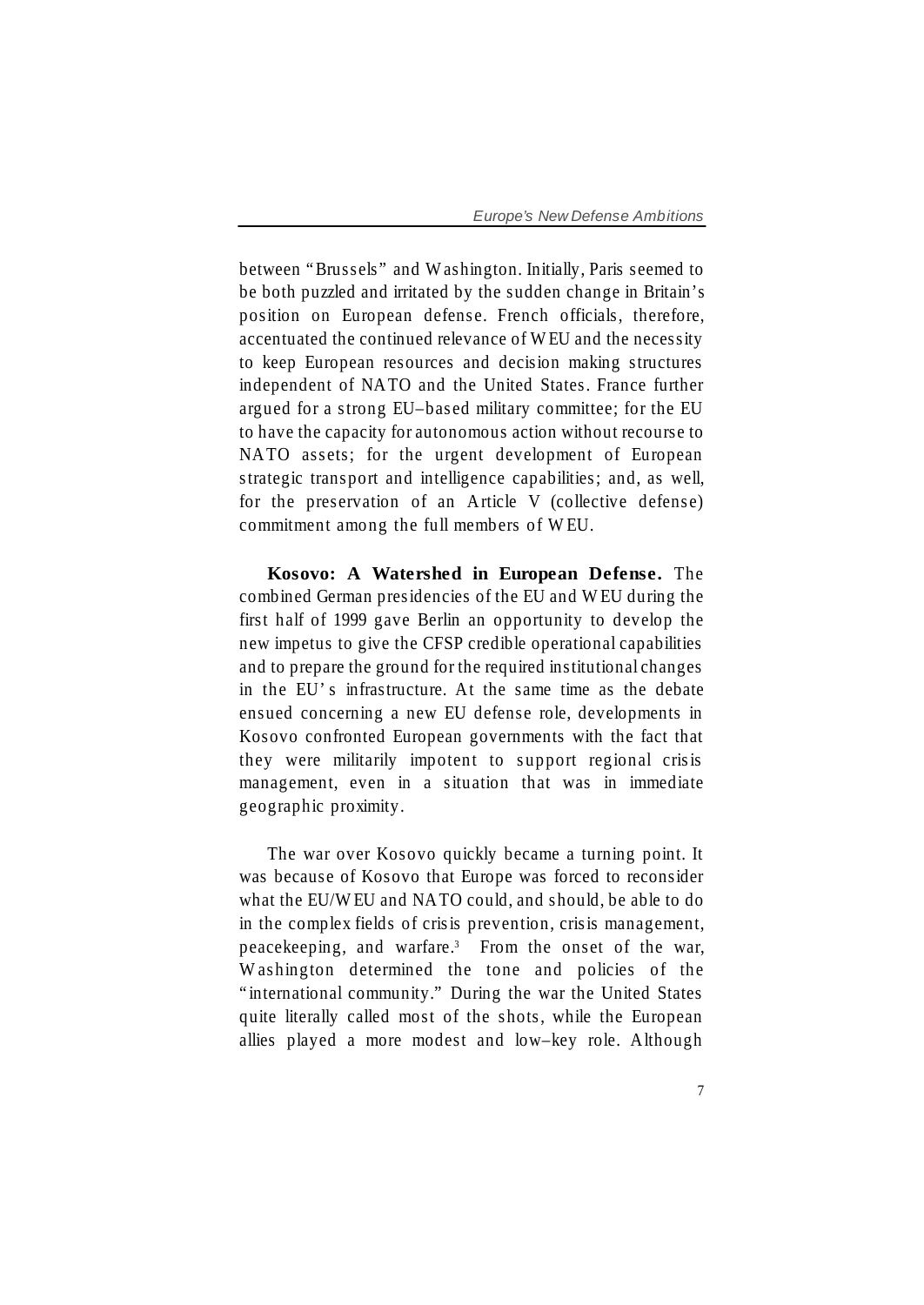NATO policy guided the war and was agreed upon in the North Atlantic Council (NAC), among no less than 19 countries, almost all of the intelligence information upon which decisions were made (i.e., where, when, and what to bomb) came from American sources. The missions were then mainly executed by American aircrews, mainly using the American military infrastructure.

*Kosovo made it painfully clear that Europe depends upon American military capabilities, yet US leadership in Europe is tenuous*

"Kosovo" made it painfully clear that Europe depends upon American military capabilities. However, it also underlined the reality that US leadership in Europe is tenuous and that most Americans are unwilling to risk their lives in messy European conflicts in which their national interests are hardly at stake. The lesson for Europeans is evident: the United States remains crucial for the maintenance of the

peace and security of the continent as long as Europe lacks the willingness to assume more responsibility for its own defense. This main "lesson of Kosovo" has, therefore, stimulated a rethinking of European defense cooperation, not in order to undermine NATO, but to provide the EU with the military means to support its available diplomatic means. No European country today calls for a European army, but most call for Europe to embrace the necessity of establishing a partnership with the United States based on more balanced military capabilities and shared political leadership. In March 1999, Prime Minister Blair noted that "[w]e Europeans should not expect the United States to have to play a part in every disorder in our own back yard. The European Union should be able to take on some security tasks on our own, and we will do better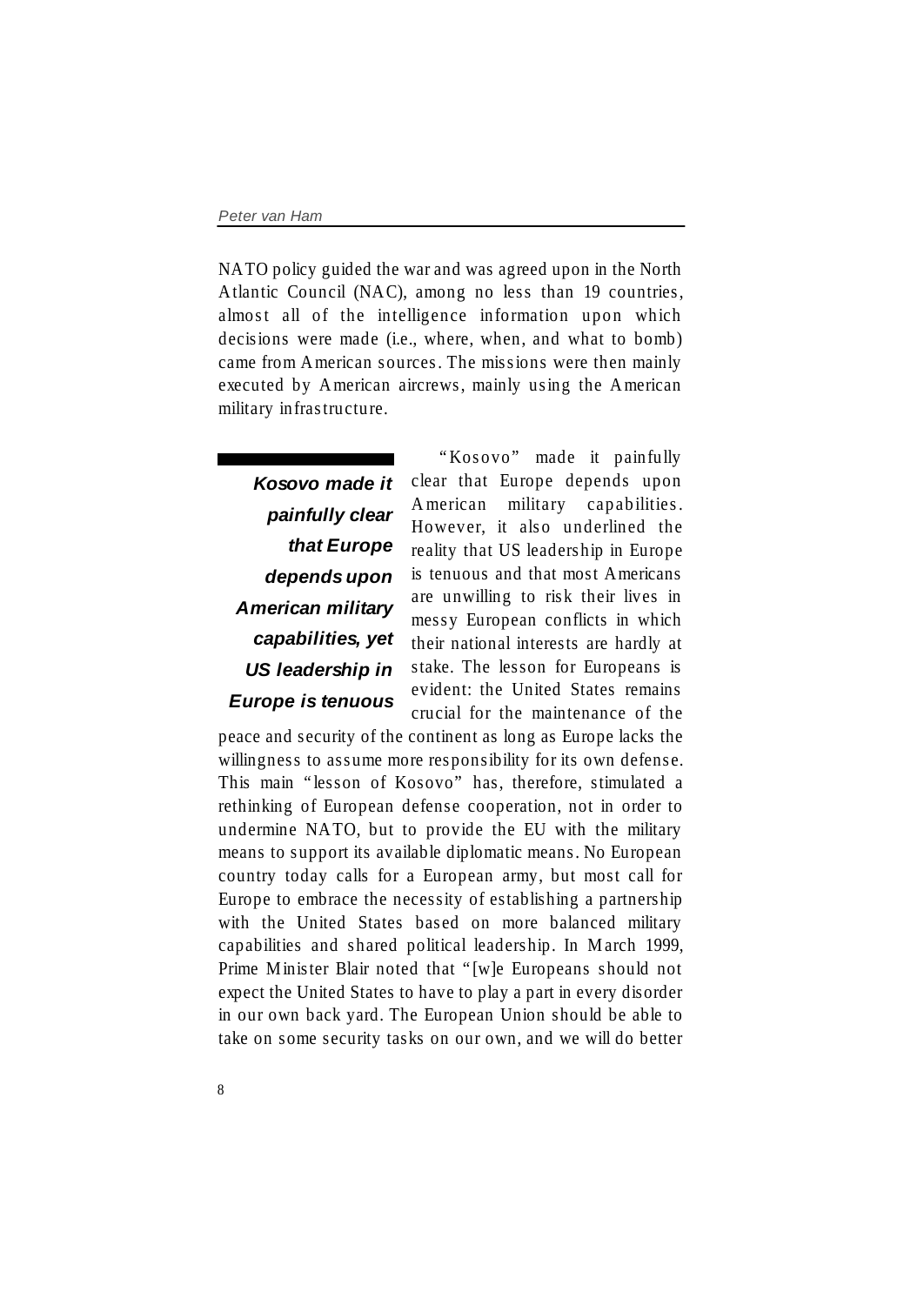through a common European effort than we can by individual countries acting on their own."<sup>4</sup>

NATO's Washington summit on April 24, 1999, basically supported the trend toward a more pronounced and forceful European defense capability. The summit *communiqué* acknowledged "the resolve of the EU to have the capacity for autonomous action so that it can take decisions and approve military action where the Alliance as a whole is not engaged." It was stated that NATO was prepared to make "the necessary arrangements" to give the EU access to the collective assets and capabilities of the Alliance, as well as to ensure the EU access to NATO's planning capabilities. However, despite the rhetoric of transatlantic cooperation, considerable controversy remained after the summit over the exact meaning of "autonomous action," "ready access," and the "presumption of availability" of NATO assets.

At the EU's subsequent summit in Cologne, Germany, June 3–4, 1999, European governments committed themselves for the first time unequivocally to a common European defense policy. They declared that "the Union must have the capability for autonomous action, backed up by credible military forces, the means to decide to use them, and a readiness to do so, in order to respond to international crises without prejudice to actions by NATO." In order to achieve this goal, EU leaders saw the need to strengthen European capabilities in the fields of intelligence; strategic transport; command and control— which implies efforts to adapt, exercise, and bring together national and multinational European forces; as well as to strengthen the industrial and technological defense base. At Cologne, EU Member States also prepared the political ground to put into place the appropriate decision making mechanisms for crisis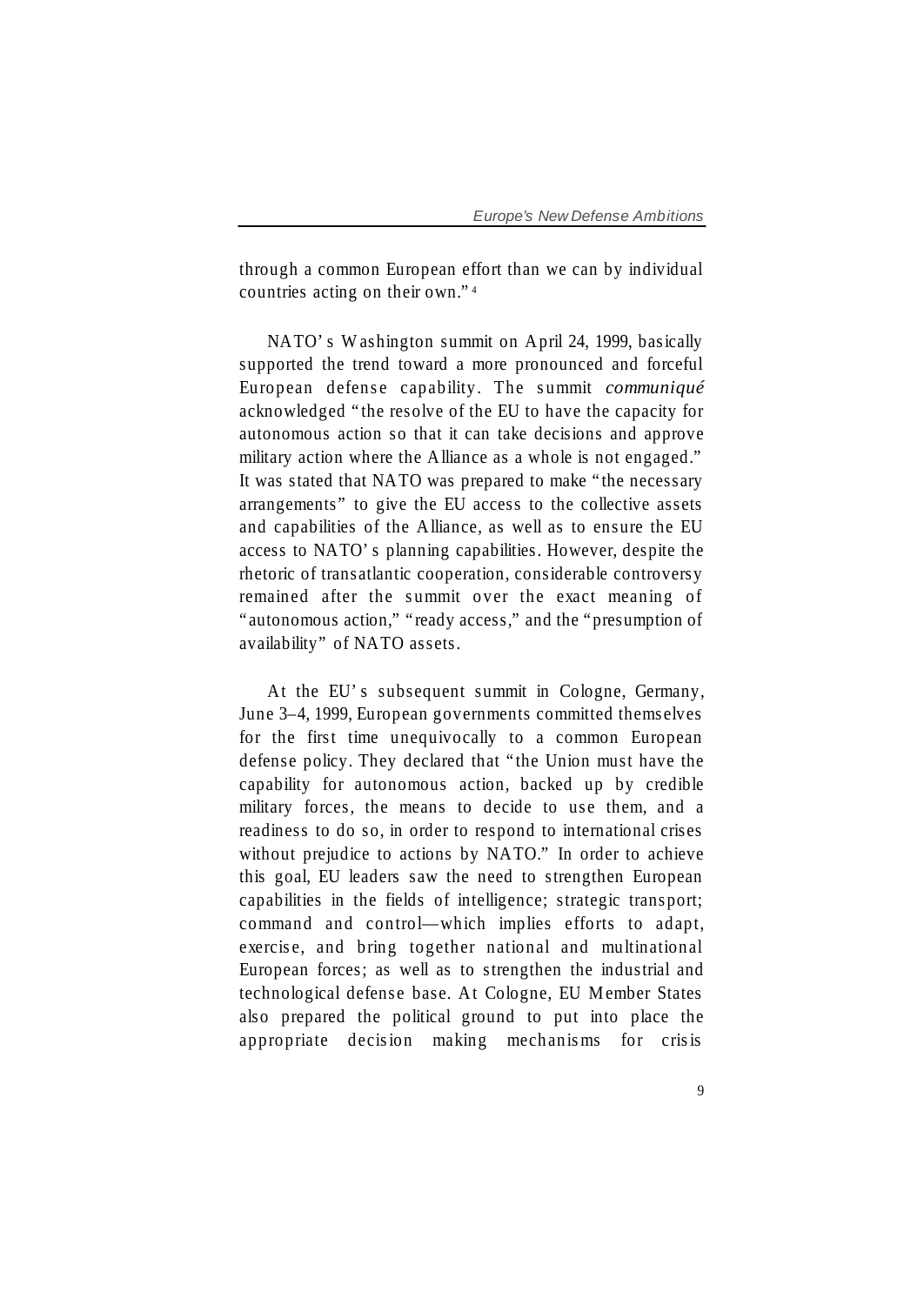*EU leaders added military muscle to Europe's already significant economic and financial clout by establishing new permanent political and military bodies within the EU Council*

management and to secure political control and strategic direction of future EU–led military operations.<sup>5</sup>

**Modalities of Europe's Common Defense.** The decisions reached at Cologne were formalized at the EU's Helsinki summit of December 1999. Many important questions were left unresolved, but decisions were made in Helsinki that allowed Europe's future defense structure to be formulated. EU leaders decided to add military muscle to Europe's already significant economic and financial clout by establishing new permanent political and military bodies within the EU Council:

• A standing Political and Security Committee (PSC), to deal with all aspects of the CFSP, including the CESDP. During a military crisis, this PSC will exercise political and strategic direction of the operation—under the authority of the Council;

• A Military Committee (MC), composed of EU Member States' Chiefs of Defense, or their military representatives. The MC will give military advice and make recommendations to the PSC; and

• A Military Staff (MS) to provide the Council with military expertise and support to the CESDP. The MS will perform early warning, situation assessment, and strategic planning for the EU's conflict prevention and crisis management ("Petersberg") tasks.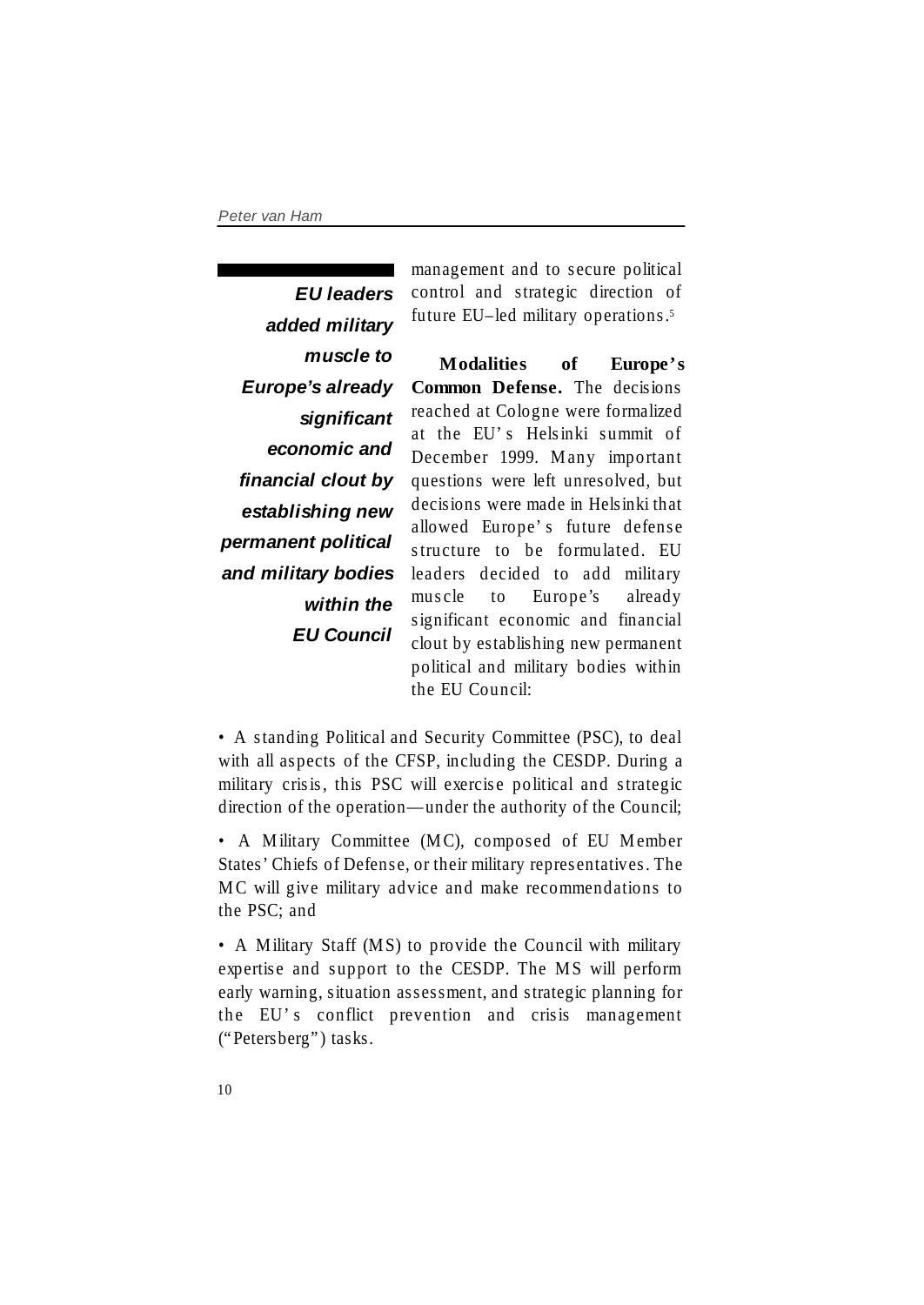At Helsinki, EU Member States further committed themselves to a number of military "headline goals": by the year 2003, the EU should be able to deploy up to 15 brigades (or 50,000–60,000 troops) for Petersberg missions. The brigades should be militarily self–sustaining and be comprised of the necessary command, control, and intelligence capabilities; logistics; and other infrastructures, to include about 500 aircraft and 15 ships. These new EU troops should be rapidly deployable— within 60 days— and be able to sustain such a deployment for at least 1 year. Around 150,000 troops will be required for rotation purposes. The main aim would, therefore, be for EU states to have enough forces at hand to form the equivalent of an army corps of anywhere from 40,000 to 60,000 men. Such a corps would out of necessity be self–sufficient in terms of logistics, intelligence, and communications, and be ready for use in time of need for tasks in which the United States and/or NATO decide not to become engaged.

In order to prepare for these huge changes within the EU, the Union's General Affairs Council will work with the 15 EU national Defense Ministers to expand on the headline and capability goals. These EU Defense Ministers decided at an informal meeting in Sintra, Portugal, in February 2000, that the EU's temporary structures, the Political and Security Committee (PSC), Military Committee (MC), and Military Staff (MS), would prepare to start their operations in March 2000. A so–called Force Generation Conference is to be held at the end of 2000. At that conference each Member State will earmark the resources it can contribute to the EU's rapid reaction force. The EU also intends to increase its efforts to encourage the restructuring of the European defense industry to make sure that the CESDP will have a solid basis for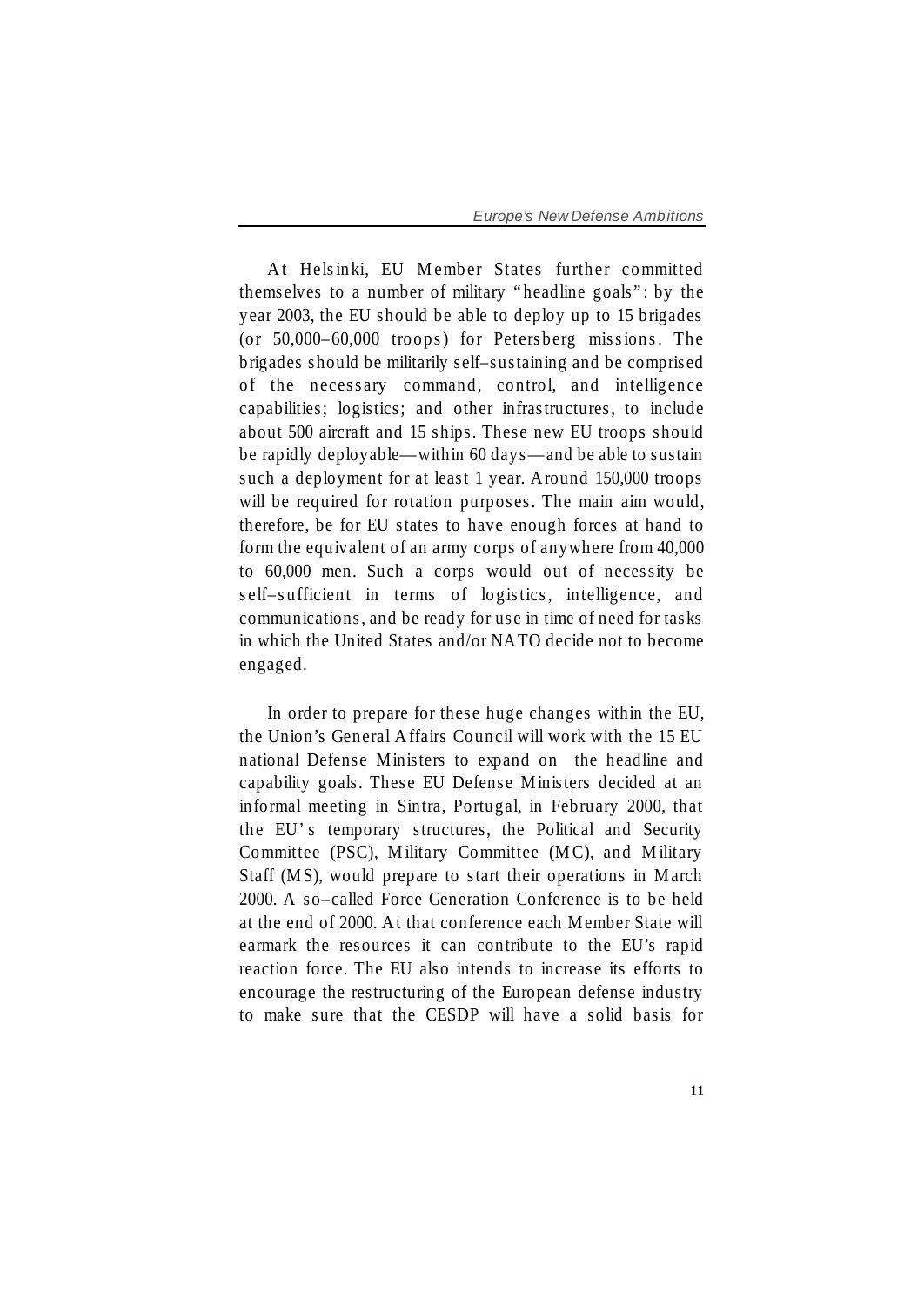autonomous action and not be dependent upon external mostly US— military infrastructures and equipment. France and the United Kingdom have made their joint service headquarters available for commanding EU–led military operations.<sup>6</sup>

Although the dimensions of the CESDP are now becoming clear, much remains vague and undecided. It is, for example, questionable that the EU can set up a credible and effective military infrastructure without *de facto* setting up a "general staff" and creating its own military chain–of–command. For the time being, many EU Member States seem reluctant to go that far, mainly because this would acknowledge the need for further duplication of NATO functions. The Helsinki declaration is also elusive on how working relations with NATO should be developed over the months to come. Starting with the statement that "[t]he European Union should have the autonomous capacity to take decisions and, where NATO as a whole is not engaged, to launch and then to conduct EU–led military operations," it also affirms a willingness to conduct "the necessary dialogue, consultation and cooperation with NATO and its non–EU members." However, because this should be done only "with full respect for the decision–making autonomy of the EU and the single institutional framework of the Union," it remains unclear what impact non–EU states can have on Europe's CESDP. (See below for a more in–depth debate of this issue.) The more exact and concrete modalities for consultation, cooperation, and transparency between the EU and NATO— and especially with the United States— are still to be developed. In the meantime much will, therefore, depend upon the informal contacts between the EU's High Representative for CFSP, Javier Solana, and NATO's new Secretary General, Lord Robertson.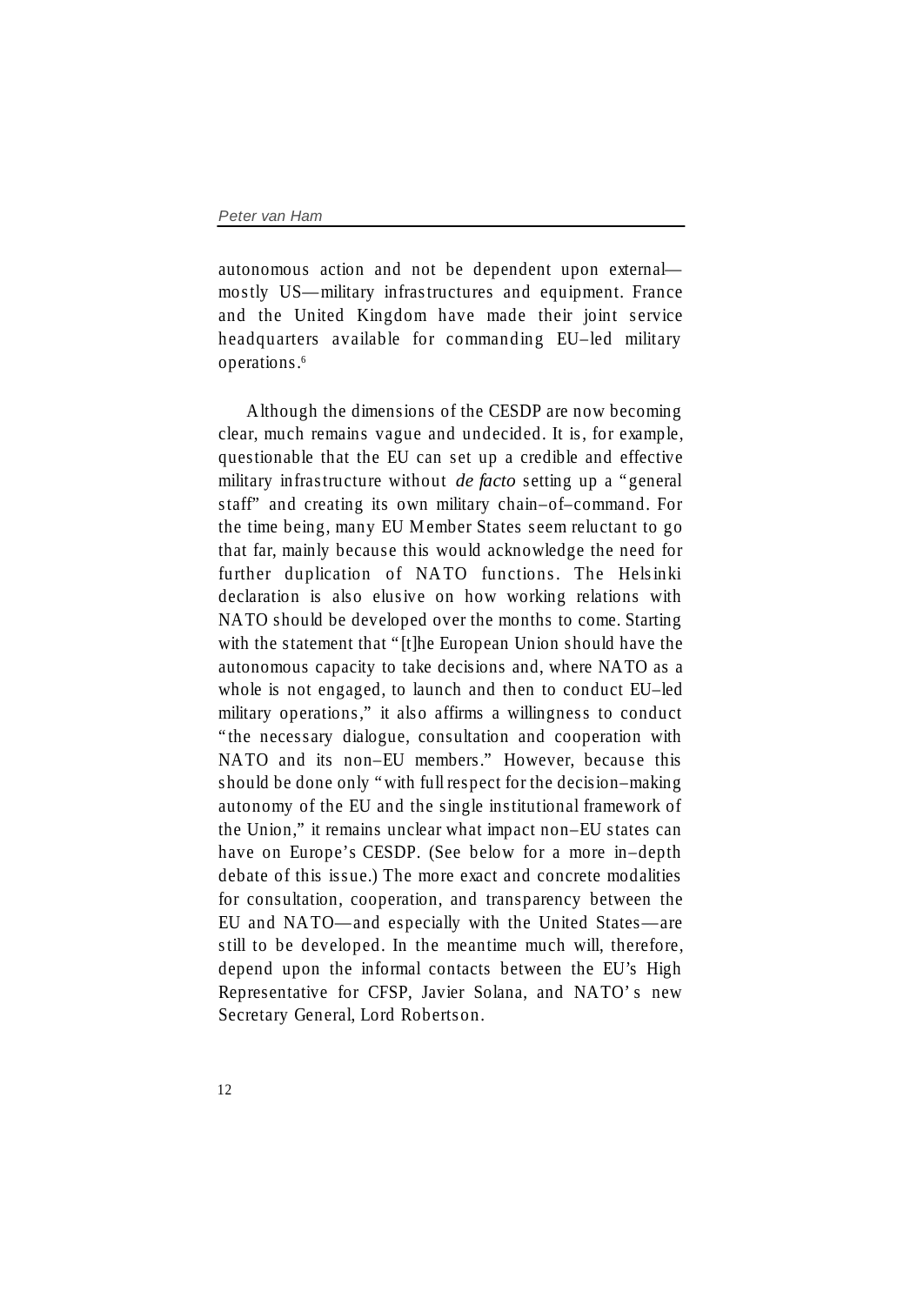### *Finding a New Transatlantic Military Balance*

Ever since NATO's Brussels summit of 1994, the United States has, at least rhetorically, supported the development of a European Security and Defense Identity (ESDI) and expressed its readiness to make Alliance assets and capabilities available for WEU operations. Although American media were somewhat dumbfounded by what was generally seen as an overly ambitious European attempt to go it alone and establish a European military union (akin to the other EMU), US officials have aired their agreement with Europe's military push. At first, however, Washington was concerned with the message of the EU's Cologne summit of June 1999, where the Europeans proposed to give the EU a defense character without committing themselves concretely to a commensurate increase in Europe's military capabilities. In this respect, the subsequent Helsinki summit was reassuring to the United States, because it embedded the CESDP within the Atlantic security framework and followed through with concrete military headline goals.

In December 1999, following the Helsinki summit, US Deputy Secretary of State Strobe Talbott argued that "[t]here should be no confusion about America's position on the need for a stronger Europe. We are not against; we are not ambivalent; we are not anxious; we are for it. We want to see a Europe that can act effectively through the Alliance or, if NATO is not engaged, on its own. Period, end of debate."<sup>7</sup> But, of course, the transatlantic debate over the reorganization of European security and defense has just started in earnest, with many a serious quarrel and argument lying ahead. One of the main questions will be why, or perhaps even *whether*, the United States has given up its resistance to the organization of European defense within the EU. (Of course, answering this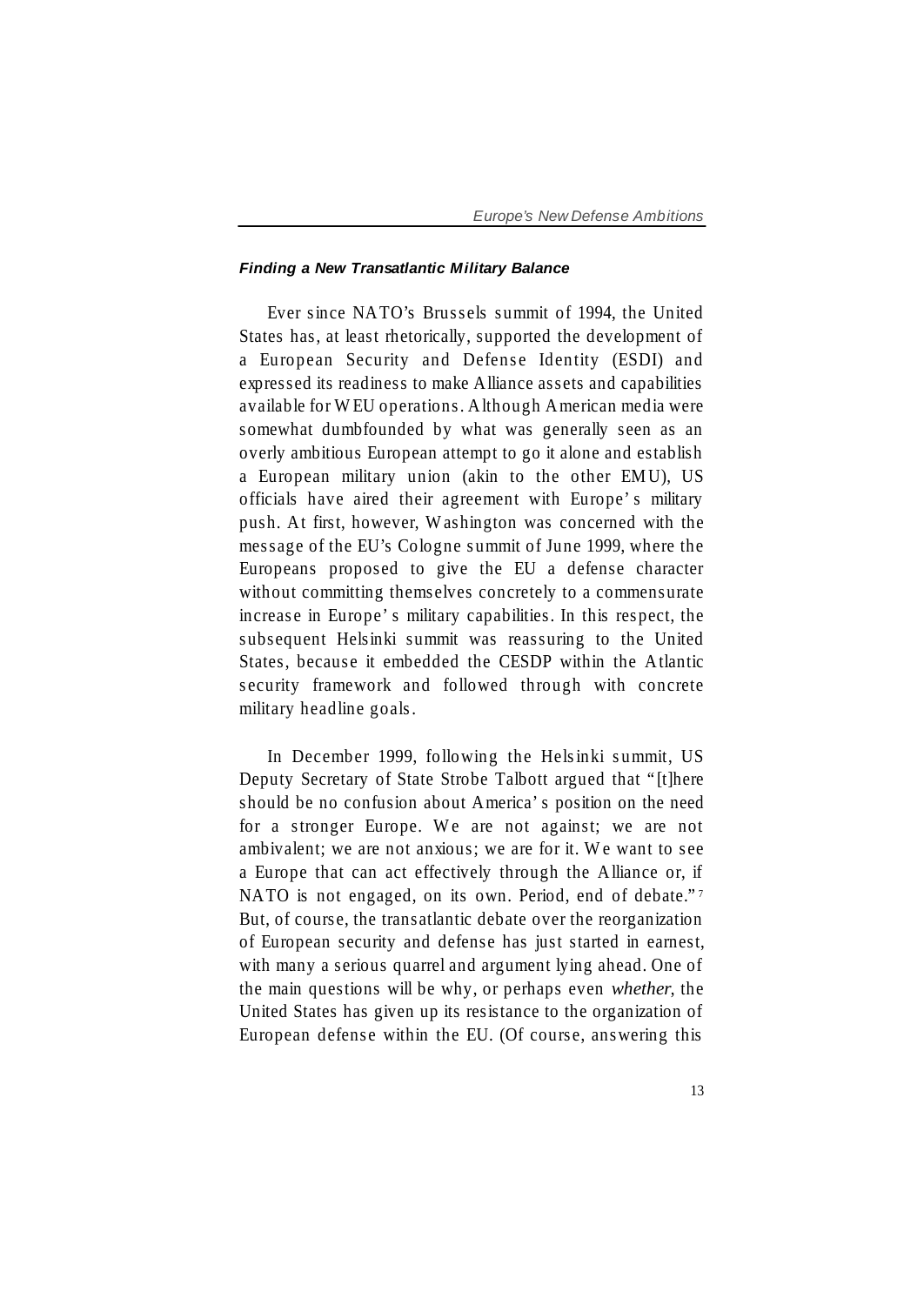question depends to a large extent on the outcome of the US presidential elections of November 2000. An Al Gore administration may be more supportive of Europe's new defense ambitions than a George W. Bush administration.)

One classical American argument against an EU–based security system is that this would provide a backdoor security guarantee to EU members, both present and future, who are not covered by NATO's Article 5. Because EU Member States like Finland and Austria, who are not members of NATO, will participate fully in the EU's CESDP, they will indirectly affect the European input into NATO and may in crisis situations call upon the United States for military assistance. Other crucial questions remain outstanding: Are policy makers in Washington no longer concerned about the possible emergence of an "EU caucus" within NATO which may present the United States with inflexible European policy positions and

*The Kosovo experience taught Europeans some embarrassing lessons and convinced many in the United States that crises in the EU's backyard should be solved by the Europeans themselves* *faits accomplis*? Is America now ready to give up its influence over European security and hand over its position of benign hegemonic leadership to the EU?

Clearly, the British change of heart on European defense urges the United States to rethink its attitude toward the EU's budding defense ambitions. Now that Washington has "lost" its staunchest ally with an undiluted Atlanticist security orientation, the United States feels that the vitality of the Alliance may well be renewed by supporting the CESDP. What is more, the Kosovo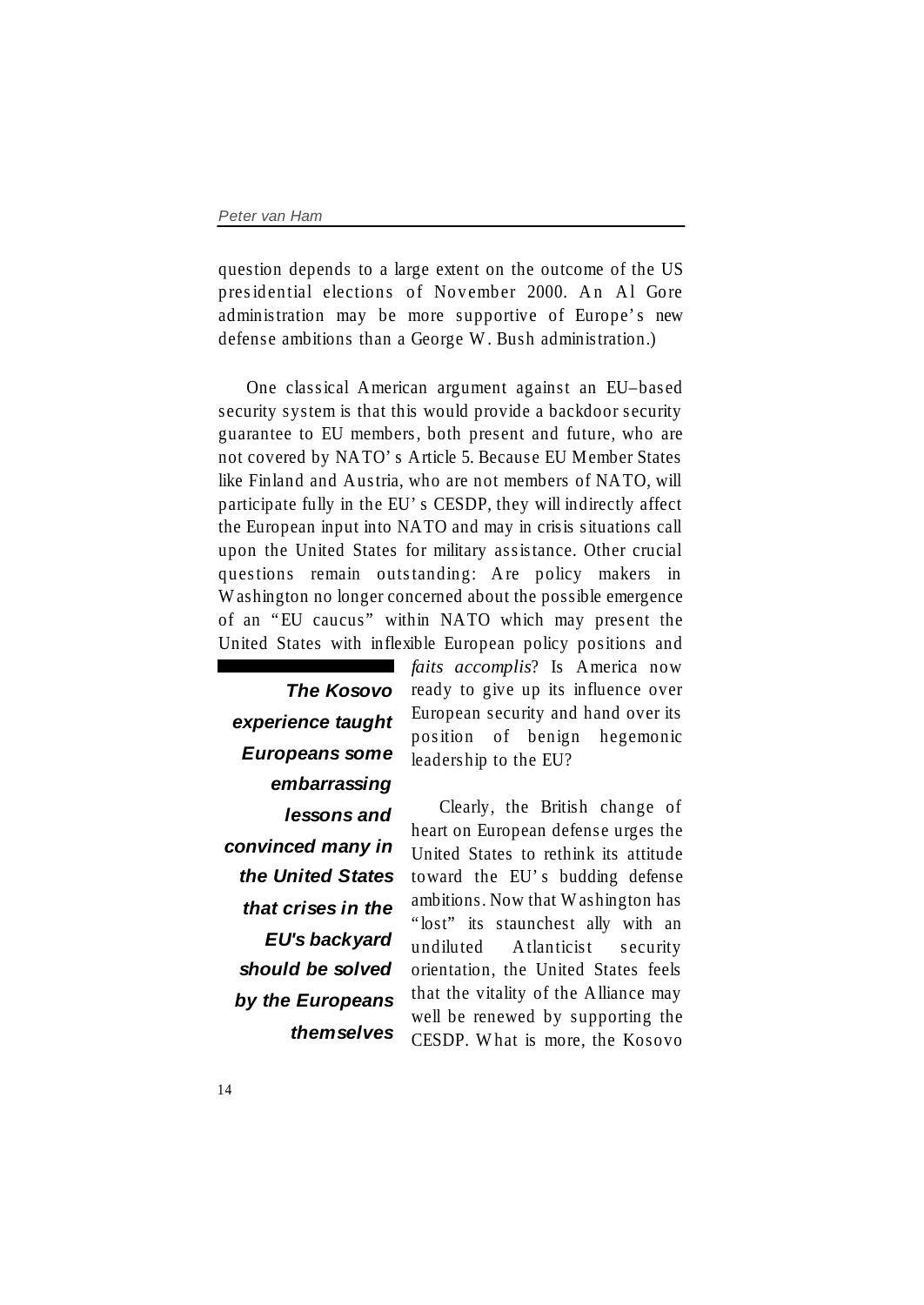experience not only offered Europeans some embarrassing lessons, but it convinced many in the United States that crises in the EU's backyard should preferably be solved by the Europeans themselves. However, the timing and the vague modalities of Europe's defense adolescence still trigger ample American *Angst*. Secretary of State Madeleine Albright's famous "three D"s illustrate these concerns. Washington does not want: a *decoupling* of Europe's security from that of America's; a *duplication* of effort and capabilities; or *discrimination* against those allies outside the EU. Although Lord Robertson formulated a looser, and less negative, "three I"s (i.e., the *indivisibility* of the transatlantic link; the *improvement* of European capabilities; and the *inclusiveness* of all allies in Europe's defense policy), working out the difficult practicalities of the CESDP is bound to become a source of strain in US–EU relations.

**America's Ambiguous Enthusiasm.** Apart from good intentions on both sides of the Atlantic, little is clear in the emerging new balance of power between the EU and NATO and, hence, between "Europe" and the United States. Whereas WEU has always been an unequal partner of NATO in the defense field, the EU is bound to play a much more assertive and forceful role in shaping Europe's institutional security landscape. Unlike NATO, the "New EU" will not only have a sturdy military capability at its disposal, but also a broad arsenal of economic, financial, and political instruments of statecraft. Given that most of Europe's regional problems and conflicts may not be truly resolved by military means— at least not in the long run— the EU is bound to become the actor of choice to address European security challenges.

To all but a few Atlanticist purists, it is obvious that the strategic balance within NATO is in need of urgent change.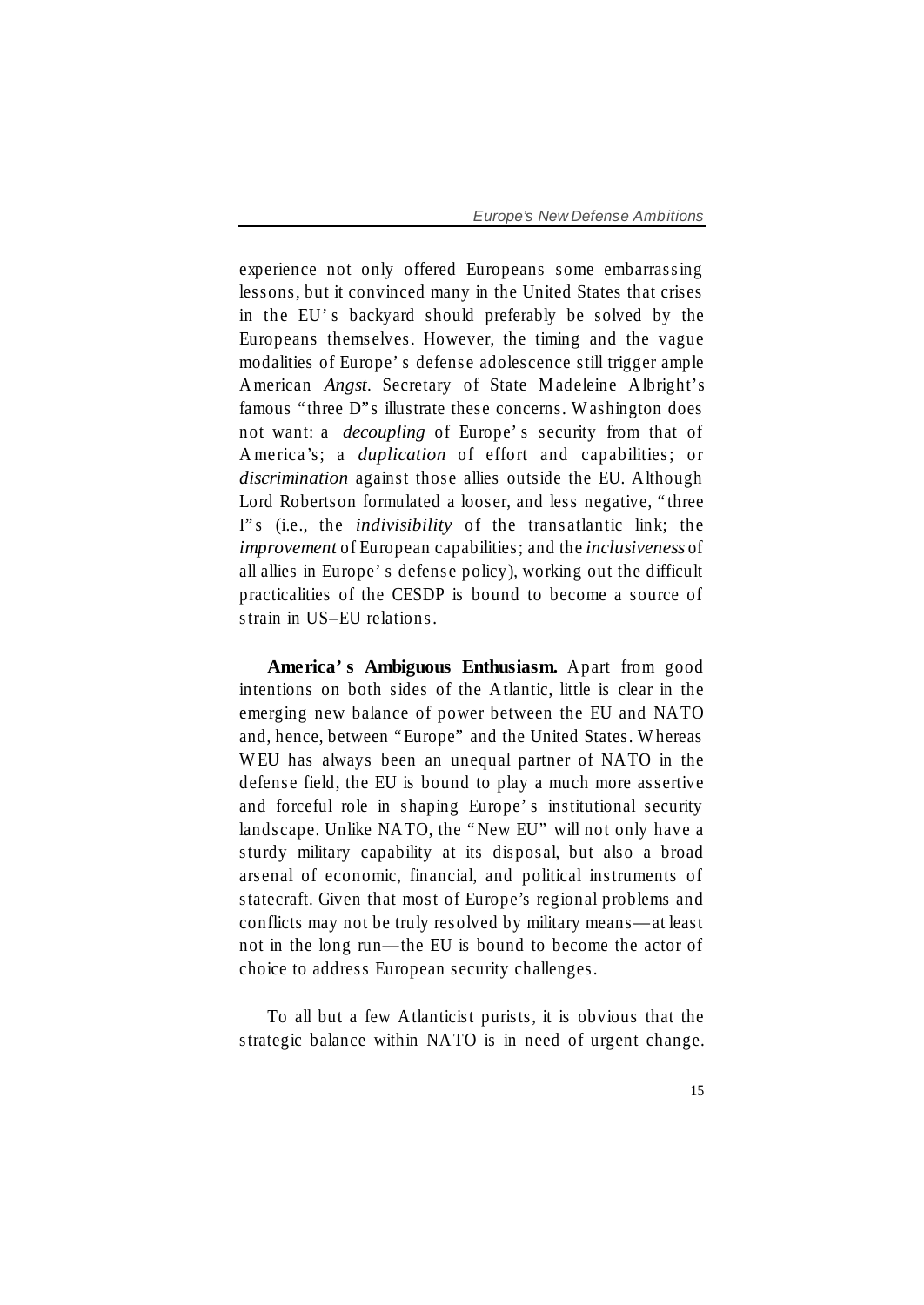Although the Kosovo experience has exposed this unhealthy imbalance within the Atlantic Alliance, the lack of frankness in the debate remains worrisome.<sup>8</sup> Europeans and Americans alike know that NATO and the transatlantic relationship have to be recast and that this will be a painful and problematic exercise. It seems fair to say that if the EU is serious about its intent to establish a common European defense policy, the ultimate objective is to lessen Europe's military dependency on America. Meanwhile, the EU now wants to have the possibility of fighting a Kosovo–like war without the consent and military support of the United States. This is, one would assume, nothing to be ashamed of and should be considered a normal ambition for an economic and political superpower–in–the–making like the EU. However, underneath the varnish of the Clinton administration's cautious support lingers the concern that a more self–reliant Europe will undermine the old NATO tradition of US hegemony and, therefore, risk a transatlantic decoupling. Both Europeans and Americans also fear that an increasingly isolationist and unilateralist US Congress might react to a stronger European defense by arguing that it is now time to leave European security to the EU and bring home American troops.<sup>9</sup> On the other hand, it is understood that the US Congress may well be more likely to continue its support for NATO if the Europeans are serious defense partners. Based on the EU's new defense moves, EU Member States have decided that the risk that a new European military force might undermine NATO is less significant than the threat posed by the *status quo*. Given these political imponderables, much attention is being paid to the managing and packaging of a rebalanced EU–US/NATO relationship.

There are three questions that remain unresolved that are bound to cause transatlantic problems over the next few years.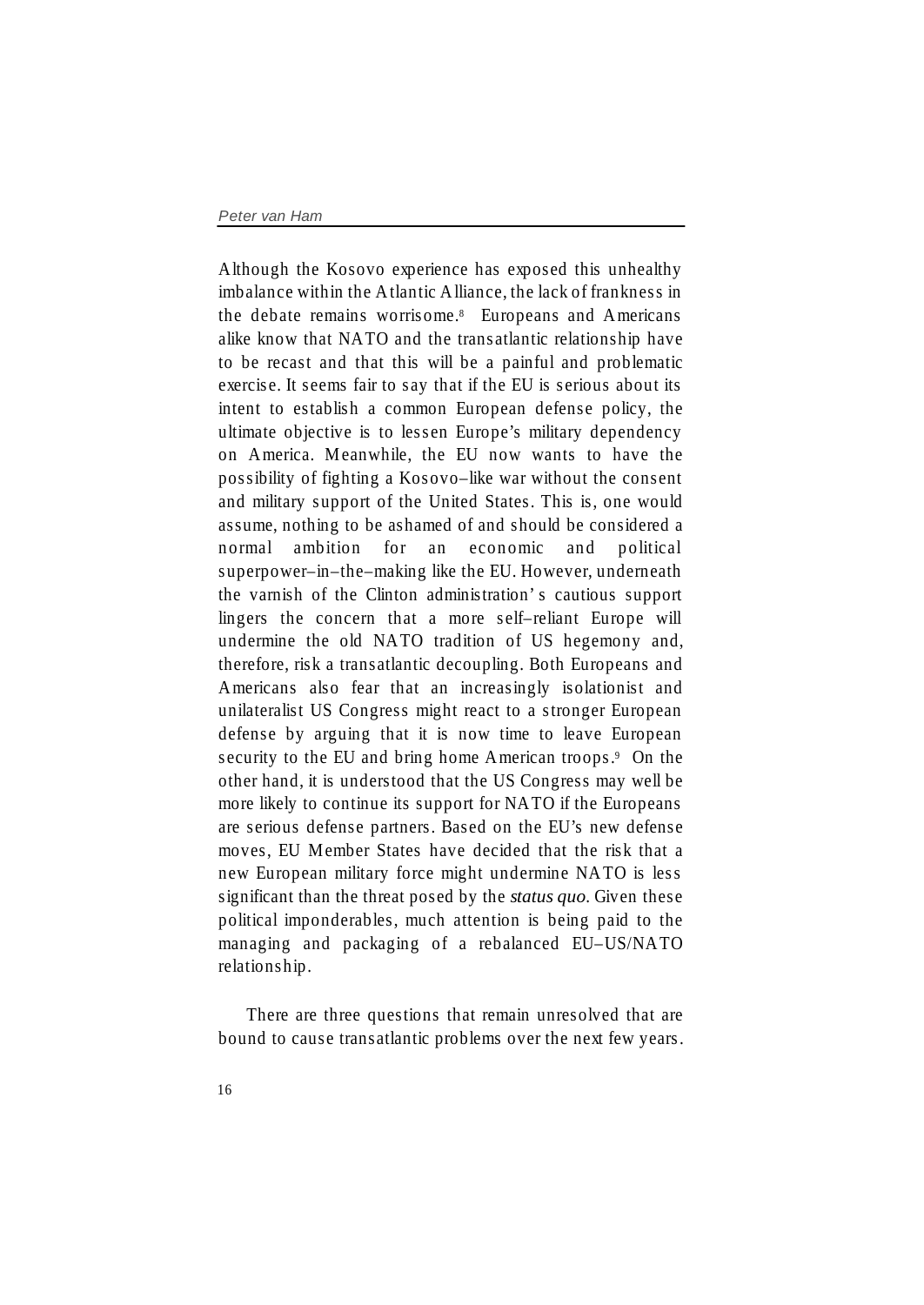The first is how closely should the EU's CESDP duplicate NATO's existing capabilities and institutional structures? The second concerns how to "sequence" the decision making processes in case of wars or crises and in the real military challenges the EU is likely to face in the decade ahead. The third involves the impact of the new strategic balance within the Alliance on Europe's defense industrial base— and *vice versa*.

**The Duplication Dilemma.** French Defense Minister Alain Richard argued that "[w]hat fear of duplication really conceals is worry [in the United States] about the appearance of a new political partner, the European Union."<sup>10</sup> Although the Helsinki decisions look impressive on paper, it is clear that the EU's military infrastructure will remain rather modest and nowhere near the size of the NATO military staff. A European military secretariat, reporting to Solana, will decide how many military planners the EU needs in its defense organization. The EU's defense organization will, in any case, draw heavily on planning done in the EU's Member States. The EU's plans certainly do not involve, or imply, setting up standing European armed forces with a permanent multinational command, at least not for the near future. But, it will be difficult to foresee a serious CESDP that does not acquire better defense technology, better trained and deployable troops, as well as at least some parallel military structure.

It is on this point that Europe's harsh political reality could start to overtake the strategy laid out at Helsinki, because it seems evident that EU Member States at present do not wish to allocate sufficient money to buy first–class, home–grown defense systems— ranging from intelligence gathering equipment, precision–guided weapons, and electronic warfare capabilities, to search and rescue forces. Although Europe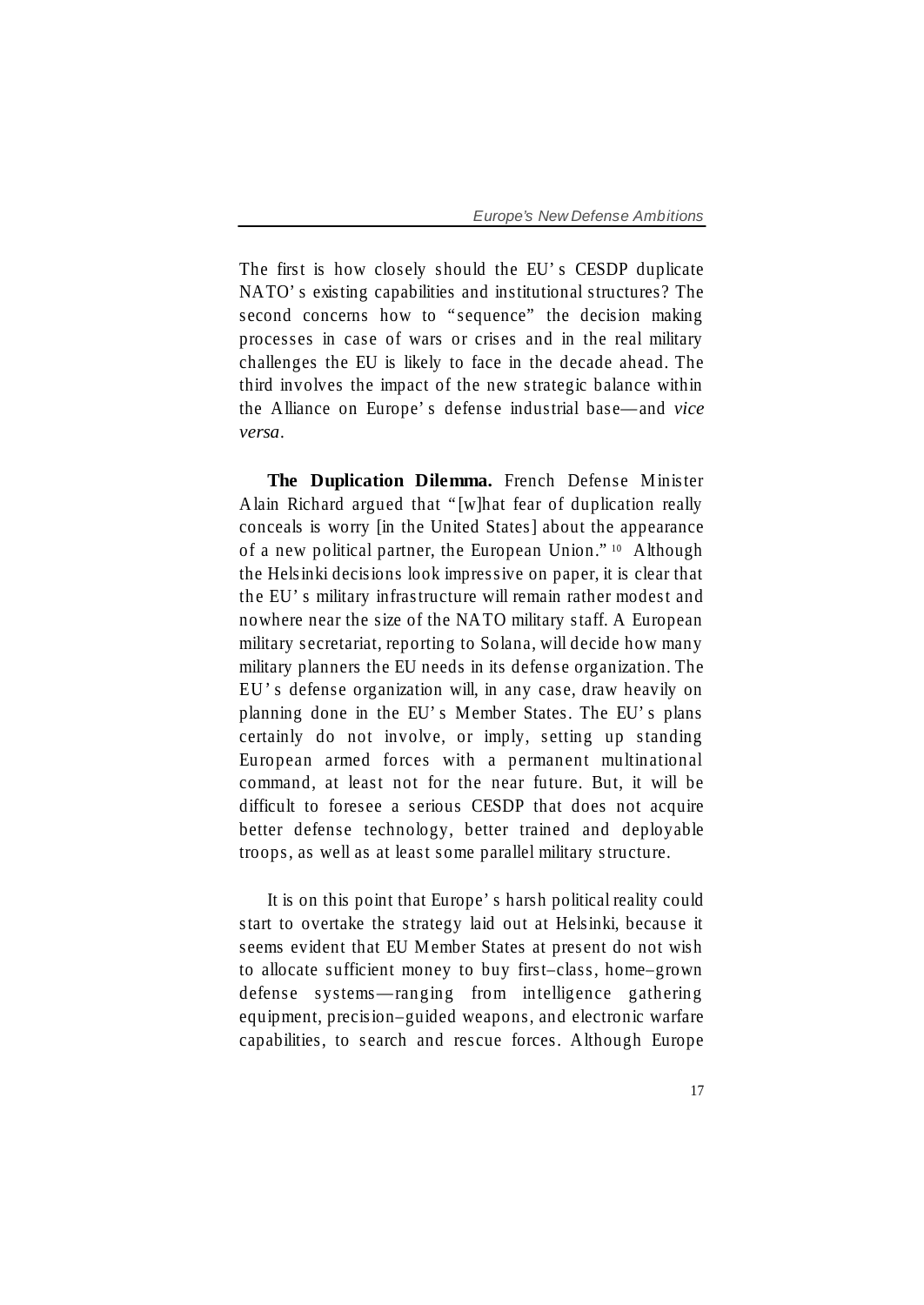# *NATO's European members had two million soldiers, yet had difficulty providing 40,000 troops for Kosovo*

spends 60 per cent of what the United States does on defense, the Kosovo war exposed Europe's weaknesses. Despite having two million people in uniform, NATO's European members were hardly able to place 40,000 troops in position in time to fight a regional war. Most European troops are still designed to

repel a Soviet ground attack, rather than to rapidly deploy troops to nearby crisis situations. Because there is hardly any public support to increase defense spending, much is being made of trying to spend money more wisely and operating more efficiently by cooperating more closely on the European level. Lord Robertson argued perceptively that "[i]f you've got a budget that is 60 per cent of the American budget and is probably turning out 10 per cent of the capability then that is your first big problem . . . You can actually spend more money quite easily and get zero increase in capability."<sup>11</sup>

But, is it really realistic to assume that Europe is spending enough on defense and all it needs to do is create more synergy and achieve more efficient defense cooperation? Money may be better spent to get "more bang for the Euro," but, as John Chipman has argued: "Unless defense expenditure is allowed substantially to increase, the build–up of a serious [European] defense capacity will remain the stuff of *communiqués*."<sup>12</sup> According to NATO figures, the United States spends about 3.2 per cent of its GDP on defense (down from 6 per cent during the Cold War), with France and the United Kingdom spending 2.8 and 2.6 per cent, respectively; Germany (1.5) and Spain (1.4) find themselves at the low end of the spectrum. On average, defense spending by NATO's European members has dropped by 22 per cent since 1992. It is of no surprise,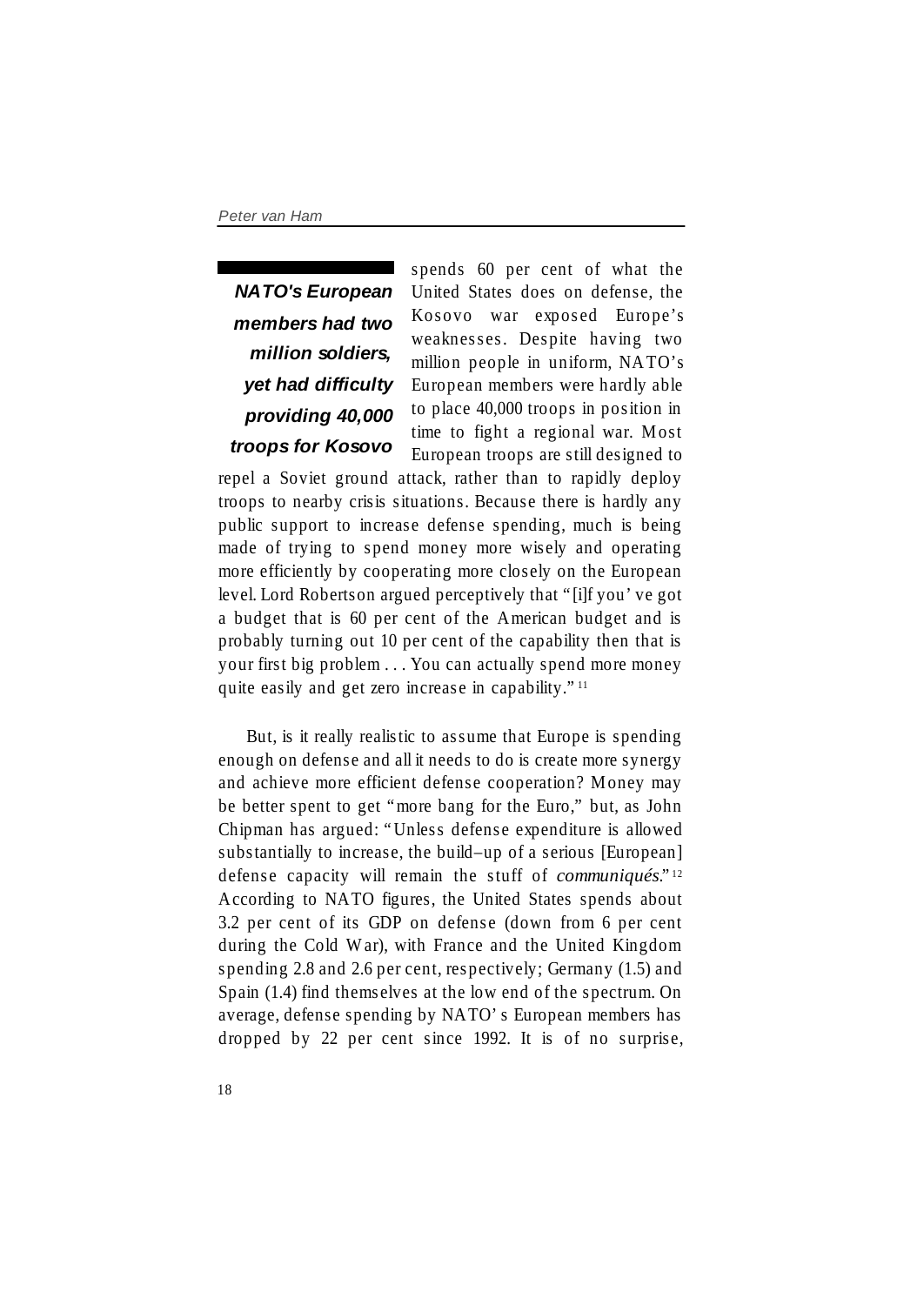therefore, that the United States is calling upon its European allies to take on a bigger share of the defense burden within NATO. In December 1999, US Secretary of Defense William Cohen criticized Germany for spending too little on defense, arguing that this has a "profound and lasting impact on the capabilities, not only of [Germany], but of the alliance as a whole." $13$ 

It is in this context that EU Member States may well decide to set spending targets for buying new satellite–based navigation and guidance systems, fighter airplanes and transport aircraft, and the other defense equipment needed to make European forces deployable within the 60–day target. In the run up to Helsinki, several proposals were aired, ranging from clear–cut defense convergence criteria (by François Heisbourg), which would include a 2 per cent minimum of GDP for defense and a 30–40 per cent minimum of the defense budget for procurement and R&D, to suggestions for a so–called European System of Force Elements (by Tim Garden and John Roper) for financing, military planning, and command arrangements.<sup>14</sup> However, for those countries that still have to reach the Maastricht government debt criteria (which include Austria, France, Germany, the Netherlands, and Spain), it will be problematic to spend significantly more on defense without breaching EMU commitments. Politically, it will also be difficult to assure that no EU Member State drags its feet on defense spending in order to take a free ride on Europe's CESDP. A Europe based on political solidarity can not accept the silent NATO rule "who pays, plays." However, even if the Europeans were willing to spend more on defense and set up defense benchmarks, the political momentum of the EU's CESDP implies that they will "buy European." This will receive a very cool reception in Washington and is likely to increase tensions within the Alliance.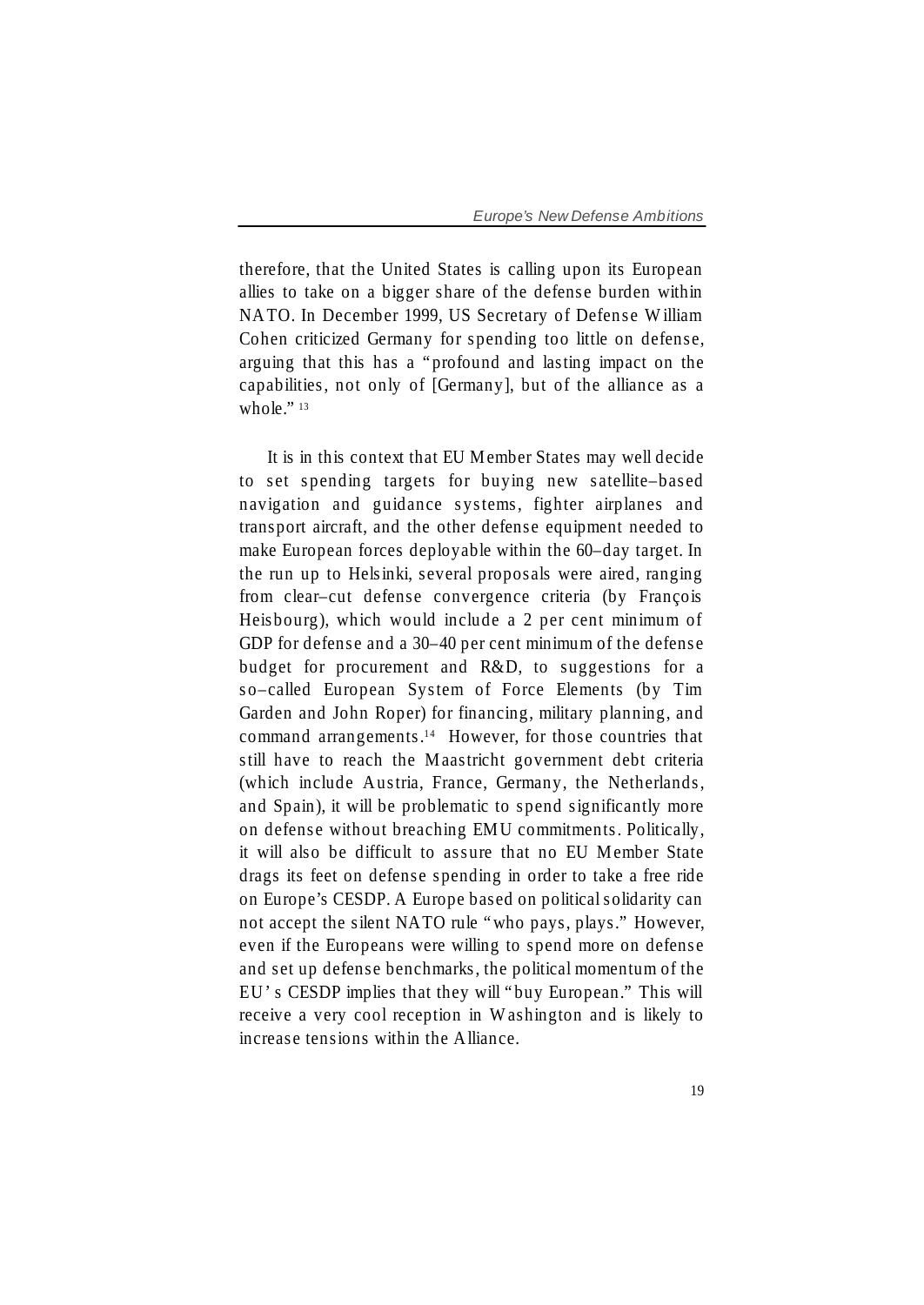Although the EU's Helsinki *communiqué* stresses the need to avoid "unnecessary duplication" of the EU's defense organization with that of NATO, it is clear that some duplication of capabilities and infrastructure is inevitable and, probably, even beneficial. It should not be overlooked that most of WEU already duplicates, in one way or another, NATO structures. The EU has, therefore, accepted that *some* duplication of effort and organization is foreseeable. If Europe's new defense ambitions were to provide Europeans with more military capabilities (i.e., more strategic transport and intelligence capabilities), thereby duplicating what the United States already has available, this would be the type of replication all NATO allies could happily live with.

**NATO's Fading Centrality.** Another issue which will have to be thrashed out is the future relationship between the "New EU" and NATO. Non–EU NATO members have made it clear that they want to be involved in the decision shaping process on European defense. The United States has tried to formalize the EU–NATO relationship on these issues, but France has blocked these efforts and claims that the Europeans first have to clarify their military ambitions among themselves. Paris also argues that, for the time being, WEU should be the institution of choice for debating defense issues with other European countries, as well as with Turkey and the United States. The EU has, however, decided to embark upon strengthening ties between the European Parliament (to include its working groups and committees) and NATO's North Atlantic Assembly.

Another part of this debate is the vital question of whether NATO has to be consulted first, before any independent European military action will be undertaken. In the lead up to the Helsinki summit, Washington made it clear that before the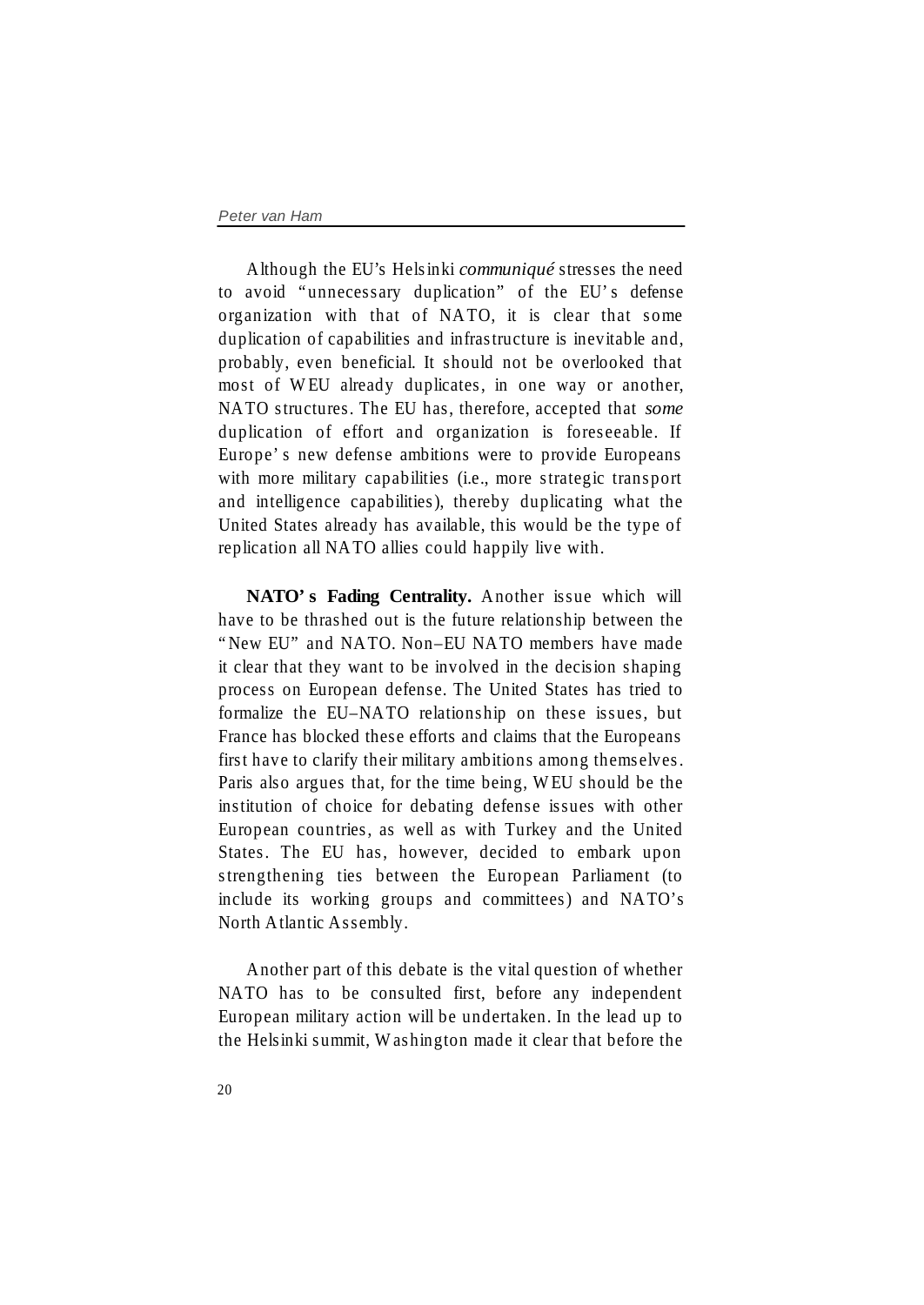EU decides to act on its own in a crisis situation— with or without the use of NATO assets— NATO should be given a first option, or a right of first refusal, to intervene. This problem of the order in which decisions are to be made, in short "sequencing," is important, because at NATO's Washington summit in April 1999 it was agreed that the EU would have a "presumed access" to Alliance assets should US troops not become involved in a specific military operation. American officials also made it clear that "[e]ven if Washington decides not to send troops, we still want to be involved in the decision–making process from the beginning." $15$ 

In this respect, the Helsinki declaration is a cause for some concern for the United States, as it continues to stress the need for EU autonomy over the involvement of non–EU states in decision making. Although it argues that "NATO remains the foundation of the collective defense of its members and will continue to have an

*Two goals are at odds— EU autonomy vs. letting non–EU states influence decisions*

important role in crisis management," this does not imply that NATO will endure as Europe's pivotal security organization. In the future, Europe may well be capable of taking autonomous military action without recourse to NATO and even without first asking the United States to become involved. This is the scenario which Washington fears may provoke a transatlantic decoupling and, thus, spell the end of NATO as we know it—i.e., a NATO based on American supremacy. Although this would not necessarily be a serious disadvantage to Washington, in that a self–reliant EU would take some of the military weight off America's shoulders, the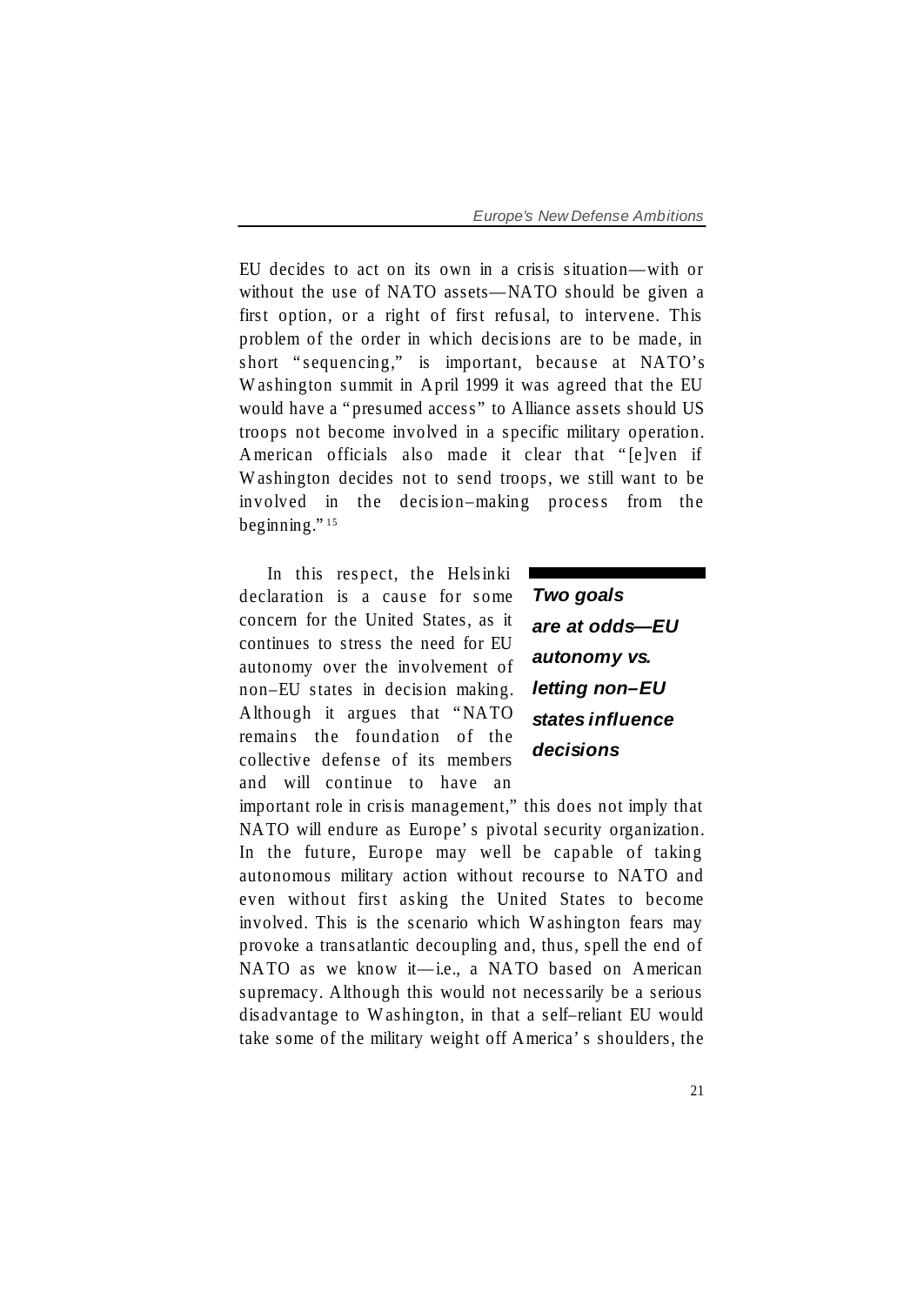long–term implications could be huge. The EU's combined economic, political, and military influence would transform Europe into a serious rival to the United States on the world stage. EU foreign policy objectives would overlap, but would certainly not be identical to those of the United States. Europeans, for example, remain less fixated on China and on issues of proliferation of weapons of mass destruction (WMD). They are more concerned with legitimizing their policies by international law and a UN Security Council mandate and less hostile to "rogue states" like Iran and Cuba. This implies that a stronger EU would not always have to be in full agreement with the United States on many important global political issues.

*Plans for a new Euro-force remain modest and accomplish little more than enabling the EU to take military action without the United States*

For the time being, however, the likelihood of autonomous, EU–led military operations is remote. Although path–breaking, the Helsinki summit plans for a new Euro–force remain modest and would accomplish little more than to enable the EU to take military action if the United States does not want to be involved. For many years to come any European–led military operation will remain highly dependent upon NATO command structures as well as on US

intelligence and logistics, if not more. It is, therefore, difficult to foresee how the EU would mount any serious operation without at least the consent of the United States. But, it is the continuing uncertainty and vagueness of the operational details of the EU's military structure and its future missions that cause concern across the Atlantic. In an effort to assuage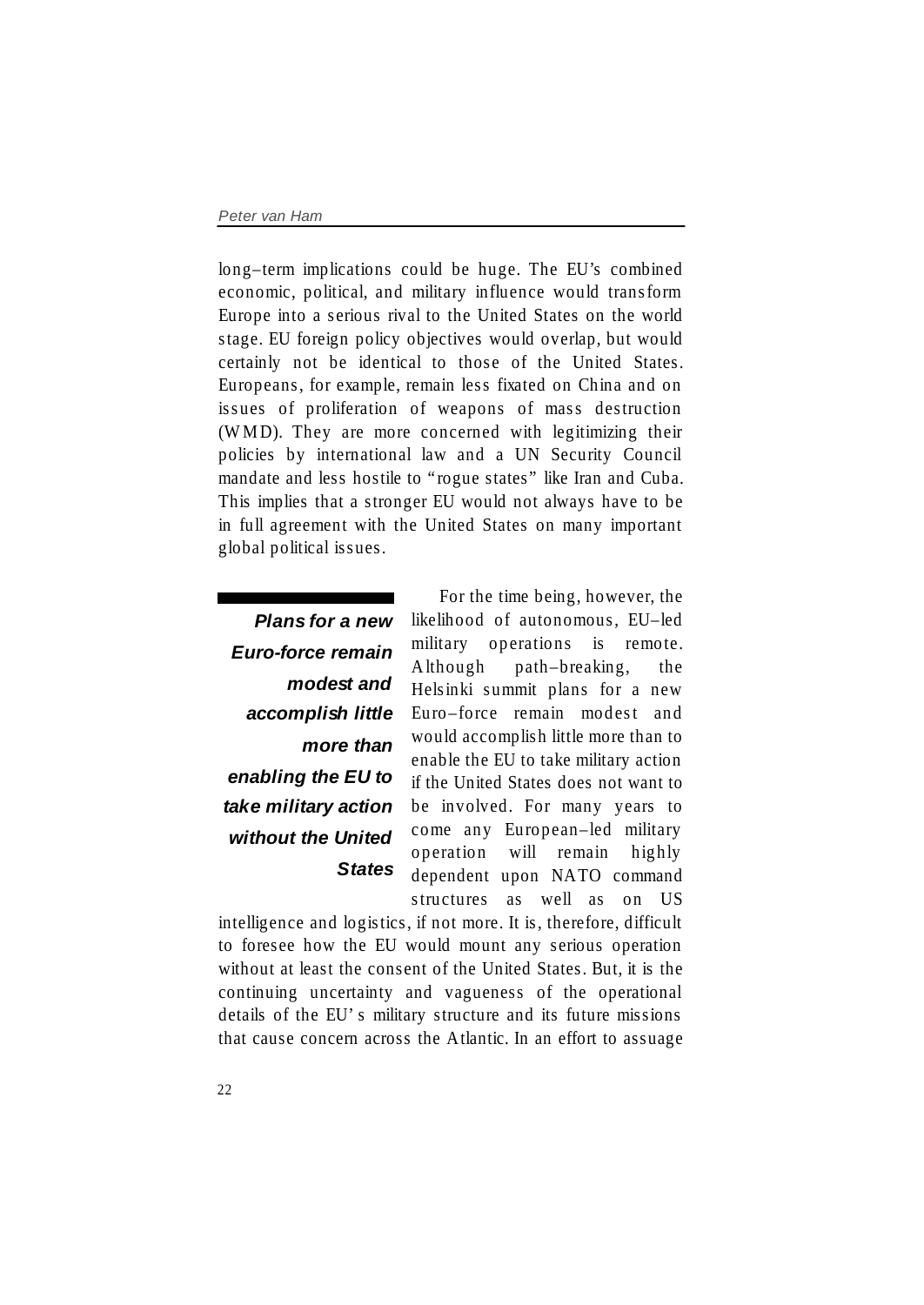American concerns, the EU has proposed to offer key NATO military representatives permanent seats, or observer status, in the EU's PSC and MC. Another EU proposal offers NATO's Deputy Supreme Allied Commander Europe (DSACEUR) to participate, "as appropriate," in the EU's MC. In any case, of the 15 EU Member States, 11 plan to send the same representatives to the EU and NATO military committees, which should ensure both transparency and relatively smooth cooperation.

However, the higher mathematics of consultation mechanisms do not inform us what the "New EU" actually plans to do with its fresh military power. This remains unclear. For the time being, Europe's CESDP is bound to have limited, regional ambitions. The EU debate focuses on Petersberg missions and not on territorial or collective defense and, therefore, does not touch upon Article V of WEU's founding treaty (which offers a mutual assistance guarantee). Europe's military strategic planning will, therefore, focus on regional concerns and will not, at least not yet, adopt a global scope. However, whereas London has coined the phrase that the EU will operate "in and around Europe," Mr. Solana is already talking about an EU which might want to act in Africa as well as in East Timor,<sup>16</sup> and German Chancellor Gerhard Schröder has argued that "[t]he Europe of the future must be able to defend its interests and values effectively worldwide."<sup>17</sup> The European Commission's *Strategic Objectives* report of February 2000 also argues that the EU should aim at a "Europe which can show genuine leadership on the world stage."<sup>18</sup>

However, although retaining a regional focus might acquiesce to American demands, it also complicates an already grim transatlantic debate on NATO's role in preventing the proliferation of WMD. In addition to the US Senate's rejection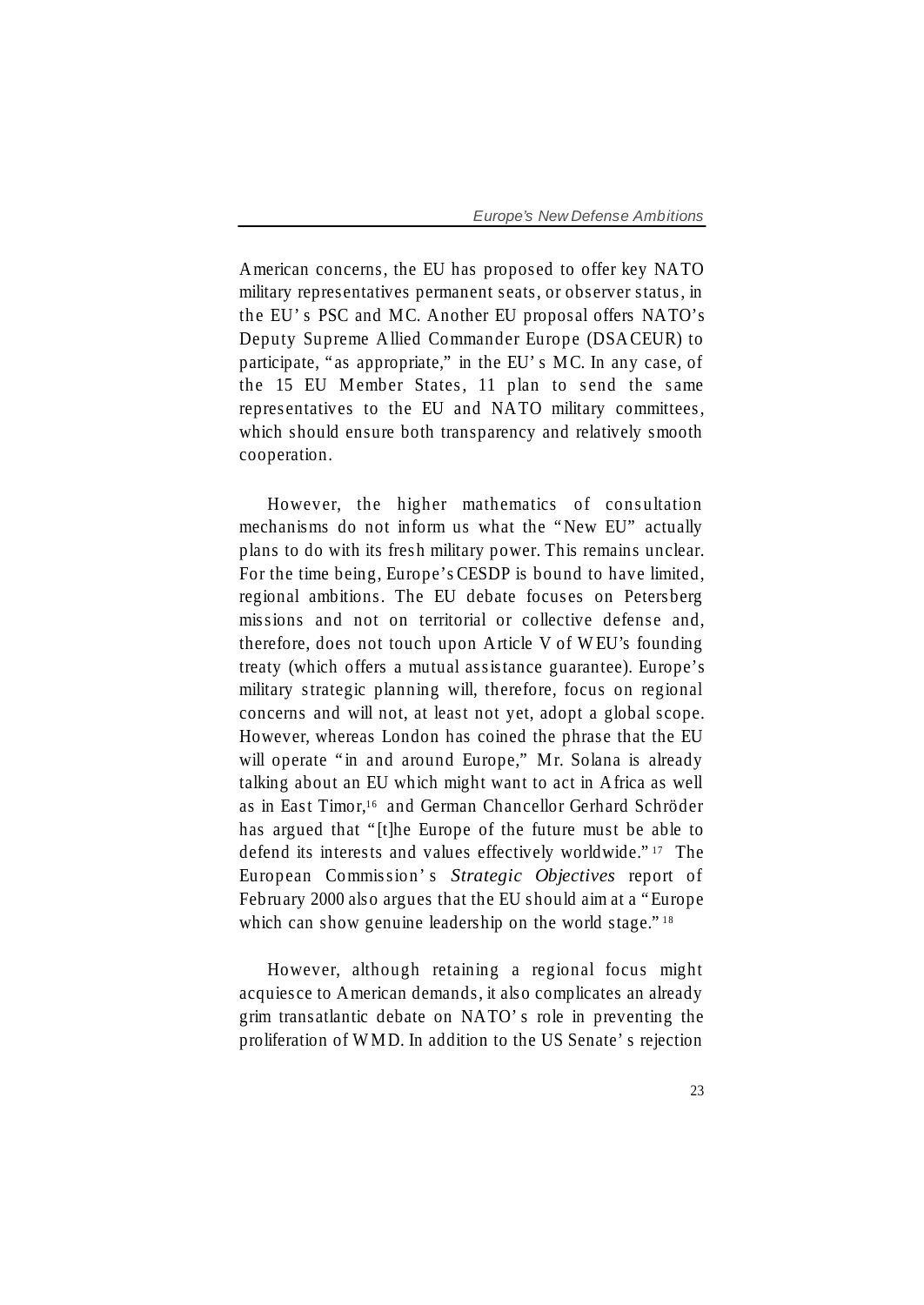of the comprehensive nuclear test ban treaty, the Clinton administration also wants to tinker with the existing Anti–Ballistic Missile (ABM) Treaty, proposing that the United States set up its own national missile shield. Many European states worry that this will not only set off another global arms race, but may also decouple the strategic interests within the Alliance, when the United States becomes less vulnerable to missile attacks. In any case, this global/regional dichotomy is bound to increase transatlantic tensions and to exacerbate US concern over Europe's defense ambitions.

Some of America's doubt and unease over Europe's new defense initiatives do not spring from political worries concerning NATO's future centrality, but rather are a result of the realization that European countries will buy fewer American weapons in the future. Since the war in Kosovo, the United States has called upon its European allies to spend more on defense, implying that Europe should reequip itself with advanced American technology. The recent series of pan–European defense–industrial mergers has upset American policy makers and analysts, because the EU's CESDP is now likely to be built upon a solid, European defense–industrial base in which the United States only plays a marginal role. Until Autumn 1999, Washington expected that its own defense giants would absorb European firms or set up US–led transatlantic defense groupings. However, since October 1999, the process of European defense consolidation has acquired momentum with the merger of France's Aerospatiale Matra SA and Germany's DaimlerChrysler Aerospace (DASA). The newly–created European Aeronautic Defense and Space Co. (EADS) is bound to seriously rival America's hegemony in the defense–industrial field, although it is still far from reaching commercial and technological parity with the United States.19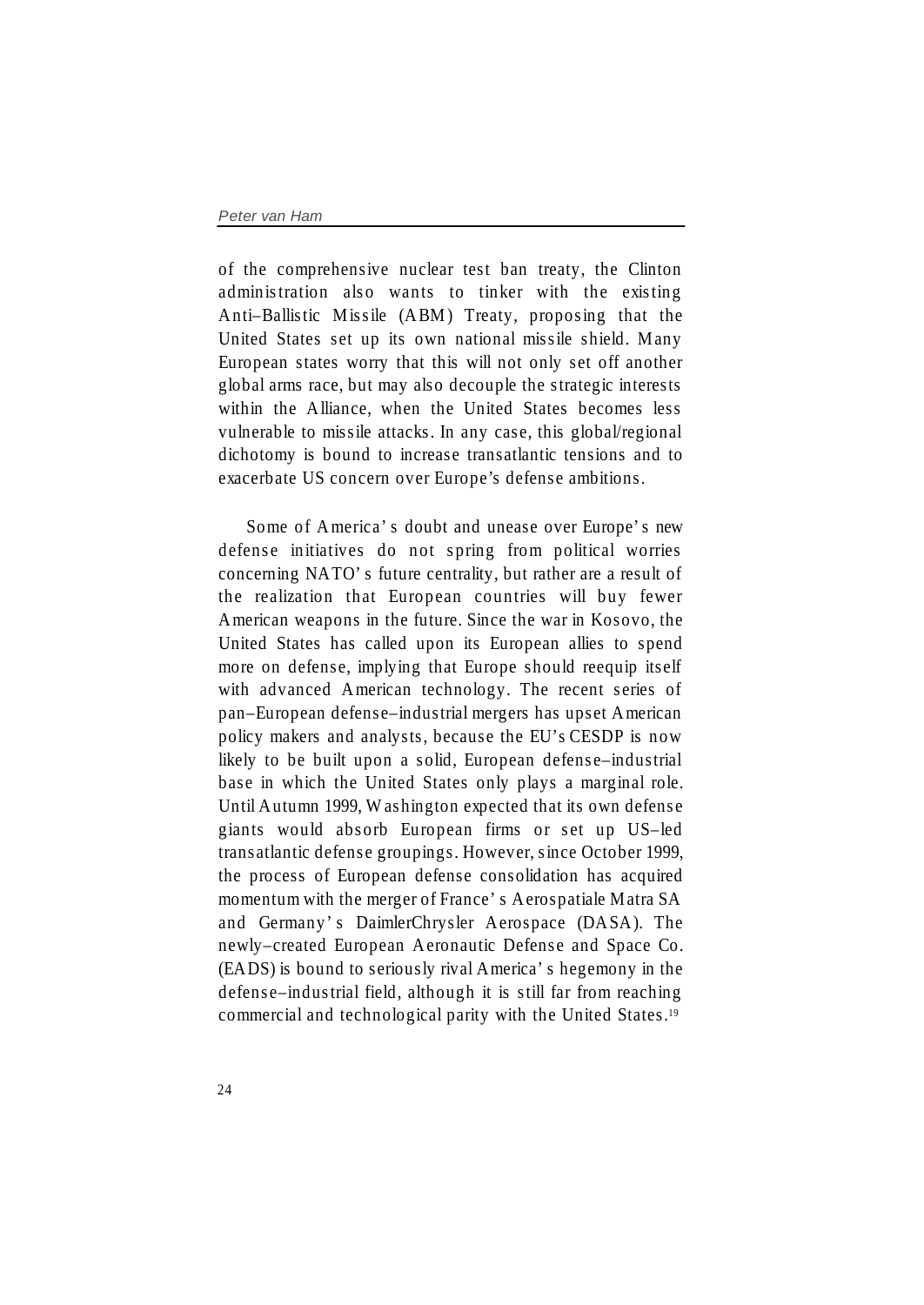Europe's drive to consolidate its defense industry comes at a time when American defense companies are exploring their business opportunities in Europe and elsewhere with even more vigor. This is why many in Washington grumble about an emerging "Fortress Europe" and are calling for the revival of a transatlantic concept of defense–industrial cooperation. It is possible that defense alliances on opposite sides of the Atlantic will bitterly compete. The conflict experienced here may well spill over into the political arena and add to the transatlantic strain.<sup>20</sup> But, unless Washington changes its attitude toward the transfer of technology to its NATO allies— technology transfer remains strictly controlled— it is difficult to foresee an expansion of transatlantic defense partnerships.

### *Russian Reactions, Central European Concerns*

Europe's new defense ambitions not only demand a rethinking of NATO's role and the future of the transatlantic relationship, but also have a serious impact on the strategic environment of all Central and East European countries, including Russia. The general trend in Moscow's governmental circles is to welcome the EU's military plans as a step toward ridding Europe of American hegemony and NATO–centrism. From this perspective, a European CESDP is seen as a means to block the creation of a unipolar world led by the United States.<sup>21</sup> Not very surprisingly, this may also be one of the main reasons why many Central European countries are cautious about dealing with defense issues outside the well–known and tested NATO framework. Countries like the Czech Republic, Hungary, and Poland fear that Europe's defense plans may undermine the relevance of NATO— and its Article V collective defense guarantee in particular. These new NATO allies are also not assured that the United States will draw the right conclusions from these recent EU initiatives.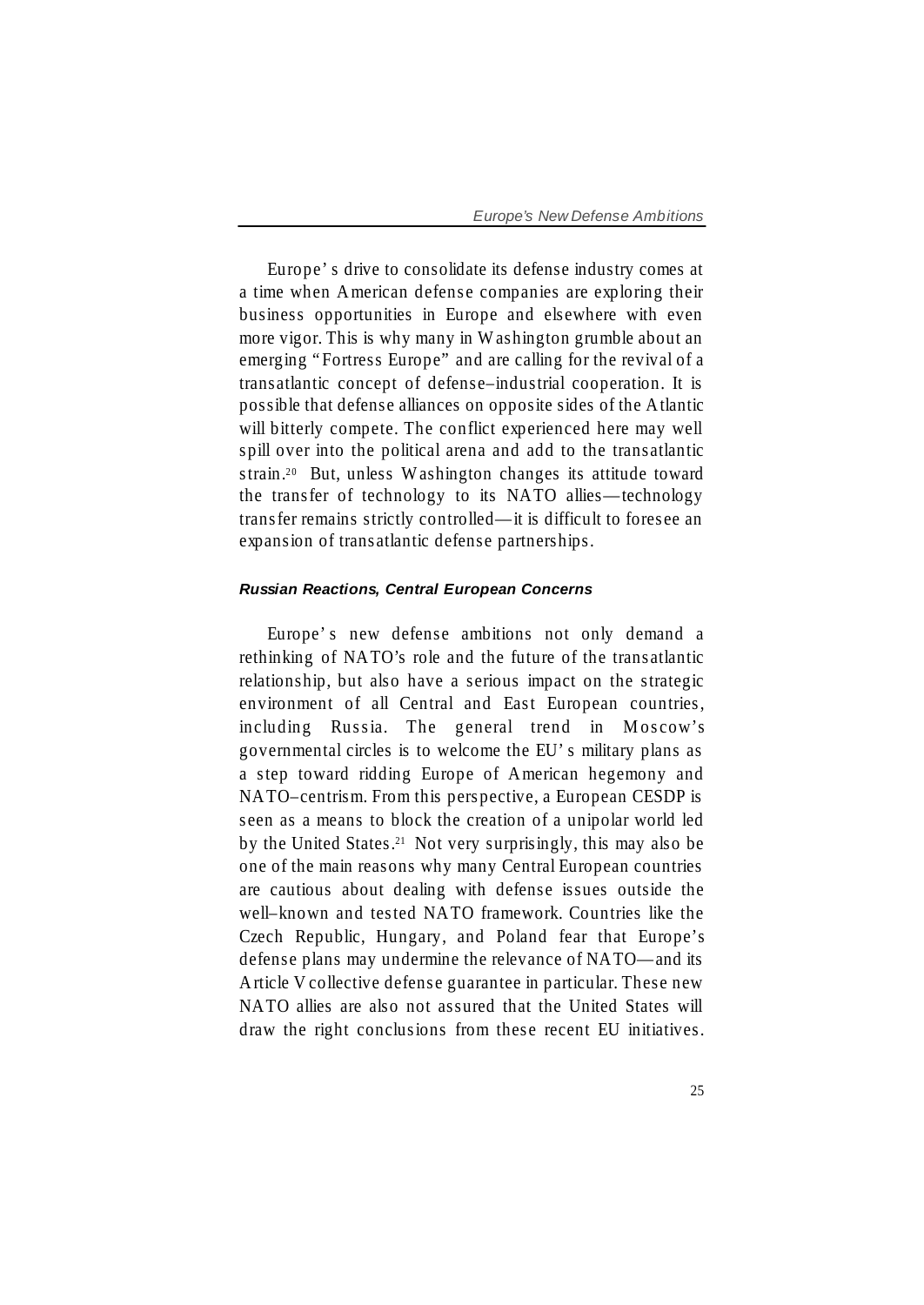They understand that the United States might, on the contrary, decide to leave the management of European security to the Europeans themselves.

Since most Central European countries lack institutional ties to the EU to make a serious impact on the CESDP, this next section will mainly address the fundamental reasons for Central Europe's concerns regarding recent developments. Moscow's more positive reactions also merit discussion, because Russia's strategic weight in Europe's security framework remains considerable.

**Moscow's Perspective on European Defense.** Most Russian official statements and publications on West European defense and politico–military cooperation are set in a positive tone, quite unlike the Russian debate over NATO and its enlargement process. In–depth knowledge and analysis of the Byzantine workings of the EU and its activities are, however, rare and limited to a small circle of experts and specialists. The general public in Russia has practically no knowledge of the EU and WEU. This also implies that— again, unlike NATO the EU/WEU are not perceived as an antagonistic military bloc. Even though WEU offers a mutual military commitment quite similar to that of NATO, it did not acquire an inimical image in the USSR and was never perceived as a primary instrument of western policy toward communism. It is indeed significant that, contrary to what has happened with NATO, the intensive development of WEU's military dimension and its process of enlargement have not provoked a negative reaction in Russia. When WEU decided in May 1994 to offer Central European countries (including the three Baltic states) the status of Associate Partner, Russian Foreign Minister Andrei Kozyrev stated that Russia had no objections to this move. Quite to the contrary, European initiatives to strengthen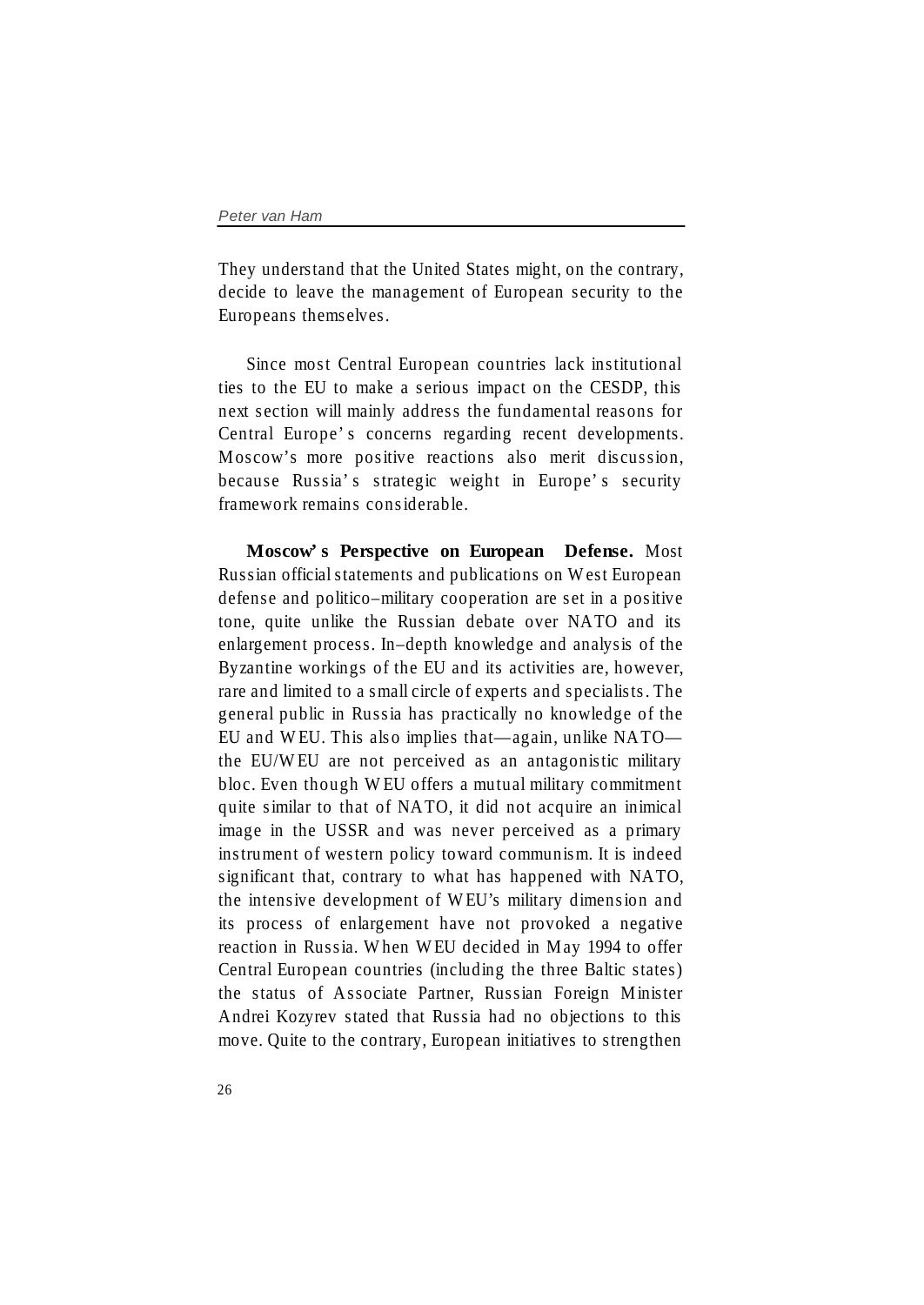the political independence and military capabilities of WEU have generally met with tacit or explicit Russian approval. For example, when the North Atlantic Council endorsed, at the Berlin ministerial meeting in June 1996, the concept of WEU using NATO assets for WEU–led operations, Russian Minister of Defense Pavel Grachev officially welcomed "the increased role of WEU in solving West European problems," and noted that the "increased independence of WEU from NATO" should be considered a "very positive fact."<sup>22</sup>

During the Cold War, it was widely assumed that the USSR actively encouraged West European military cooperation in an effort to weaken the transatlantic link and to "decouple" the United States from its European allies. Although there was certainly an element of *divide et impere* in the Soviet approach to the institutional management of European security, this should, nevertheless, be considered to have been a minor ingredient in an overwhelmingly Atlanticist policy based on the assumption that the United States dominated NATO and its decision making. The Russians may have tried to encourage Europe to assume more autonomy in the military field, but during the Cold War they realized that European room for maneuver was very limited.

A decade after the fall of the Berlin Wall this has all changed, and Russia now has a heightened interest in the EU/WEU and the European integration process.<sup>23</sup> The EU and Russia signed a Partnership and Cooperation Agreement (PCA) in June 1994 which, apart from dealing with trade issues, institutionalizes a broad political dialogue between two "partners." The EU has placed Russia in a pivotal position in the debate on European security and has emphasized the fact that the EU is interested in the "full involvement of Russia in the development of a comprehensive European security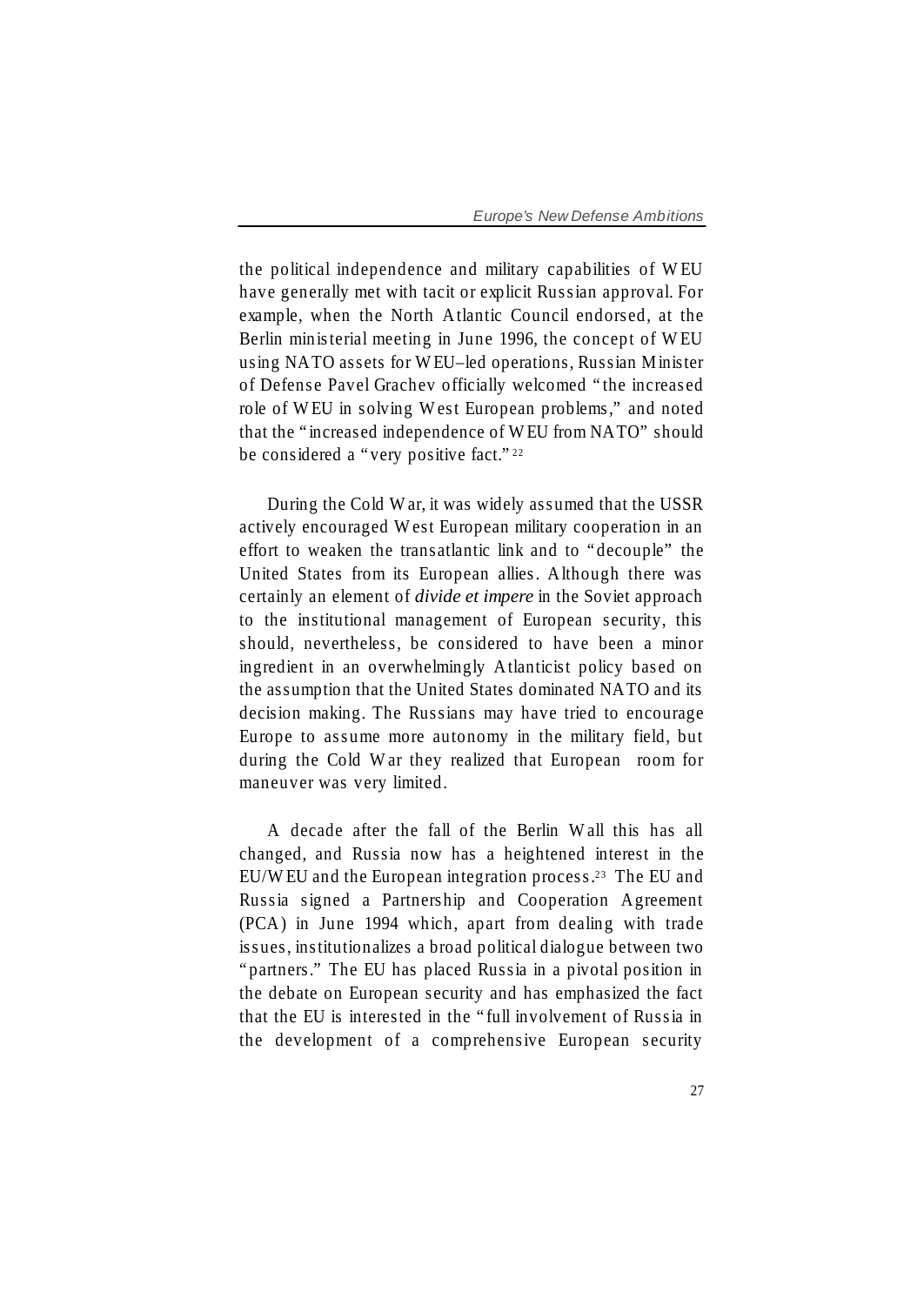# *Russia is prepared to be positive about the EU's defense plans*

architecture in which Russia has its due place."<sup>24</sup> Although Moscow does not yet take the EU/WEU too seriously as a partner in the area of security and defense, Russia realizes that Europe's new military ambitions have a broader and more

comprehensive character than the classic defense alliance of NATO. It appears that Russia is prepared to adopt a more unbiased and even positive approach to the EU's defense plans, especially in comparison to Moscow's unveiled hostility *vis–à–vis* NATO enlargement.

Related to this issue is the fact that the EU is now Russia's main trading partner (with whom Russia had an export surplus of almost 10 billion euro in 1999), its main investor, as well as its largest donor of assistance and grants (under the so–called Technical Assistance to the Commonwealth of Independent States [TACIS] program). The PCA formalizes the EU–Russian relationship and includes a security dimension. The EU adopted its Common Strategy on Russia at the Cologne summit of June 1999. The Common Strategy has done much to consolidate and galvanize a more general and comprehensive EU approach toward Russia. Although WEU regards developments in Russia to be a vital security interest, it has been reluctant to institutionalize its relationship with Moscow. Russia and WEU, however, do engage in a number of practical cooperative projects. In November 1995, for example, a commercial contract was signed between the WEU Satellite Centre in Torrejón, Spain, and the Russian state armaments company *Rosvoorouzhenie*. <sup>25</sup> Since 1997, WEU and Moscow have also been discussing the possibilities of making Russian long–haul air transport assets available to WEU for certain Petersberg missions.<sup>26</sup> In addition, in terms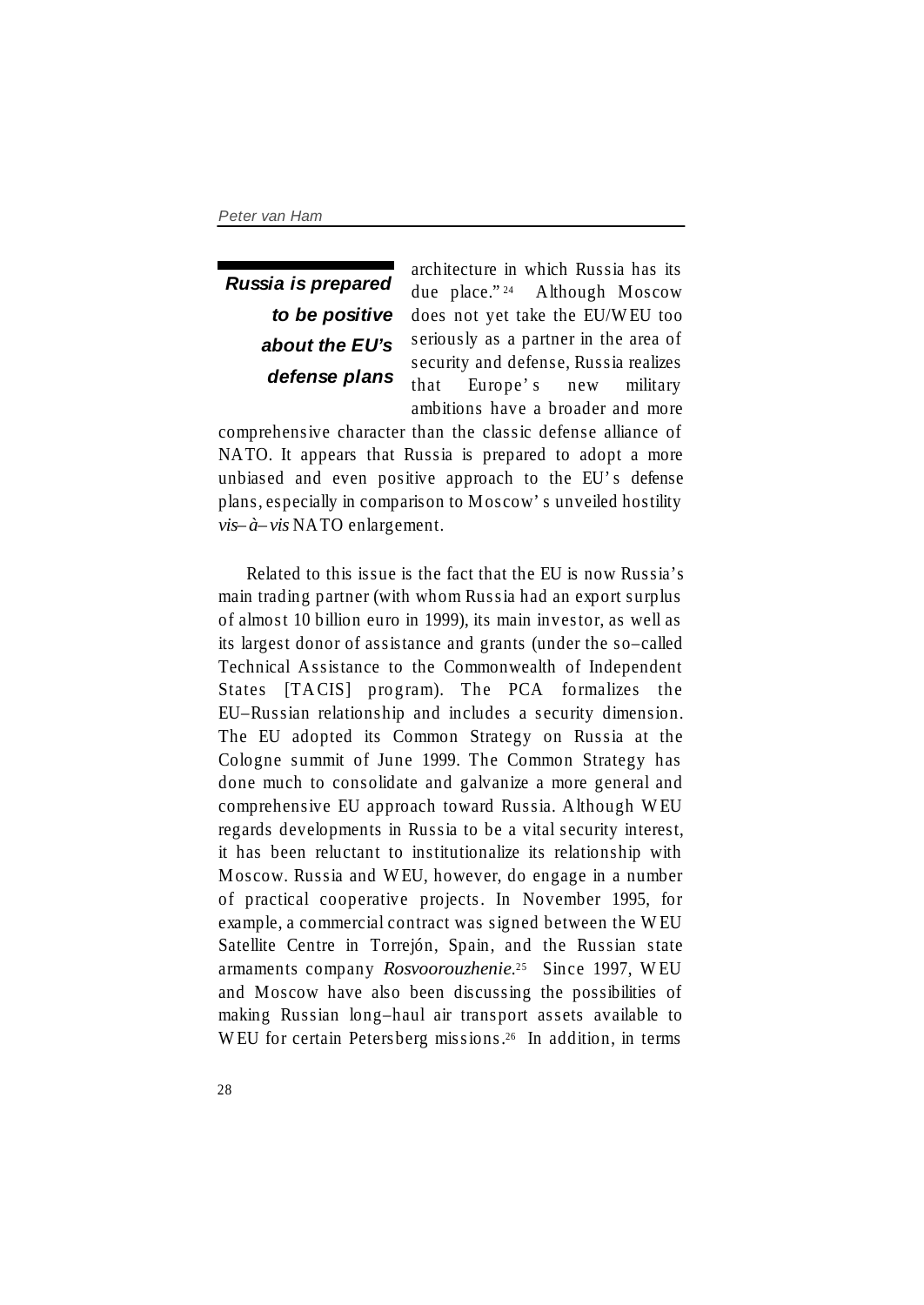of building political contacts, the relationship is clearly moving into a higher gear, without yet becoming institutionalized.

In their analysis of the Russian approach toward WEU, Dmitryi Danilov and Stephan De Spiegeleire note a number of other reasons why Russia seems to be comfortable with the EU's defense plans. First, West European military–political cooperation and integration do not pose a direct threat to Russian security as long as WEU's collective defense functions have *de facto* been delegated to NATO. Second, the EU's and WEU's focus on Petersberg missions seems to create a benign psychological climate in Russia which makes cooperation with the EU/WEU easier and politically less sensitive. Third, Europe's efforts to set up a CESDP clearly point in the direction of a strengthening and *rapprochement* of Western Europe's security institutions (WEU and the EU's CFSP), which will inevitably increase Europe's roles and responsibilities. These developments are perceived positively within Russia, mainly because they strengthen Western Europe's voice within NATO, which may give Russia more political incentives and possibilities for cooperation with the Alliance. All in all, Danilov and De Spiegeleire argue, a stronger institutional embodiment of the European Security and Defense Identity (ESDI) will contribute to the establishment of a new "triangle" around which a European security equilibrium will be structured: the United States/Western Europe/Russia.

Clearly the "weakest chain" in this emerging security triangle is the relatively underdeveloped link between the EU/WEU and Russia. Following the EU's Common Strategy on Russia of 1999, Moscow has worked out its own official policy *vis–à–vis* the EU and the European integration process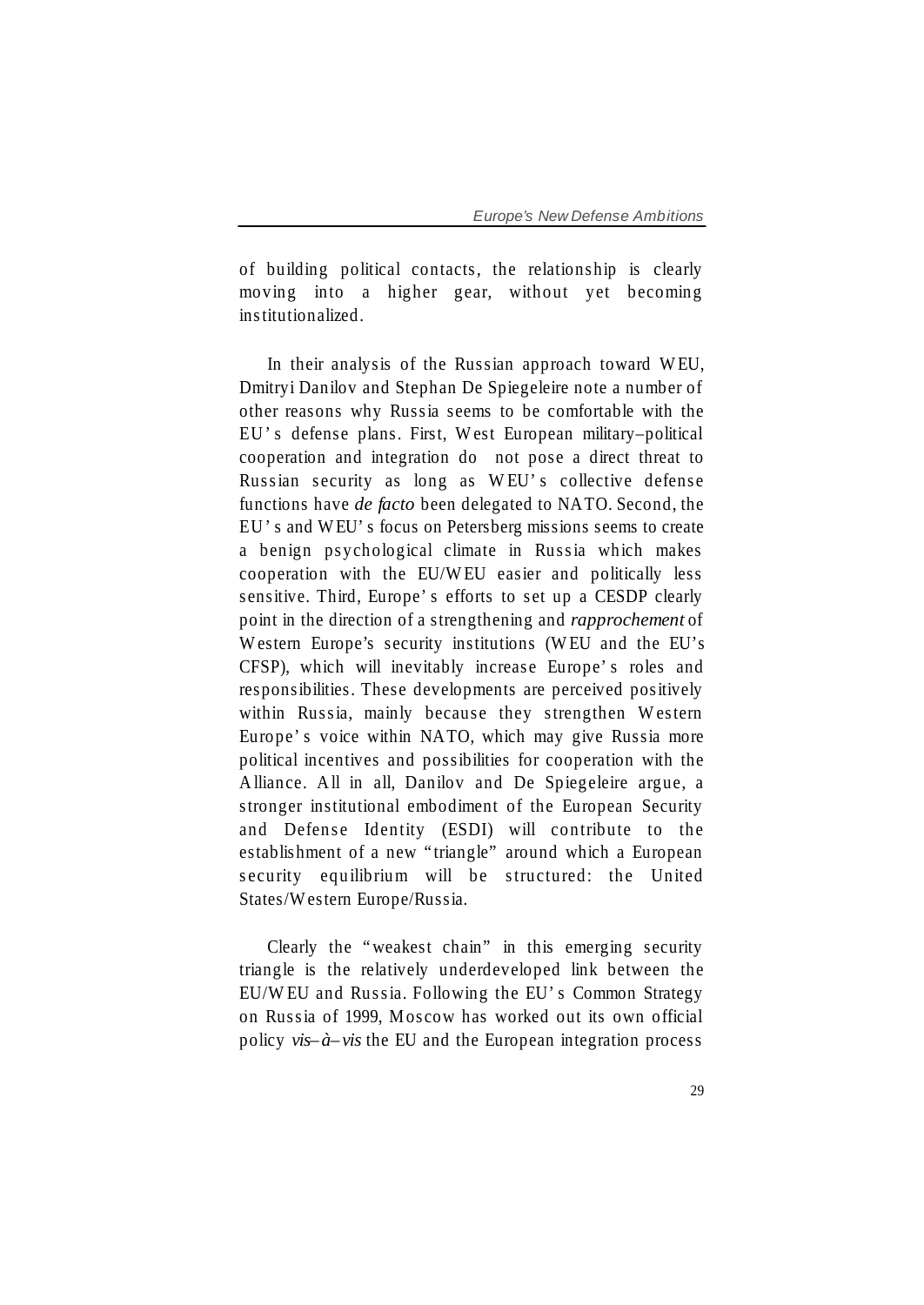### *Peter van Ham*

in general. This document, called *Medium–Term Strategy for Development of Relations Between the Russian Federation and the European Union*, was officially approved by the Russian government in October 1999. The strategy starts by claiming that Russia's aim is to make use of the EU's economic potential and managerial experience in order to assist Russia's goals of achieving a socially oriented market economy and a law–ruled democratic state. For the first time, Moscow acknowledges that it is not in its interest to join the EU as a full member. The strategy then proceeds to call for cooperation with the EU to "ensure pan–European security by the Europeans themselves without both isolation of the United States and NATO and their dominance on the continent." The strategy also envisions "practical cooperation [between Russia and the EU] in the area of security (peacemaking, crisis management, various aspects of arms limitation and reduction, etc.) which could counterbalance, *inter alia*, the NATO–centrism in Europe." It is telling that of the 20–page document, a mere single paragraph is devoted to the security aspects of EU–Russian cooperation; the remainder is devoted to trade, financial cooperation, the impact of EU enlargement, etc.

This may again illustrate that, for the time being, the EU's defense ambitions do not register prominently on the strategic radar screen of policy makers and analysts in Moscow. However, given the scheduled enlargement of the EU, Russia will no doubt come to see the "New EU" not only as a mainly economic partner, but also as a possible challenger to Russia's traditional sphere of interest in Central Europe. EU enlargement is likely to include the Baltic states as well as most other former Warsaw Pact countries. If not managed properly, this will no doubt add to the traditional Russian trauma of isolation and seclusion from the core of Europe.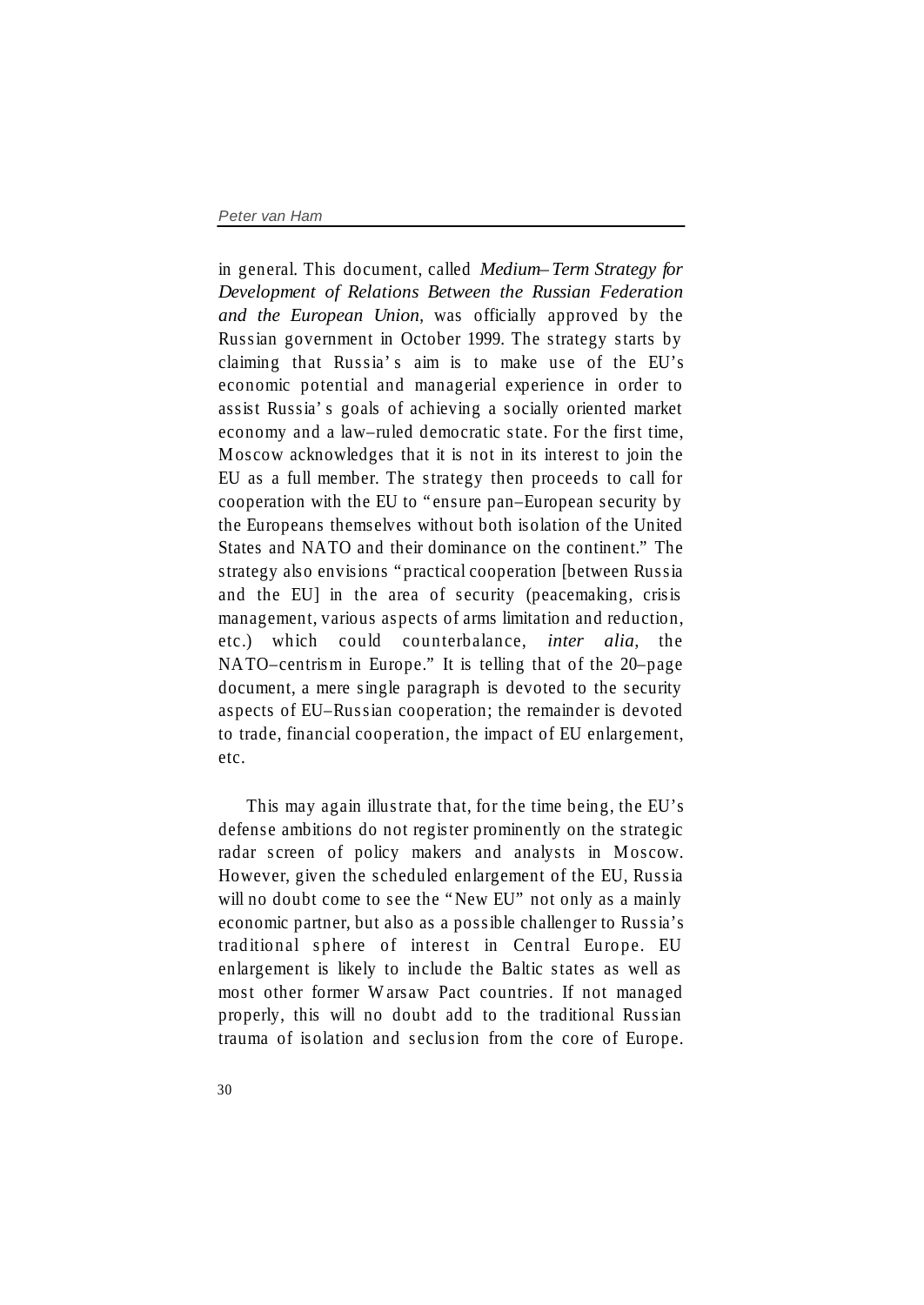Most likely, Russia will only really take serious notice of the EU's increasing defense capabilities when confronted with them during a crisis or conflict. When EU–led peacekeeping troops start to operate closer to Russia's traditional sphere of interest, Moscow may easily change its mind on the assumed positive aspects of Europe's defense consolidation. At the same time, a complete reversal of Moscow's current constructive attitude is equally unlikely, because its economic and trade ties with the EU region are too valuable for Russia to forgo.

**Central Europe's Fear of Decoupling.** It used to be rather straightforward: NATO was in the business of "hard security," dealing with defense issues, whereas the EU took care of economics and trade, preparing the groundwork for political and cultural cooperation and dealing with other "soft security" matters. WEU essentially remained, at most, a sleeping beauty that nobody wanted— or dared— to kiss awake. Given the decisions made at the EU's Helsinki summit, this seemingly clear–cut division of labor has become a thing of the past.

Of course, such a tidy division of tasks never really existed, and the European integration process has always had marked political and security implications. But, particularly for Central European countries, this institutional order was attractive because it firmly embedded the United States in all

*Few Central European countries want the EU to take more responsibility for defense*

important security calculations in Europe, especially those of a military nature. What is more, because NATO has proven to be easier to join than the EU, Central European countries do not, in general, look forward to a new division of tasks where the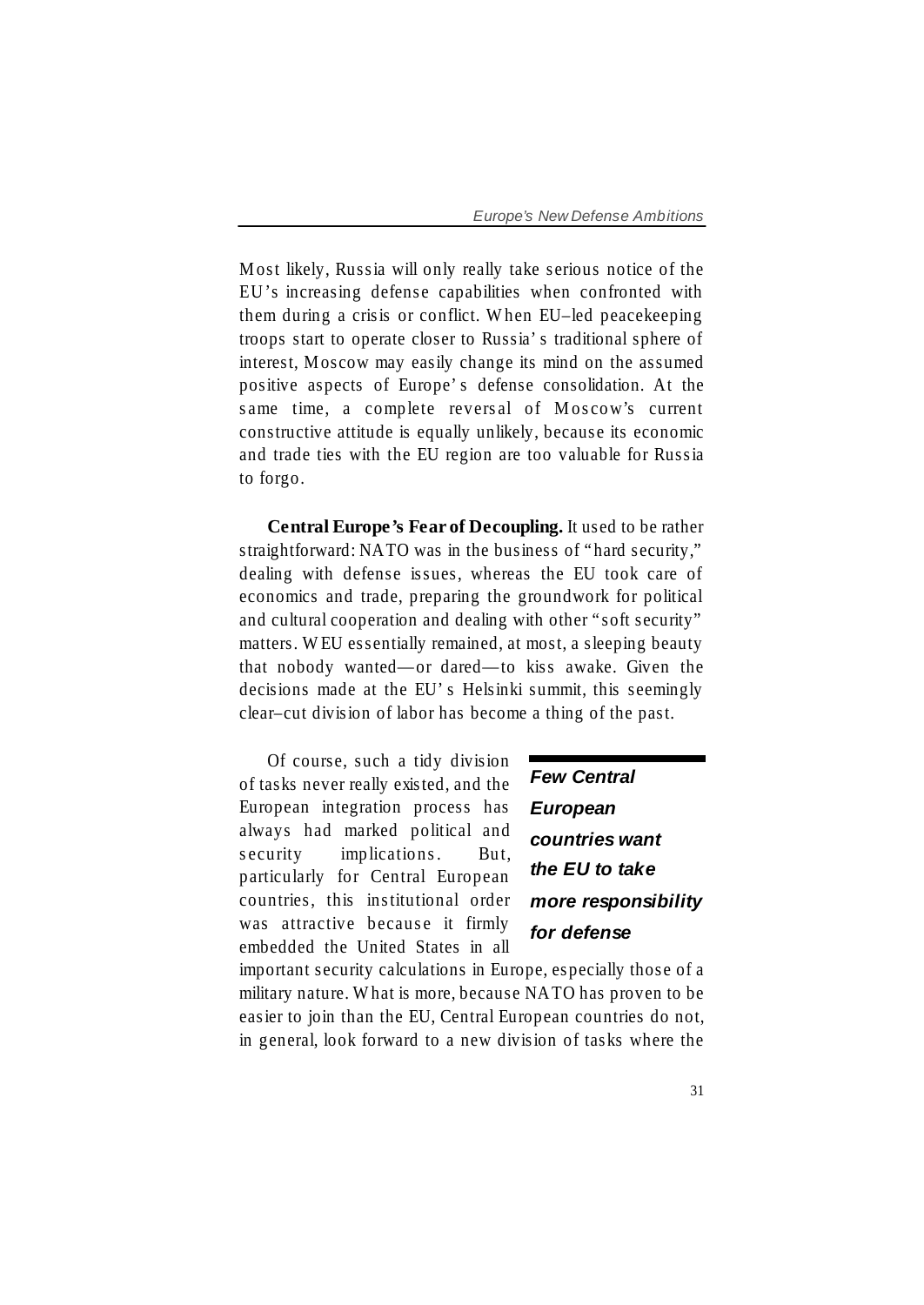EU takes more responsibility for defense matters. Contrary to their counterparts in Western Europe, Central European policy makers and analysts tend to emphasize the continued importance of a credible and robust collective defense commitment (*à la* NATO's Article 5). For many Central Europeans it is only the defense commitment of NATO, and of the United States in particular, that offers them a credible security guarantee. Because the EU lacks military clout and practical experience, it is not considered the organization of choice to handle defense issues. For the time being, the EU's defense ambitions do not exceed Petersberg missions and exclude territorial defense (which remain entrusted to NATO). But, Central Europeans seem more concerned than anyone else that this may only be the beginning of a long and uncertain process of transferring more and more defense tasks from NATO to the EU. Were this to occur, the management of European security would become only tangentially linked to NATO, and this would result in the dreaded scenario of a decoupling of the United States from Europe.

However, for the moment, Central Europe's greatest concern is that major decisions concerning Europe's defense policy are made by current EU Member States.<sup>27</sup> Although most Central European countries are engaged in accession negotiations and have established multiple channels for consultation and the exchange of ideas and information (most notably through European agreements and the EU's reinforced pre–accession strategy *vis–à–vis* Central Europe), they are not really involved in the debate over the shape of European defense within the EU. The Helsinki *communiqué* argues that it is the EU's responsibility to ensure that the "necessary dialogue" concerning the EU's new defense role takes place with EU accession candidates. The *communiqué* fails, however, to specify how the dialogue is to take place and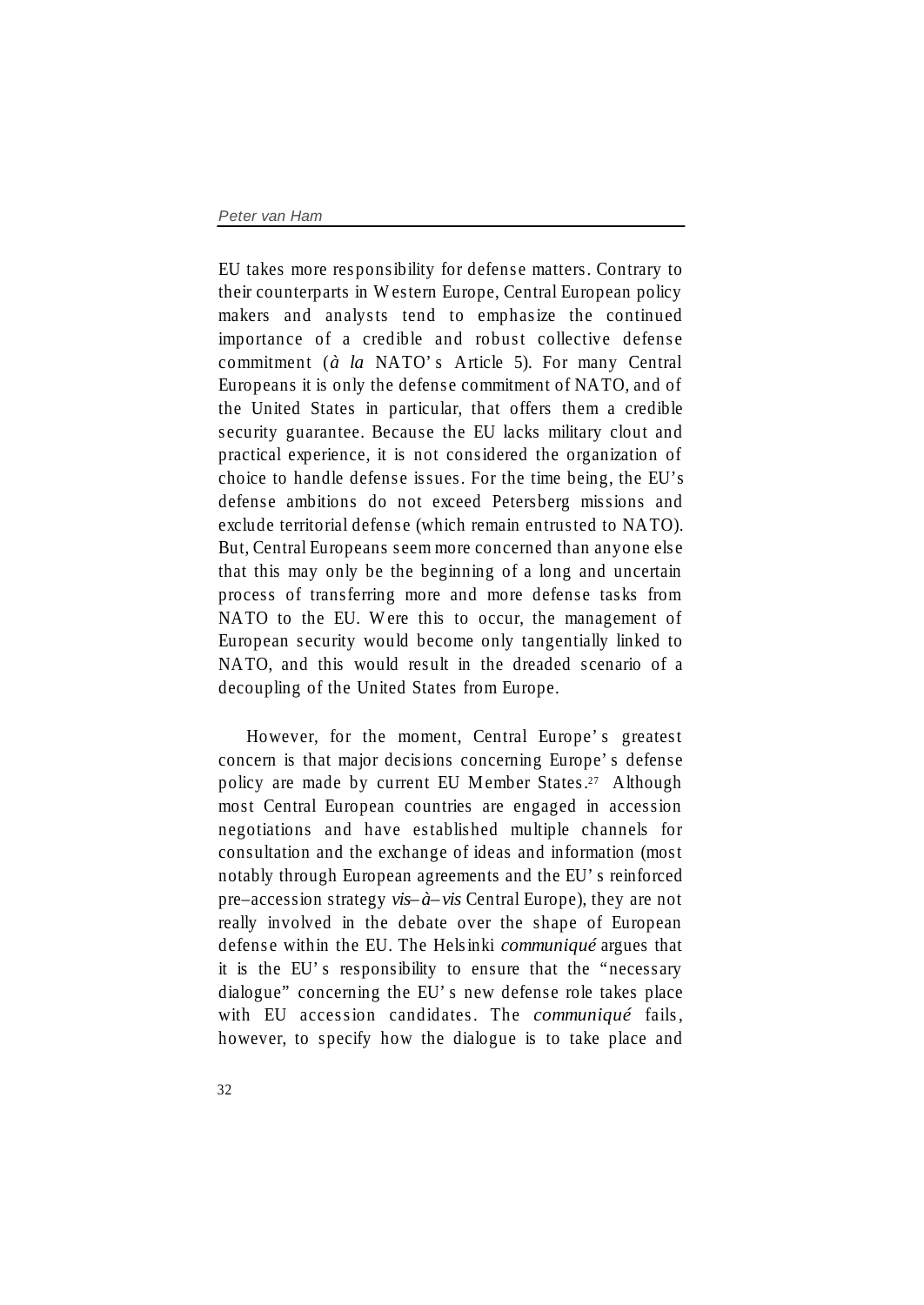whether it is to go beyond consultation. Hungary's President Arpad Goencz argued in January 2000 that his country, "as an associate member of the Western European Union, intends to take an active part in the formulation of the European security and defense identity."<sup>28</sup> However, Goencz's statement glosses over the fact that Hungary (as all other Central European countries) is not a member of the EU yet, which makes all the difference. Polish diplomats have expressed their concern, noting that by establishing a politico–military committee within the EU, Europe is *de facto* mimicking NATO's North Atlantic Council and Military Committee, thereby strengthening the EU's "natural tendencies" for independent military action without full agreement of the United States.<sup>29</sup> For Central European countries this is an especially sensitive point, because the general feeling is that, as Poland's Foreign Affairs Minister Bronislaw Geremek argued, "[e]xperience of history indicates that it is better when the United States are engaged in European affairs."<sup>30</sup>

As Associate Members of WEU, the Czech Republic, Hungary, and Poland call upon the EU to maintain their current close involvement in the development of the ESDI. WEU Associate Members (i.e., those European NATO members that are not EU Member States),<sup>31</sup> are fully engaged in the discussions within WEU and can fully participate in its activities and military operations. These Central European countries, therefore, highlight the importance of transferring the rights they enjoy as WEU Associate Members to the new structures to be developed inside the EU. This, they argue, would allow them to participate fully in the possible formulation of the EU's defense convergence criteria as well as in the preparation and execution of the EU's future military operations. Most importantly, however, it would assure that they have a voice in the decision shaping process within the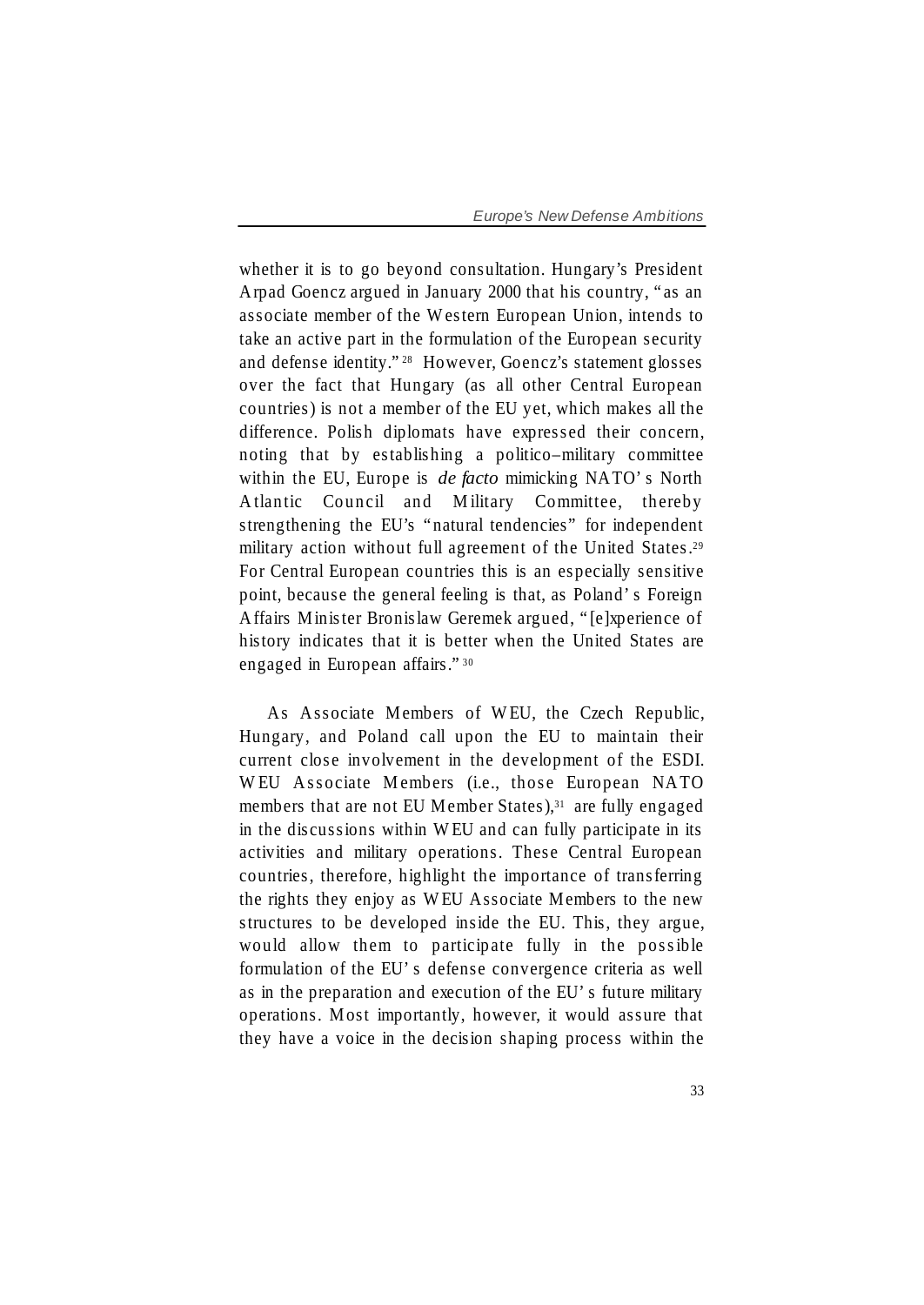EU. This would allow them to be involved in substantive, day–to–day consultations on issues related to Europe's military future and to participate in shaping the organizational structure of the complex EU–WEU–NATO relationship. It would also provide them with assured equal rights with EU members in future EU–led military operations.

Hungary's Prime Minister Viktor Orban has, therefore, called upon his Central European colleagues to coordinate their approach to the EU's defense plans, because "[t]hese are not the exclusive issues of Western European states; these are Central European questions as well. We are aware of a Slovak, a Hungarian, a Polish, and a Czech position on this question, but we have never coordinated our positions on these strategic issues and we have no real joint Central European strategic planning."<sup>32</sup> A coordinated position will be all the more necessary since the three front running EU candidates (the Czech Republic, Poland, and Hungary) are expected to join the EU sometime between 2003 and 2007. This is also the time frame for the establishment of the Euro–force, to which the current applicant countries are likely to make military contributions. It remains uncertain as to whether countries like Bulgaria and Romania will join the EU or NATO first, or how they could contribute to EU–led military operations. The three Baltic countries are in a strategically delicate position as former Soviet republics, in that Russia's firm opposition to their NATO membership may well extend to the preclusion of any future Baltic participation in the EU's military structures. Moscow has always been moderately positive in regard to Baltic plans to join the EU. However, it is hard to predict whether Russia will adopt a more hostile attitude toward the Baltic when the Baltic states join the EU, once a more robust and vigorous European CESDP manifests itself.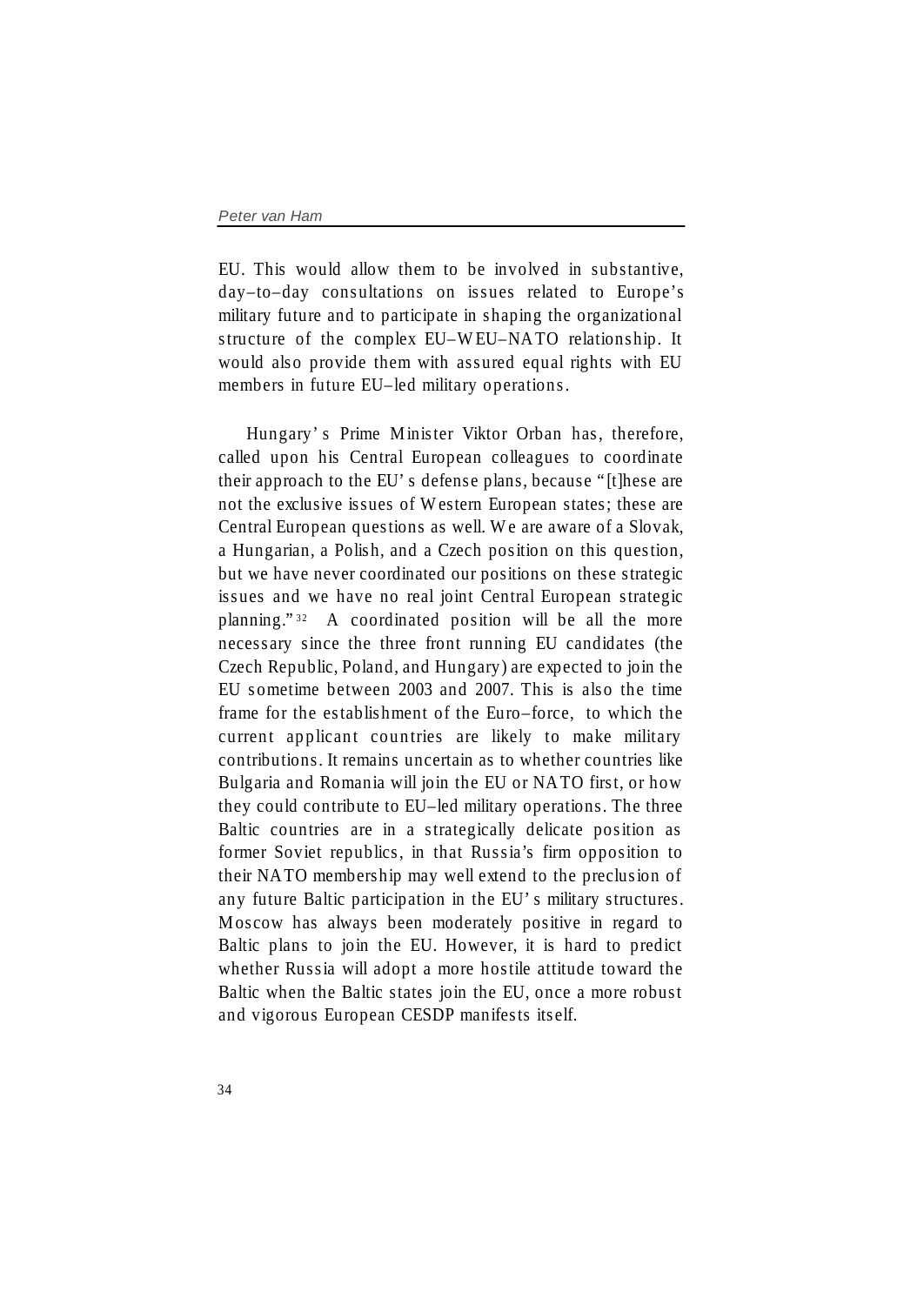### *In Conclusion*

Helsinki testifies to a sea change in attitudes among Europeans on the still sensitive issue of a common European defense policy. One should not forget that a decade ago the debate over Europe's single currency was about "whether" it could ever become reality, whereas in 2000, we are talking about "how" to make it a success. A similar shift from "whether" to "how" has occurred in the debate on European defense, now that "Kosovo" has broken down many old shibboleths against joint Europe–led military operations. In addition to political reasons, defense cooperation is driven by the potential to eliminate costly redundancies among European armed forces. All this implies that many European states are willing to pool the core of their national sovereignty and are prepared to take one more step toward a qualitatively new Euro–polity.<sup>33</sup>

No doubt, this will take getting used to by Americans and Europeans alike. It will also require a change of mind and intellectual flexibility on the parts of Russia and Central European countries in their approach to the future organization of European security. Although the transatlantic relationship may have reached another of its (in)famous "crossroads," there is no reason to assume the dawn of an era of "transatlantic troubles." Washington tends to support European cooperation as long as it takes weight off American shoulders, but not if it challenges America's own political primacy and economic interests. On its part, Europe will have to get used to thinking about *European*, instead of narrow national interests which may well have to be defended with *European* military means. The last time British troops fought under a German operational command was in 1813, at the Battle of Leipzig. Yet, in October 1999, General Klaus Reinhardt of Germany took over as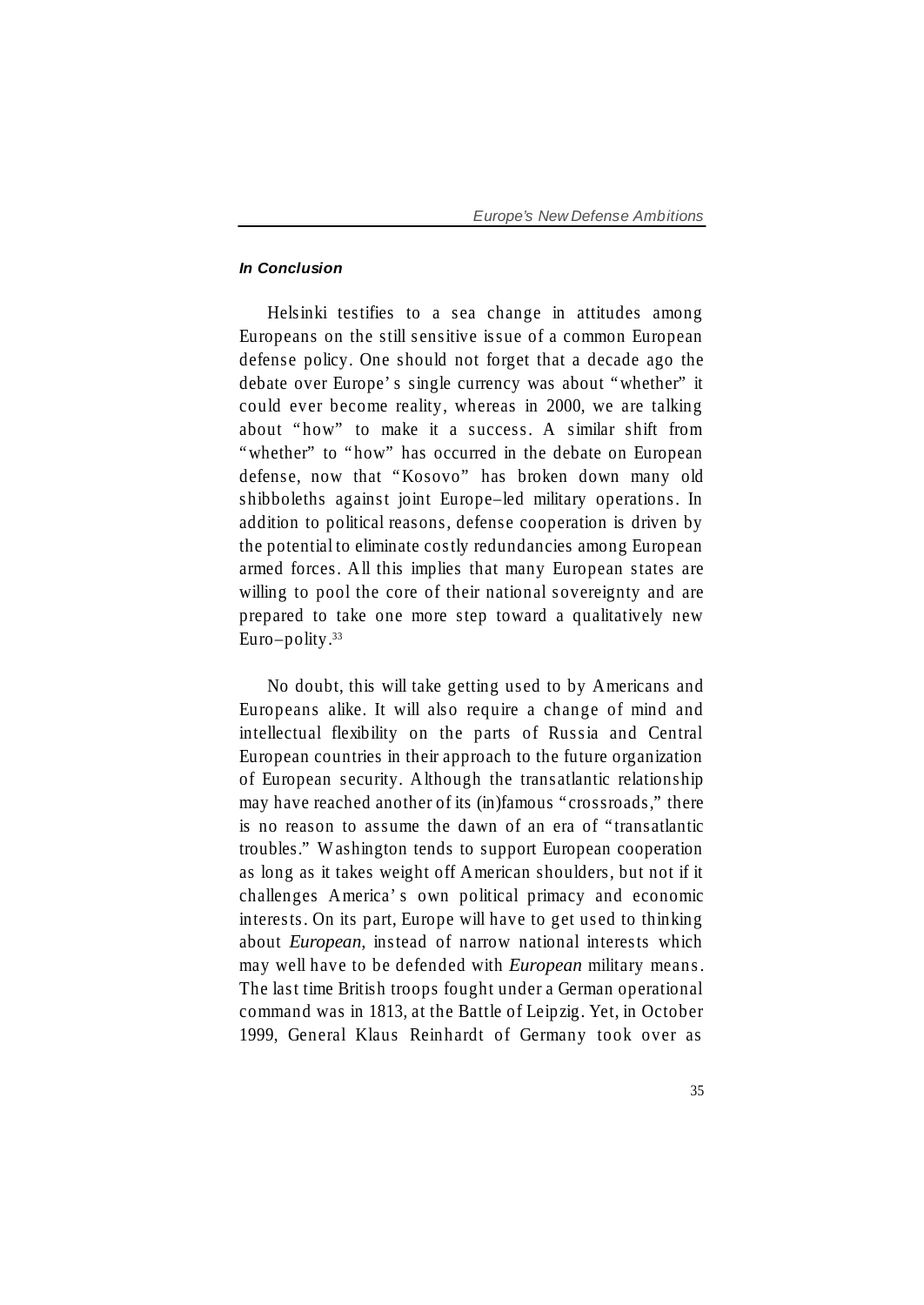commander of the Kosovo peacekeeping force, and overall command of KFOR was taken by the Eurocorps in April 2000.<sup>34</sup> All European countries will have to get used to these historic novelties. There is little doubt that European countries have sufficient military experience and leadership qualities to take on these challenges. However, like the EMU and the euro, much will depend upon the willingness of Europeans to trust their own strength and capabilities. Will Europeans, and others, be prepared to put their faith in an organization that has brought them such bureaucratic nightmares as the Common Agricultural Policy (CAP), and which is tarnished by a reputation for sluggish and ineffectual decision making (albeit not really justified)?

## *Just dial*

*00-32-2-285-500-00 to reach the EU's new situation and crisis center*

In the event of a serious crisis, "Europe" finally has a relevant telephone number, which many Americans have called for; just dial 00–32–2–285–500–00 and one will reach the EU's new situation and crisis center, headed by Solana. Whether this will improve the

quality of the transatlantic dialogue remains to be seen. For the time being, the underlying forces within NATO are more competitive than cooperative. Because the scope and form of Europe's CESDP will remain undecided for quite some time, the United States should have ample opportunity to affect the shape of a more balanced transatlantic relationship in which NATO will no longer play the central role. Anyone who expects that the strategic arrangement of NATO, shaped by the Cold War, could remain frozen a decade beyond its thaw is not a realist. Without a rebalanced transatlantic relationship, NATO will certainly fall into decay. On the other hand, if Europe's CESDP is injudiciously managed, Europe may end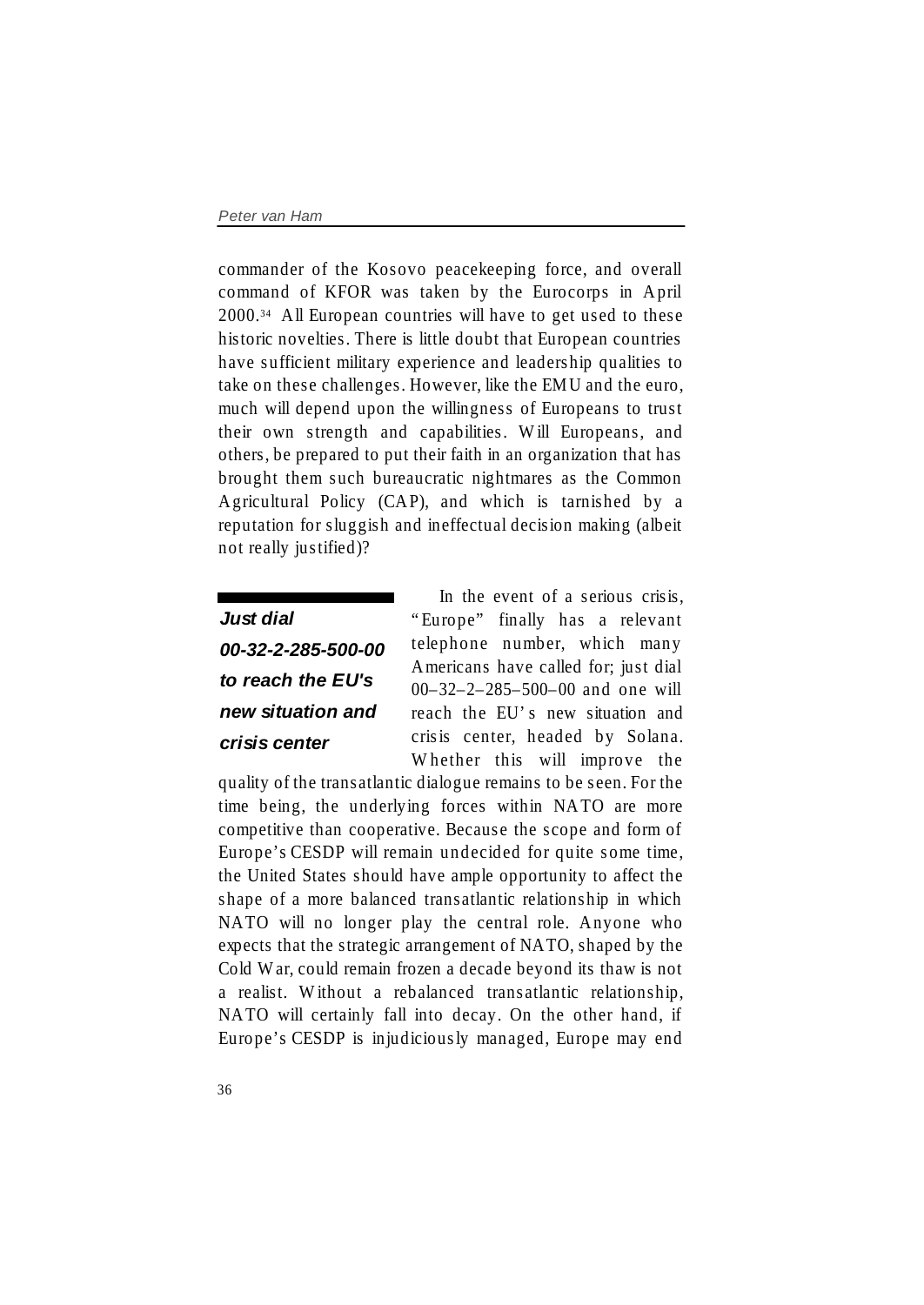up with the worst of both worlds: a weak EU and a weakened NATO.<sup>35</sup> One thing is therefore certain: If Europeans continue to depend upon the United States for their long–term military security, NATO will not survive, at least not as the pivotal point for European defense. n

### *Endnotes*

1. A shorter version of this paper was published as "Europe's Common Defense Policy: Implications for the Trans Atlantic Relationship," *Security Dialogue*, Vol. 31, No. 2, June 2000, pp. 219–232.

2. *Financial Times*, September 15, 1999.

3. Margarita Mathiopoulos and Istvan Gyarmati, "Saint Malo and Beyond: Toward European Defense," *The Washington Quarterly*, Vol. 22, No. 4, Autumn 1999, pp. 65–76.

4. British Prime Minister Tony Blair, "NATO, Europe, and Our Future Security," speech at the NATO 50th Anniversary conference, Royal United Services Institute, London, March 8, 1999.

5. Paul J. Teunissen, "Strengthening the Defence Dimension of the EU: An Evaluation of Concepts, Recent Initiatives and Development," *European Foreign Affairs Review*, Vol. 4, No. 3, Autumn 1999, pp. 327–352.

6. Ian Kemp, "Pressure for EU Rapid Reaction Force Gains New Momentum," *Jane's Defence Weekly*, December 1, 1999.

7. US Deputy Secretary of State Strobe Talbott, speech to the North Atlantic Council, Brussels, December 15, 1999.

8. For a few exceptions see Charles A. Kupchan, "Life After Pax Americana," *World Policy Journal*, Vol. 16, No. 3, Fall 1999, pp. 20–27; Benjamin Schwarz and Christopher Layne, "NATO: At 50, It's Time to Quit," *The Nation*, May 10, 1999, pp. 15–19; and Stephen M. Walt, "The Ties That Fray: Why Europe and America are Drifting Apart," *The National Interest*, No. 54, Winter 1998/99, pp. 3–11.

9. *International Herald Tribune*, March 6, 2000.

10. Quoted in the *New York Times*, December 13, 1999.

11. Quoted in *Defense Daily*, December 8, 1999.

12. Quoted in the *Financial Times*, October 22, 1999.

13. Quoted in the *New York Times*, December 2, 1999.

14. Mathias Jopp, *European Defence Policy: The Debate on the Institutional Aspects*, Bonn: Institut für Europäische Politik, June/July 1999, pp. 26–29. See also Alyson Bailes, "European Defence: What Are the 'Convergence Criteria'?" *RUSI Journal*, Vol. 144, No. 3, June 1999, pp. 60–65.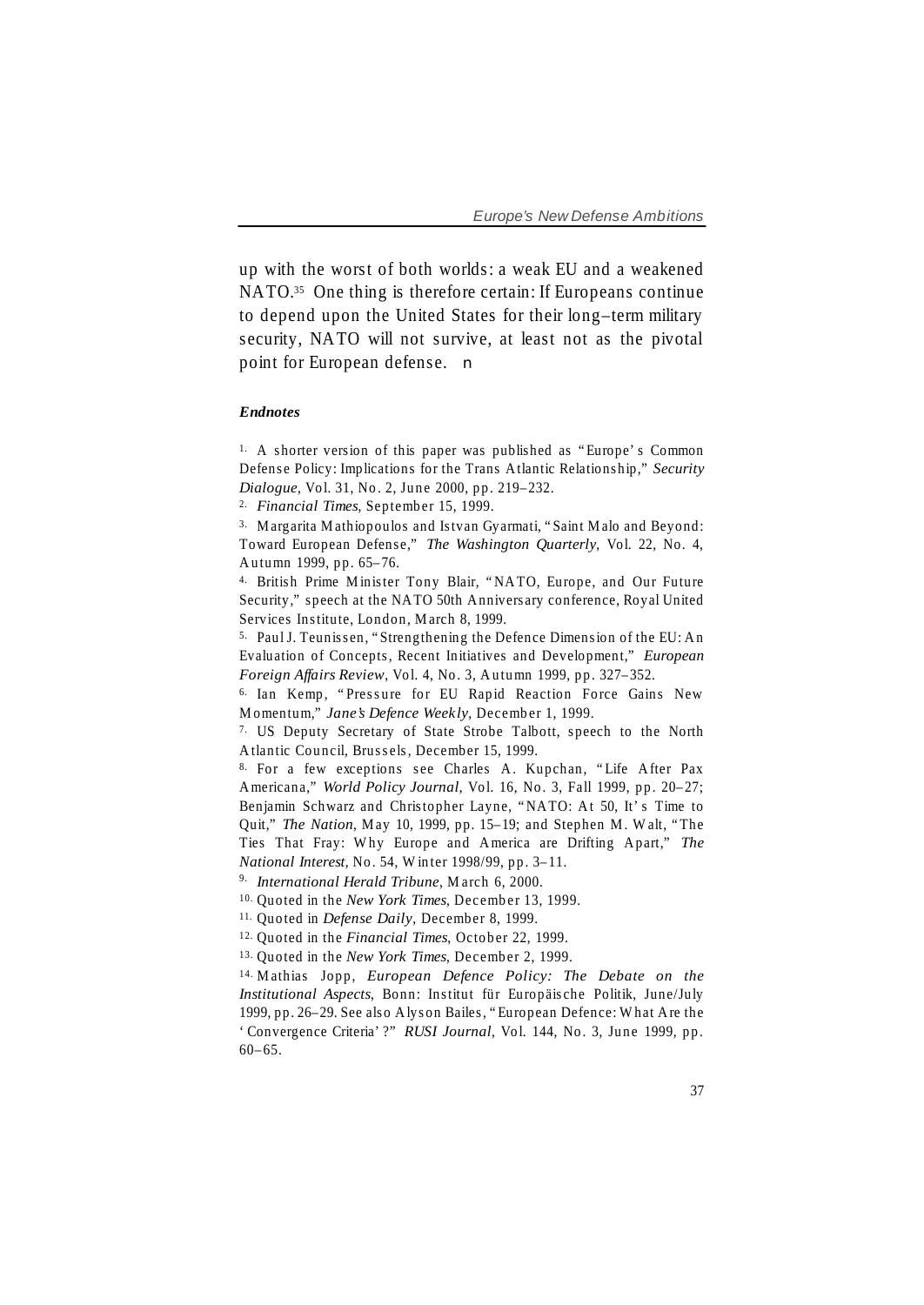15. Quoted in *The Times*, November 23, 1999.

16. Siegesmund von Ilsemann, Dirk Koch, and Alexander Szandar, "Europa Baut eigene Armee" ("Europe Builds Its Own Army"), *Der Spiegel*, November 29, 1999, pp.188–91.

17. Quoted in the *New York Times*, December 13, 1999.

18. Commission of the European Communities, "Strategic Objectives 2000–2005— Shaping the New Europe," Brussels, February 9, 2000, p. 4. 19. The Spanish Construcciones Aeronáuticas S. A. (CASA) aerospace group joined the EADS in December 1999. EADS now controls 80 per cent of the Airbus consortium, 43 per cent of Eurofighter and has almost all of Europe's military transport aircraft, missiles, spacecraft, and helicopters within its portfolio. See Paul Baever, "European Giant is Born," *Jane's Defence Weekly*, December 8, 1999.

20. For a balanced American view, see John Deutsch, Arnold Kanter, and Brent Scowcroft, "Saving NATO's Foundation," *Foreign Affairs*, Vol. 78, No. 6, November/December 1999, pp. 54–67.

21. *Medium–Term Strategy for Development of Relations Between the Russian Federation and the European Union*, Moscow: October 1999, para. 1.5.2.

22. Quoted in Dmitriy Danilov and Stephan De Spiegeleire, *From Decoupling to Recoupling. Russia and Western Europe: A New Security Relationship*, Chaillot Paper No. 31, Paris: WEU–ISS, April 1998, p. 7.

23. For a few historical notes, see John Roper and Peter van Ham, "Russia and the West," in Vladimir Baranovski, ed., *Russia in Europe: The Emerging Security Agenda*, London/Oxford: Oxford University Press, 1997; and Heinz Timmerman, "Relations Between the EU and Russia: The Agreement on Partnership and Co–operation," *Journal of Communist Studies and Transition Politics*, Vol. 12, No. 2, June 1996, pp. 196–223.

24. This declaration was made by the EU during the "Security Working Group" troika–meetings with Russia on October 10, 1996, preparing the OSCE's "Security Model for the Twenty–First Century." For a good overview and analysis of the EU's policy toward Russia, see Marie–Elisabeth de Vel and Hannes Adomeit, "The European Union's Long–Term Strategy Towards Russia," CPN Briefing Paper from the Stiftung Wissenschaft und Politik, February 2000.

25. Richard Tibbels, "WEU's Dialogues With Russia and Ukraine," *NATO's Sixteen Nations & Partners for Peace*, February 1998, pp. 43–46.

26. It is worth noting that WEU has agreed on similar arrangements with Ukraine. In June 1999, WEU stated in a press release that "[t]he areas of practical cooperation relate primarily to the preparation for crisis management operations and include Ukraine's observation of exercises at WEU, the availability to WEU nations of Ukrainian training facilities as well as the fields of long–haul transport and satellite imagery."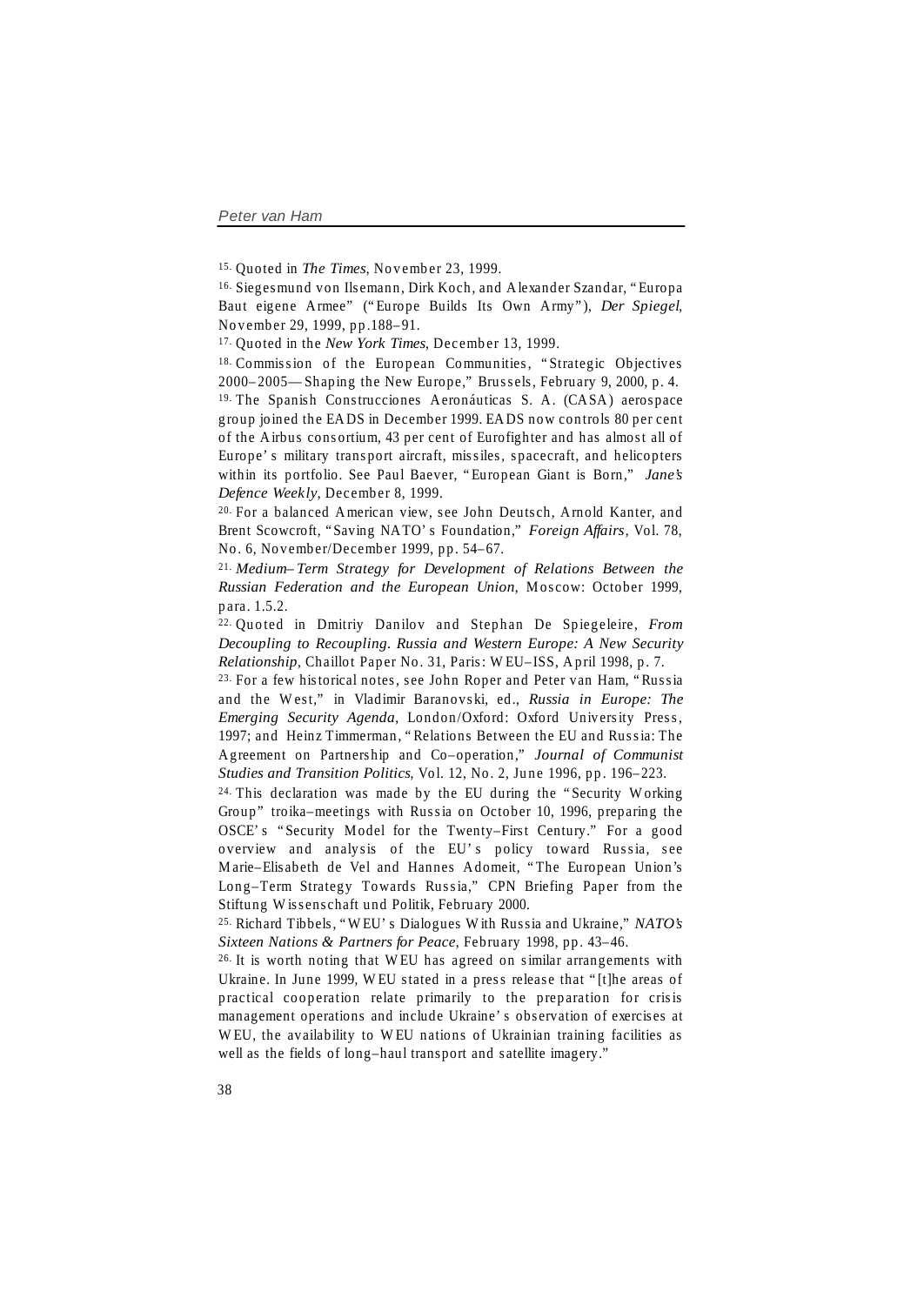34. The suggestion to take this step was made by France and Germany on December 2, 1999.

35. For a general discussion of the problem of rising expectations and moderate adaptations of capabilities see: Christopher Hill, "The Capability–Expectations Gap, or Conceptualizing Europe's International Role," *Journal of Common Market Studies*, Vol. 31, No. 3, September 1993, pp. 305–328.

<sup>27.</sup> *Süddeutsche Zeitung*, February 23, 2000.

<sup>28.</sup> *BBC Monitoring European–Political*, January 17, 2000.

<sup>29.</sup> *Rzeczpospolita*, Warsaw, December 20, 1999.

<sup>30.</sup> *Rzeczpospolita*, Warsaw, December 16, 1999.

<sup>31.</sup> Only Denmark does not fit this description. Denmark is only involved in WEU as an Observer, but is, of course, also a full member of NATO and the EU.

<sup>32.</sup> *BBC Monitoring European–Political*, August 30, 1999.

<sup>33.</sup> Peter van Ham and Przemyslaw Grudzinski, "Affluence and Influence: The Conceptual Basis of Europe's New Politics," *The National Interest*, No. 58, Winter 1999/2000, pp. 81–87.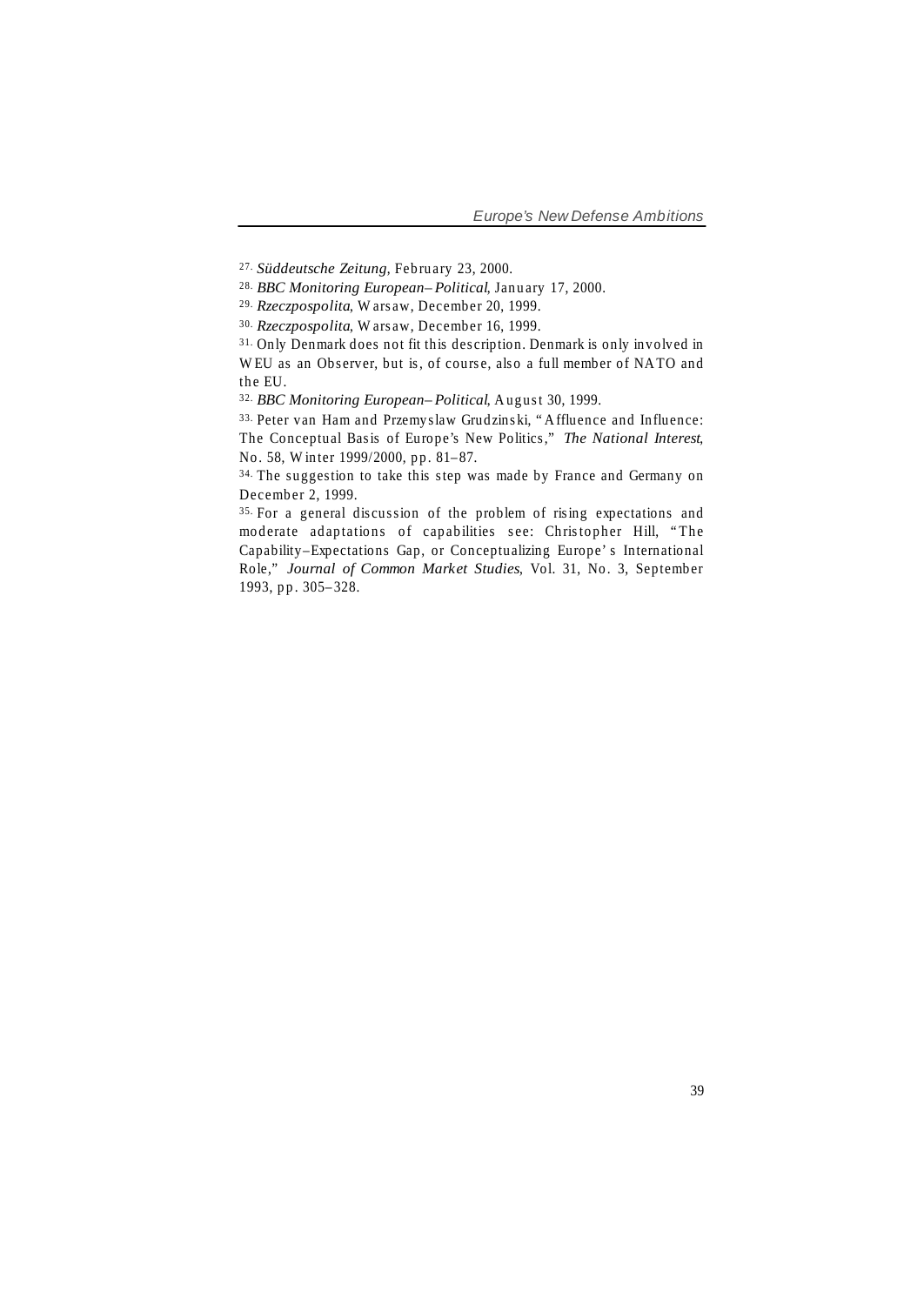### *Acronyms*

ABM - Anti-Ballistic Missile CDP - Common Defence Policy (EU) CESDP - Common European Security and Defence Policy (EU) CFSP - Common Foreign and Security Policy (EU) CAP - Common Agricultural Policy (EU) DASA - DaimlerChrysler Aerospace EADS - European Aeronautic Defense and Space Co. EDC - European Defence Community (EU) EMU - European Monetary Union ESDI - European Security and Defense Identity (EU) EU - European Union MC - Military Committee (EU) MS - Military Staff (EU) NAC - North Atlantic Council (NATO) NATO - North Atlantic Treaty Organization PCA - Partnership and Cooperation Agreement (EU-Russia) PSC - Political and Security Committee (EU) TACIS - Technical Assistance to the Commonwealth of Independent States (EU) WEU - Western European Union WMD - Weapons of Mass Destruction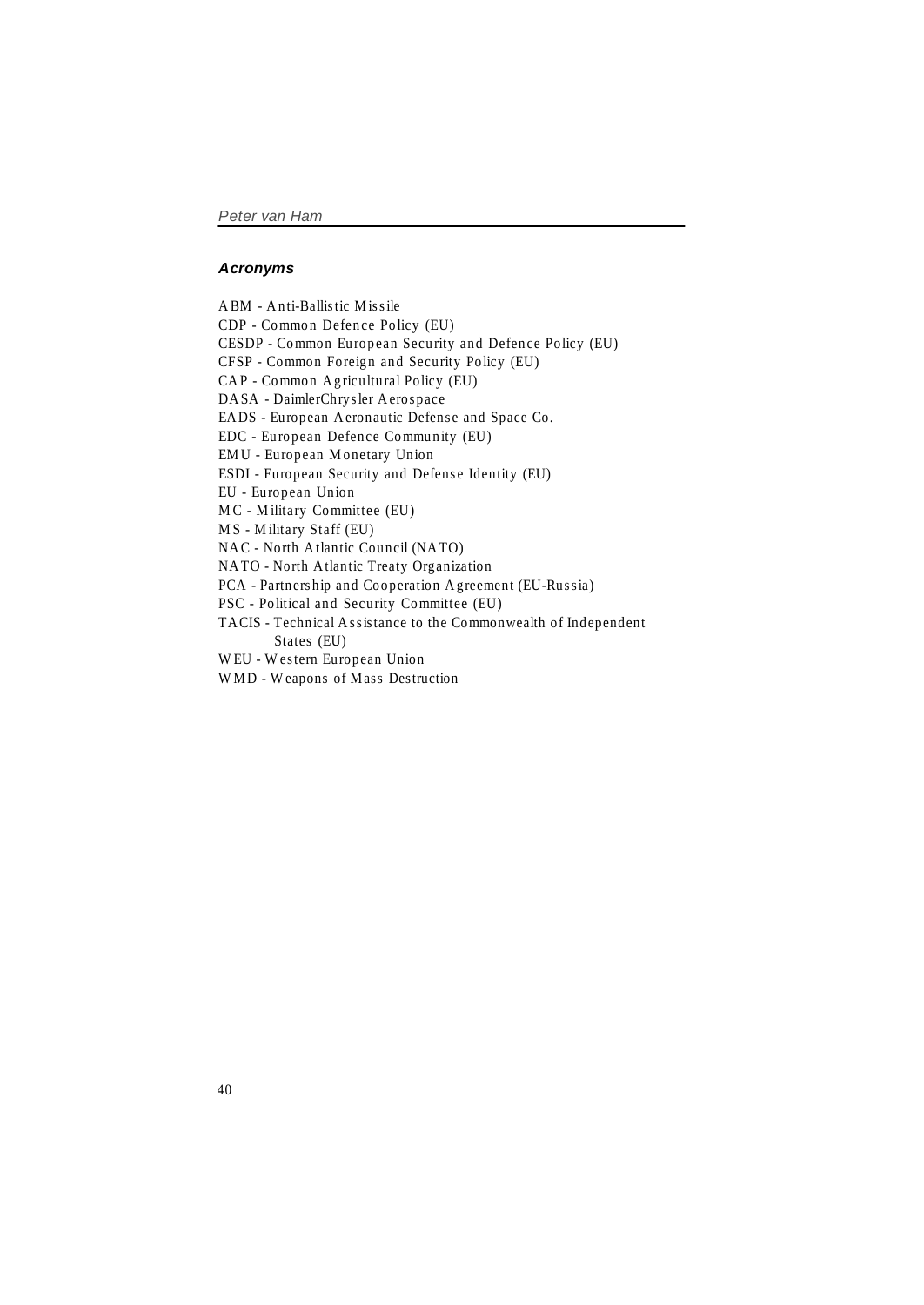# *The George C. Marshall European Center for Security Studies*

Dr. Robert Kennedy Director

MG (Ret.) Franz Werner German Deputy Director

Ambassador Victor Jackovich Associate Director for International Affairs

### *College of International and Security Studies*

Dr. Gary L. Guertner Dean

Dr. Peter van Ham (Author) Professor of West European Politics

> Ms. Sara C. Holman Editor

Mr. Michael J. McNulty Distribution